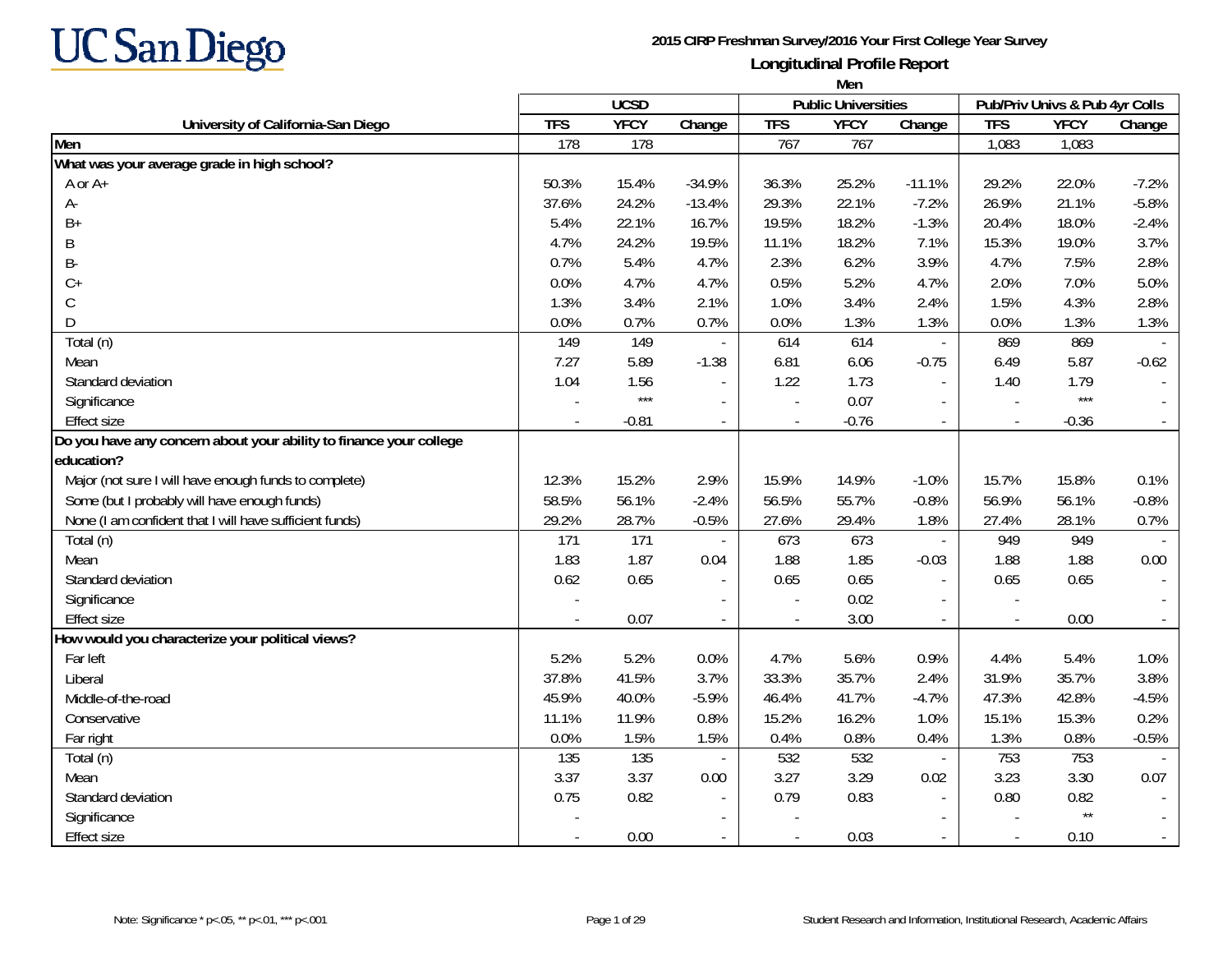

|                                                                            | Men                      |             |                          |                          |                            |                          |                          |                                |         |
|----------------------------------------------------------------------------|--------------------------|-------------|--------------------------|--------------------------|----------------------------|--------------------------|--------------------------|--------------------------------|---------|
|                                                                            |                          | <b>UCSD</b> |                          |                          | <b>Public Universities</b> |                          |                          | Pub/Priv Univs & Pub 4yr Colls |         |
| University of California-San Diego                                         | <b>TFS</b>               | <b>YFCY</b> | Change                   | <b>TFS</b>               | <b>YFCY</b>                | Change                   | <b>TFS</b>               | <b>YFCY</b>                    | Change  |
| Rate yourself on each of the following traits as compared with the average |                          |             |                          |                          |                            |                          |                          |                                |         |
| person your age.                                                           |                          |             |                          |                          |                            |                          |                          |                                |         |
|                                                                            |                          |             |                          |                          |                            |                          |                          |                                |         |
| Academic ability                                                           |                          |             |                          |                          |                            |                          |                          |                                |         |
| Highest 10%                                                                | 40.0%                    | 25.0%       | $-15.0%$                 | 33.6%                    | 28.0%                      | $-5.6%$                  | 30.4%                    | 25.4%                          | $-5.0%$ |
| Above average                                                              | 50.6%                    | 45.6%       | $-5.0%$                  | 55.3%                    | 46.0%                      | $-9.3%$                  | 55.0%                    | 45.6%                          | $-9.4%$ |
| Average                                                                    | 8.8%                     | 23.1%       | 14.3%                    | 10.5%                    | 22.9%                      | 12.4%                    | 13.8%                    | 26.1%                          | 12.3%   |
| Below average                                                              | 0.0%                     | 3.8%        | 3.8%                     | 0.5%                     | 2.4%                       | 1.9%                     | 0.7%                     | 2.3%                           | 1.6%    |
| Lowest 10%                                                                 | 0.6%                     | 2.5%        | 1.9%                     | 0.2%                     | 0.6%                       | 0.4%                     | 0.1%                     | 0.4%                           | 0.3%    |
| Total (n)                                                                  | 160                      | 160         |                          | 628                      | 628                        |                          | 896                      | 896                            |         |
| Mean                                                                       | 4.29                     | 3.87        | $-0.42$                  | 4.22                     | 3.98                       | $-0.24$                  | 4.15                     | 3.93                           | $-0.22$ |
| Standard deviation                                                         | 0.68                     | 0.92        |                          | 0.65                     | 0.81                       |                          | 0.68                     | 0.80                           |         |
| Significance                                                               |                          | $***$       |                          |                          | $***$                      |                          |                          | $***$                          |         |
| <b>Effect size</b>                                                         |                          | $-0.49$     | $\overline{\phantom{a}}$ |                          | $-0.32$                    | $\overline{\phantom{a}}$ |                          | $-0.29$                        | $\sim$  |
| <b>Artistic ability</b>                                                    |                          |             |                          |                          |                            |                          |                          |                                |         |
| Highest 10%                                                                | 5.6%                     | 10.0%       | 4.4%                     | 6.0%                     | 8.4%                       | 2.4%                     | 6.7%                     | 7.8%                           | 1.1%    |
| Above average                                                              | 20.0%                    | 23.8%       | 3.8%                     | 21.1%                    | 22.7%                      | 1.6%                     | 21.3%                    | 23.5%                          | 2.2%    |
| Average                                                                    | 33.1%                    | 25.0%       | $-8.1%$                  | 34.5%                    | 32.8%                      | $-1.7%$                  | 33.4%                    | 34.4%                          | 1.0%    |
| Below average                                                              | 25.6%                    | 31.3%       | 5.7%                     | 26.9%                    | 28.5%                      | 1.6%                     | 27.5%                    | 26.1%                          | $-1.4%$ |
| Lowest 10%                                                                 | 15.6%                    | 10.0%       | $-5.6%$                  | 11.4%                    | 7.6%                       | $-3.8%$                  | 11.2%                    | 8.1%                           | $-3.1%$ |
| Total (n)                                                                  | 160                      | 160         |                          | 631                      | 631                        |                          | 896                      | 896                            |         |
| Mean                                                                       | 2.74                     | 2.93        | 0.19                     | 2.83                     | 2.96                       | 0.13                     | 2.85                     | 2.97                           | 0.12    |
| Standard deviation                                                         | 1.12                     | 1.16        |                          | 1.07                     | 1.07                       |                          | 1.09                     | 1.07                           |         |
| Significance                                                               |                          |             |                          |                          | $^{\star\star}$            |                          |                          | $***$                          |         |
| <b>Effect size</b>                                                         |                          | 0.22        |                          |                          | 0.15                       | $\overline{\phantom{a}}$ |                          | 0.14                           |         |
| Rate yourself on each of the following traits as compared with the average |                          |             |                          |                          |                            |                          |                          |                                |         |
| person your age.                                                           |                          |             |                          |                          |                            |                          |                          |                                |         |
|                                                                            |                          |             |                          |                          |                            |                          |                          |                                |         |
| <b>Computer skills</b>                                                     |                          |             |                          |                          |                            |                          |                          |                                |         |
| Highest 10%                                                                | 12.7%                    | 10.8%       | $-1.9%$                  | 15.0%                    | 15.1%                      | 0.1%                     | 15.6%                    | 14.1%                          | $-1.5%$ |
| Above average                                                              | 35.4%                    | 41.8%       | 6.4%                     | 39.5%                    | 41.1%                      | 1.6%                     | 39.1%                    | 41.3%                          | 2.2%    |
| Average                                                                    | 39.9%                    | 36.7%       | $-3.2%$                  | 36.1%                    | 37.3%                      | 1.2%                     | 35.9%                    | 38.2%                          | 2.3%    |
| Below average                                                              | 9.5%                     | 8.2%        | $-1.3%$                  | 7.8%                     | 5.6%                       | $-2.2%$                  | 8.0%                     | 5.5%                           | $-2.5%$ |
| Lowest 10%                                                                 | 2.5%                     | 2.5%        | 0.0%                     | 1.6%                     | 1.0%                       | $-0.6%$                  | 1.5%                     | 0.9%                           | $-0.6%$ |
| Total (n)                                                                  | 158                      | 158         |                          | 628                      | 628                        |                          | 892                      | 892                            |         |
| Mean                                                                       | 3.46                     | 3.50        | 0.04                     | 3.58                     | 3.64                       | 0.06                     | 3.59                     | 3.62                           | 0.03    |
| Standard deviation                                                         | 0.92                     | 0.89        | $\overline{\phantom{a}}$ | 0.89                     | 0.84                       |                          | 0.89                     | 0.83                           |         |
| Significance                                                               |                          |             |                          |                          |                            |                          |                          |                                |         |
| <b>Effect size</b>                                                         | $\overline{\phantom{a}}$ | 0.05        | $\sim$                   | $\overline{\phantom{a}}$ | 0.08                       | $\sim$                   | $\overline{\phantom{a}}$ | 0.04                           | $\sim$  |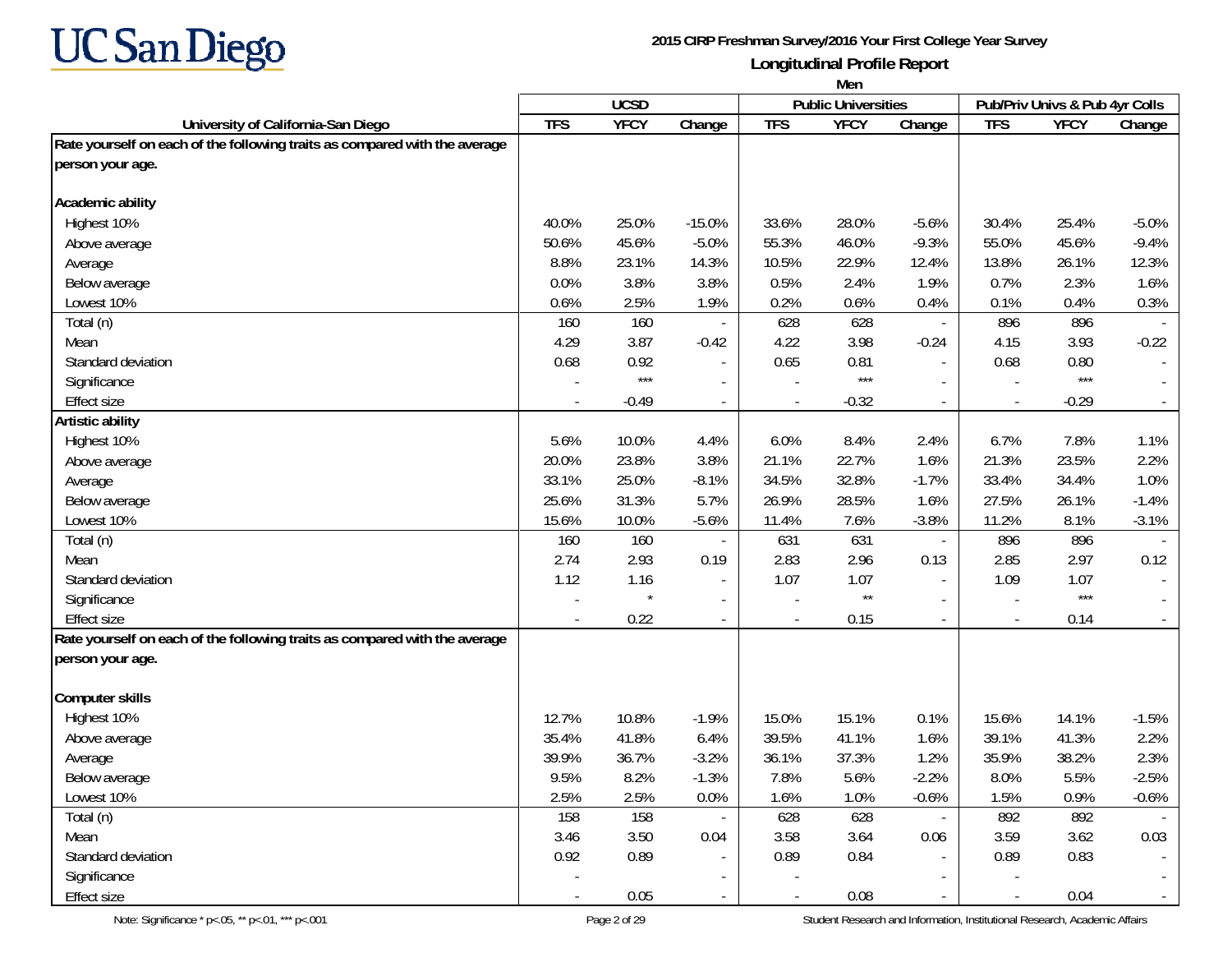

|                                    | Men        |             |                          |            |                            |                          |                          |                                |                          |
|------------------------------------|------------|-------------|--------------------------|------------|----------------------------|--------------------------|--------------------------|--------------------------------|--------------------------|
|                                    |            | <b>UCSD</b> |                          |            | <b>Public Universities</b> |                          |                          | Pub/Priv Univs & Pub 4yr Colls |                          |
| University of California-San Diego | <b>TFS</b> | <b>YFCY</b> | Change                   | <b>TFS</b> | <b>YFCY</b>                | Change                   | <b>TFS</b>               | <b>YFCY</b>                    | Change                   |
| Cooperativeness                    |            |             |                          |            |                            |                          |                          |                                |                          |
| Highest 10%                        | 21.5%      | 19.0%       | $-2.5%$                  | 25.1%      | 22.4%                      | $-2.7%$                  | 27.1%                    | 23.1%                          | $-4.0%$                  |
| Above average                      | 46.8%      | 41.8%       | $-5.0%$                  | 48.8%      | 46.2%                      | $-2.6%$                  | 46.4%                    | 45.7%                          | $-0.7%$                  |
| Average                            | 27.8%      | 32.9%       | 5.1%                     | 23.2%      | 28.2%                      | 5.0%                     | 23.7%                    | 27.8%                          | 4.1%                     |
| Below average                      | 2.5%       | 3.8%        | 1.3%                     | 1.9%       | 2.2%                       | 0.3%                     | 2.1%                     | 2.7%                           | 0.6%                     |
| Lowest 10%                         | 1.3%       | 2.5%        | 1.2%                     | 1.0%       | 1.0%                       | 0.0%                     | 0.7%                     | 0.8%                           | 0.1%                     |
| Total (n)                          | 158        | 158         | $\overline{\phantom{a}}$ | 625        | 625                        | $\overline{\phantom{a}}$ | 893                      | 893                            |                          |
| Mean                               | 3.85       | 3.71        | $-0.14$                  | 3.95       | 3.87                       | $-0.08$                  | 3.97                     | 3.88                           | $-0.09$                  |
| Standard deviation                 | 0.83       | 0.91        | $\overline{\phantom{a}}$ | 0.80       | 0.82                       | $\sim$                   | 0.81                     | 0.82                           | $\overline{\phantom{a}}$ |
| Significance                       |            |             | $\sim$                   |            | $\star$                    | $\sim$                   |                          | $\star\star$                   | $\overline{\phantom{0}}$ |
| <b>Effect size</b>                 |            | $-0.15$     | $\sim$                   |            | $-0.09$                    | $\sim$                   | $\blacksquare$           | $-0.10$                        |                          |
| Creativity                         |            |             |                          |            |                            |                          |                          |                                |                          |
| Highest 10%                        | 11.4%      | 13.3%       | 1.9%                     | 16.2%      | 14.5%                      | $-1.7%$                  | 18.0%                    | 14.9%                          | $-3.1%$                  |
| Above average                      | 38.6%      | 35.4%       | $-3.2%$                  | 39.6%      | 40.2%                      | 0.6%                     | 37.3%                    | 40.1%                          | 2.8%                     |
| Average                            | 32.9%      | 32.3%       | $-0.6%$                  | 32.3%      | 35.1%                      | 2.8%                     | 33.9%                    | 35.1%                          | 1.2%                     |
| Below average                      | 13.3%      | 13.3%       | 0.0%                     | 9.9%       | 8.1%                       | $-1.8%$                  | 8.6%                     | 8.0%                           | $-0.6%$                  |
| Lowest 10%                         | 3.8%       | 5.7%        | 1.9%                     | 2.1%       | 2.1%                       | 0.0%                     | 2.2%                     | 1.9%                           | $-0.3%$                  |
| Total (n)                          | 158        | 158         | $\overline{\phantom{a}}$ | 629        | 629                        | $\sim$                   | 895                      | 895                            |                          |
| Mean                               | 3.41       | 3.37        | $-0.04$                  | 3.58       | 3.57                       | $-0.01$                  | 3.60                     | 3.58                           | $-0.02$                  |
| Standard deviation                 | 0.98       | 1.06        | $\overline{\phantom{a}}$ | 0.94       | 0.91                       | $\blacksquare$           | 0.95                     | 0.90                           | $\overline{\phantom{a}}$ |
| Significance                       |            |             | $\sim$                   |            |                            | $\blacksquare$           | $\overline{\phantom{a}}$ |                                | $\blacksquare$           |
| <b>Effect size</b>                 |            | $-0.05$     | $\sim$                   |            | $-0.01$                    | $\overline{\phantom{a}}$ | $\overline{\phantom{a}}$ | $-0.02$                        |                          |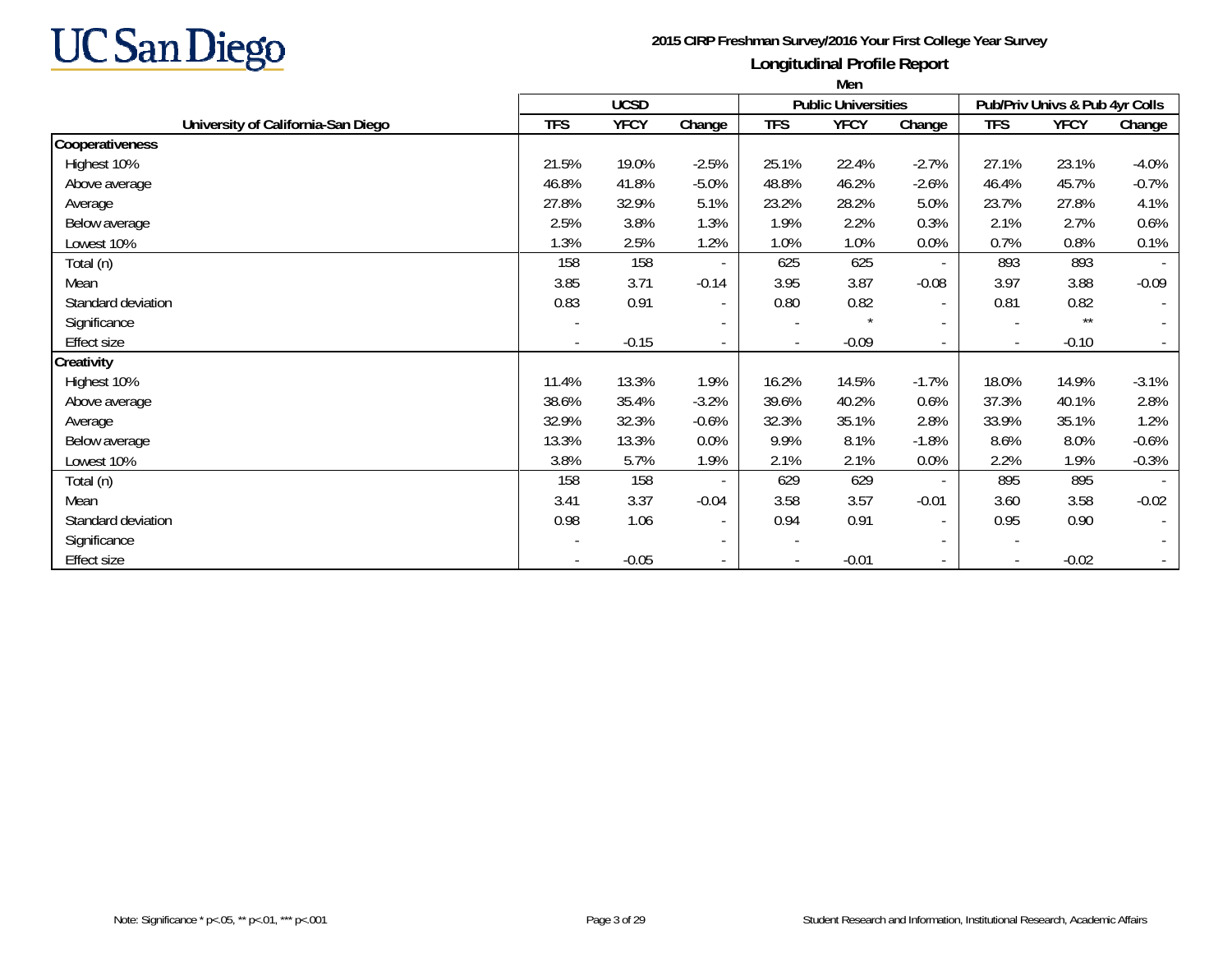

|                                                                            | Men            |              |                          |                          |                            |                          |                                |             |                             |
|----------------------------------------------------------------------------|----------------|--------------|--------------------------|--------------------------|----------------------------|--------------------------|--------------------------------|-------------|-----------------------------|
|                                                                            |                | <b>UCSD</b>  |                          |                          | <b>Public Universities</b> |                          | Pub/Priv Univs & Pub 4yr Colls |             |                             |
| University of California-San Diego                                         | <b>TFS</b>     | <b>YFCY</b>  | Change                   | <b>TFS</b>               | <b>YFCY</b>                | Change                   | <b>TFS</b>                     | <b>YFCY</b> | Change                      |
| Rate yourself on each of the following traits as compared with the average |                |              |                          |                          |                            |                          |                                |             |                             |
| person your age.                                                           |                |              |                          |                          |                            |                          |                                |             |                             |
| Drive to achieve                                                           |                |              |                          |                          |                            |                          |                                |             |                             |
| Highest 10%                                                                | 40.3%          | 27.0%        | $-13.3%$                 | 36.8%                    | 32.8%                      | $-4.0%$                  | 38.1%                          | 33.4%       | $-4.7%$                     |
| Above average                                                              | 42.1%          | 42.1%        | 0.0%                     | 42.0%                    | 36.6%                      | $-5.4%$                  | 40.5%                          | 34.9%       | $-5.6%$                     |
| Average                                                                    | 14.5%          | 24.5%        | 10.0%                    | 17.7%                    | 24.2%                      | 6.5%                     | 17.9%                          | 25.3%       | 7.4%                        |
| Below average                                                              | 0.6%           | 3.1%         | 2.5%                     | 2.5%                     | 5.1%                       | 2.6%                     | 2.6%                           | 5.3%        | 2.7%                        |
| Lowest 10%                                                                 | 2.5%           | 3.1%         | 0.6%                     | 1.0%                     | 1.3%                       | 0.3%                     | 0.9%                           | 1.1%        | 0.2%                        |
| Total (n)                                                                  | 159            | 159          |                          | 631                      | 631                        | $\overline{\phantom{a}}$ | 898                            | 898         |                             |
| Mean                                                                       | 4.17           | 3.87         | $-0.30$                  | 4.11                     | 3.95                       | $-0.16$                  | 4.12                           | 3.94        | $-0.18$                     |
| Standard deviation                                                         | 0.88           | 0.96         | $\overline{a}$           | 0.85                     | 0.94                       | $\overline{a}$           | 0.85                           | 0.95        |                             |
| Significance                                                               |                | $***$        | $\overline{\phantom{a}}$ |                          | $***$                      |                          |                                | $***$       |                             |
| <b>Effect size</b>                                                         |                | $-0.34$      | $\overline{\phantom{a}}$ |                          | $-0.17$                    | $\blacksquare$           |                                | $-0.19$     | $\omega_{\rm c}$            |
| <b>Emotional health</b>                                                    |                |              |                          |                          |                            |                          |                                |             |                             |
| Highest 10%                                                                | 24.7%          | 15.8%        | $-8.9%$                  | 22.5%                    | 16.7%                      | $-5.8%$                  | 23.7%                          | 17.4%       | $-6.3%$                     |
| Above average                                                              | 27.8%          | 26.6%        | $-1.2%$                  | 31.7%                    | 27.4%                      | $-4.3%$                  | 31.5%                          | 29.0%       | $-2.5%$                     |
| Average                                                                    | 31.0%          | 35.4%        | 4.4%                     | 31.5%                    | 35.0%                      | 3.5%                     | 32.5%                          | 34.0%       | 1.5%                        |
| Below average                                                              | 12.0%          | 17.7%        | 5.7%                     | 11.3%                    | 18.3%                      | 7.0%                     | 9.8%                           | 16.9%       | 7.1%                        |
| Lowest 10%                                                                 | 4.4%           | 4.4%         | 0.0%                     | 3.0%                     | 2.5%                       | $-0.5%$                  | 2.6%                           | 2.7%        | 0.1%                        |
| Total (n)                                                                  | 158            | 158          |                          | 628                      | 628                        | $\overline{\phantom{a}}$ | 896                            | 896         |                             |
| Mean                                                                       | 3.56           | 3.32         | $-0.24$                  | 3.59                     | 3.37                       | $-0.22$                  | 3.64                           | 3.42        | $-0.22$                     |
| Standard deviation                                                         | 1.12           | 1.08         |                          | 1.05                     | 1.04                       | $\overline{a}$           | 1.03                           | 1.04        | $\mathbb{L}$                |
| Significance                                                               |                | $\star\star$ |                          |                          | $***$                      |                          |                                | $***$       |                             |
| <b>Effect size</b>                                                         | $\overline{a}$ | $-0.26$      | $\overline{a}$           | $\overline{\phantom{a}}$ | $-0.22$                    | $\blacksquare$           | $\sim$                         | $-0.21$     | $\mathcal{L}_{\mathcal{A}}$ |
| Leadership ability                                                         |                |              |                          |                          |                            |                          |                                |             |                             |
| Highest 10%                                                                | 11.3%          | 17.0%        | 5.7%                     | 23.2%                    | 22.4%                      | $-0.8%$                  | 23.9%                          | 22.0%       | $-1.9%$                     |
| Above average                                                              | 45.9%          | 35.8%        | $-10.1%$                 | 41.9%                    | 38.4%                      | $-3.5%$                  | 40.3%                          | 38.6%       | $-1.7%$                     |
| Average                                                                    | 27.7%          | 31.4%        | 3.7%                     | 25.2%                    | 29.4%                      | 4.2%                     | 25.1%                          | 29.9%       | 4.8%                        |
| Below average                                                              | 10.7%          | 10.7%        | 0.0%                     | 7.9%                     | 8.1%                       | 0.2%                     | 9.3%                           | 7.7%        | $-1.6%$                     |
| Lowest 10%                                                                 | 4.4%           | 5.0%         | 0.6%                     | 1.7%                     | 1.7%                       | 0.0%                     | 1.5%                           | 1.8%        | 0.3%                        |
| Total (n)                                                                  | 159            | 159          |                          | 630                      | 630                        | $\blacksquare$           | 896                            | 896         |                             |
| Mean                                                                       | 3.49           | 3.49         | 0.00                     | 3.77                     | 3.72                       | $-0.05$                  | 3.76                           | 3.71        | $-0.05$                     |
| Standard deviation                                                         | 0.98           | 1.05         | $\overline{\phantom{a}}$ | 0.95                     | 0.96                       |                          | 0.97                           | 0.95        | $\blacksquare$              |
| Significance                                                               |                |              |                          |                          |                            |                          |                                |             |                             |
| <b>Effect size</b>                                                         |                | 0.00         |                          |                          | $-0.06$                    |                          |                                | $-0.06$     | $\sim$                      |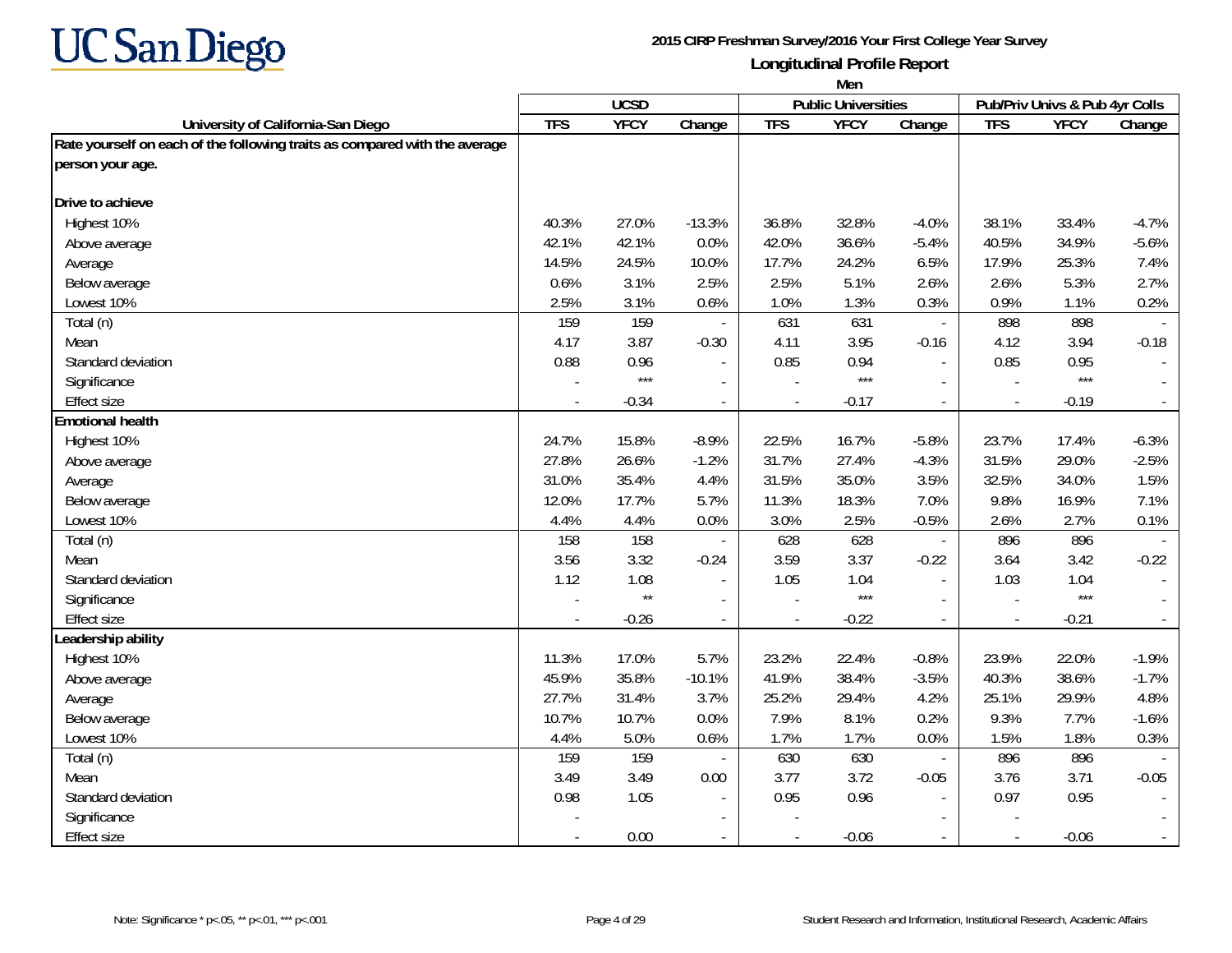

|                                                                            | Men        |             |                          |            |                            |                          |            |                                |          |  |
|----------------------------------------------------------------------------|------------|-------------|--------------------------|------------|----------------------------|--------------------------|------------|--------------------------------|----------|--|
|                                                                            |            | <b>UCSD</b> |                          |            | <b>Public Universities</b> |                          |            | Pub/Priv Univs & Pub 4yr Colls |          |  |
| University of California-San Diego                                         | <b>TFS</b> | <b>YFCY</b> | Change                   | <b>TFS</b> | <b>YFCY</b>                | Change                   | <b>TFS</b> | <b>YFCY</b>                    | Change   |  |
| Rate yourself on each of the following traits as compared with the average |            |             |                          |            |                            |                          |            |                                |          |  |
| person your age.                                                           |            |             |                          |            |                            |                          |            |                                |          |  |
| Mathematical ability                                                       |            |             |                          |            |                            |                          |            |                                |          |  |
| Highest 10%                                                                | 39.6%      | 15.7%       | $-23.9%$                 | 32.5%      | 22.5%                      | $-10.0\%$                | 29.9%      | 19.9%                          | $-10.0%$ |  |
| Above average                                                              | 40.9%      | 49.7%       | 8.8%                     | 42.5%      | 41.0%                      | $-1.5%$                  | 39.8%      | 39.2%                          | $-0.6%$  |  |
| Average                                                                    | 13.8%      | 23.9%       | 10.1%                    | 18.3%      | 28.7%                      | 10.4%                    | 21.9%      | 31.1%                          | 9.2%     |  |
| Below average                                                              | 4.4%       | 7.5%        | 3.1%                     | 6.2%       | 6.2%                       | 0.0%                     | 7.8%       | 8.0%                           | 0.2%     |  |
| Lowest 10%                                                                 | 1.3%       | 3.1%        | 1.8%                     | 0.5%       | 1.6%                       | 1.1%                     | 0.6%       | 1.8%                           | 1.2%     |  |
| Total (n)                                                                  | 159        | 159         |                          | 630        | 630                        | $\overline{\phantom{a}}$ | 899        | 899                            |          |  |
| Mean                                                                       | 4.13       | 3.67        | $-0.46$                  | 4.00       | 3.77                       | $-0.23$                  | 3.91       | 3.67                           | $-0.24$  |  |
| Standard deviation                                                         | 0.90       | 0.94        | $\overline{\phantom{a}}$ | 0.89       | 0.92                       | $\overline{\phantom{a}}$ | 0.93       | 0.94                           | $\sim$   |  |
| Significance                                                               |            | $***$       | $\overline{\phantom{a}}$ |            | $***$                      |                          |            | $***$                          | $\sim$   |  |
| Effect size                                                                |            | $-0.60$     | $\overline{\phantom{a}}$ |            | $-0.30$                    |                          |            | $-0.30$                        | $\sim$   |  |
| Physical health                                                            |            |             |                          |            |                            |                          |            |                                |          |  |
| Highest 10%                                                                | 17.0%      | 11.3%       | $-5.7%$                  | 18.3%      | 14.2%                      | $-4.1%$                  | 19.8%      | 14.7%                          | $-5.1%$  |  |
| Above average                                                              | 29.6%      | 34.6%       | 5.0%                     | 36.8%      | 33.4%                      | $-3.4%$                  | 35.9%      | 32.5%                          | $-3.4%$  |  |
| Average                                                                    | 37.7%      | 35.2%       | $-2.5%$                  | 33.4%      | 37.1%                      | 3.7%                     | 33.7%      | 39.4%                          | 5.7%     |  |
| Below average                                                              | 12.6%      | 14.5%       | 1.9%                     | 10.4%      | 13.2%                      | 2.8%                     | 9.6%       | 11.7%                          | 2.1%     |  |
| Lowest 10%                                                                 | 3.1%       | 4.4%        | 1.3%                     | 1.1%       | 2.1%                       | 1.0%                     | 1.0%       | 1.6%                           | 0.6%     |  |
| Total (n)                                                                  | 159        | 159         | $\overline{\phantom{a}}$ | 628        | 628                        | $\blacksquare$           | 895        | 895                            |          |  |
| Mean                                                                       | 3.45       | 3.34        | $-0.11$                  | 3.61       | 3.44                       | $-0.17$                  | 3.64       | 3.47                           | $-0.17$  |  |
| Standard deviation                                                         | 1.02       | 1.01        | $\overline{\phantom{a}}$ | 0.94       | 0.96                       | $\overline{\phantom{a}}$ | 0.94       | 0.93                           | $\sim$   |  |
| Significance                                                               |            |             | $\overline{\phantom{a}}$ |            | $***$                      | $\overline{\phantom{a}}$ |            | $***$                          | $\sim$   |  |
| Effect size                                                                |            | $-0.14$     | $\overline{a}$           |            | $-0.21$                    |                          |            | $-0.20$                        | $\sim$   |  |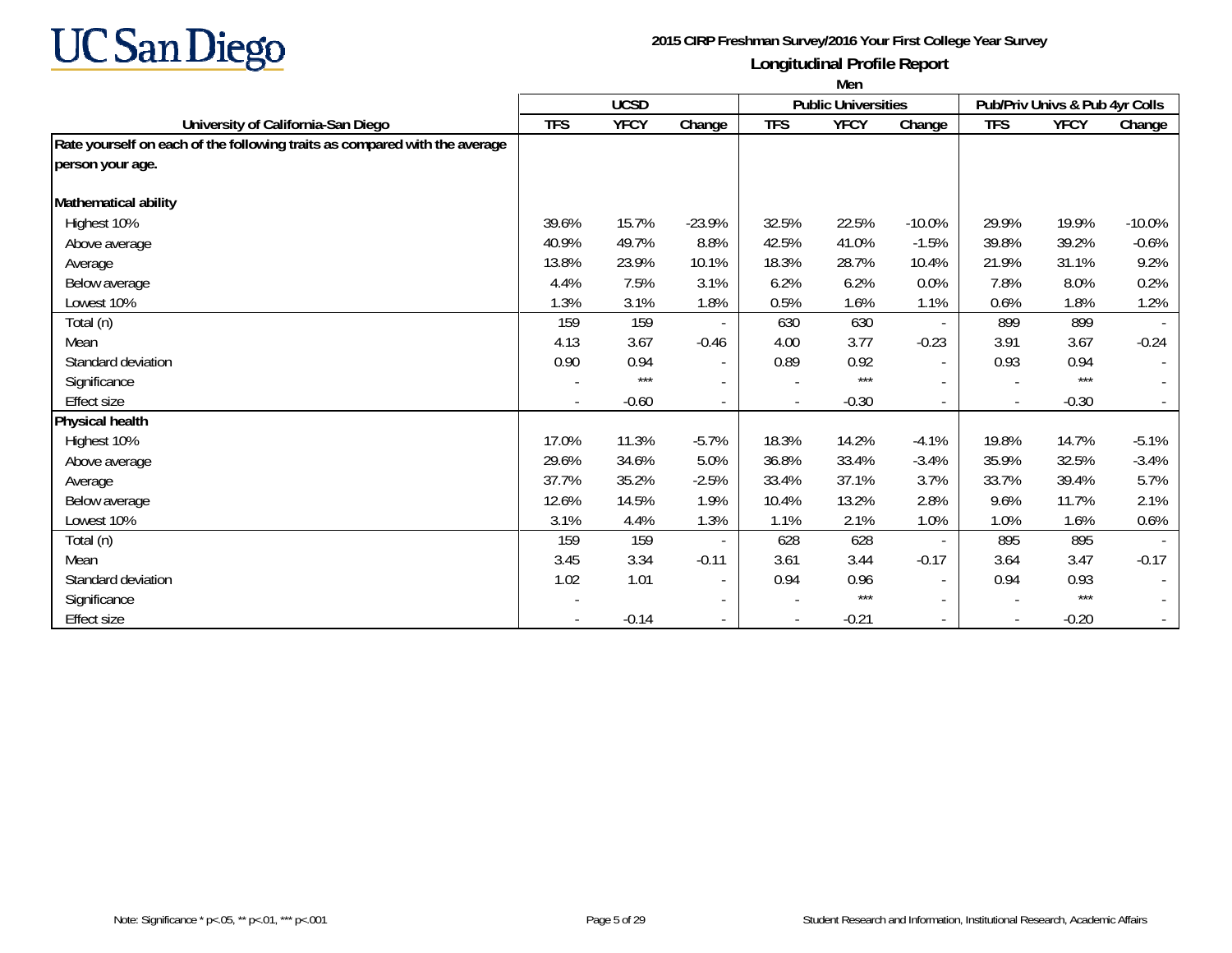

|                                                                            | Men            |              |                          |            |                            |                          |                                |                 |         |
|----------------------------------------------------------------------------|----------------|--------------|--------------------------|------------|----------------------------|--------------------------|--------------------------------|-----------------|---------|
|                                                                            |                | <b>UCSD</b>  |                          |            | <b>Public Universities</b> |                          | Pub/Priv Univs & Pub 4yr Colls |                 |         |
| University of California-San Diego                                         | <b>TFS</b>     | <b>YFCY</b>  | Change                   | <b>TFS</b> | <b>YFCY</b>                | Change                   | <b>TFS</b>                     | <b>YFCY</b>     | Change  |
| Rate yourself on each of the following traits as compared with the average |                |              |                          |            |                            |                          |                                |                 |         |
| person your age.                                                           |                |              |                          |            |                            |                          |                                |                 |         |
| Public speaking ability                                                    |                |              |                          |            |                            |                          |                                |                 |         |
| Highest 10%                                                                | 13.9%          | 10.8%        | $-3.1%$                  | 14.1%      | 12.5%                      | $-1.6%$                  | 15.2%                          | 12.8%           | $-2.4%$ |
| Above average                                                              | 25.3%          | 33.5%        | 8.2%                     | 26.8%      | 31.6%                      | 4.8%                     | 25.9%                          | 32.2%           | 6.3%    |
| Average                                                                    | 35.4%          | 31.0%        | $-4.4%$                  | 34.6%      | 35.6%                      | 1.0%                     | 35.7%                          | 36.8%           | 1.1%    |
| Below average                                                              | 17.1%          | 15.2%        | $-1.9%$                  | 18.9%      | 15.7%                      | $-3.2%$                  | 17.7%                          | 14.0%           | $-3.7%$ |
| Lowest 10%                                                                 | 8.2%           | 9.5%         | 1.3%                     | 5.6%       | 4.6%                       | $-1.0%$                  | 5.6%                           | 4.1%            | $-1.5%$ |
| Total (n)                                                                  | 158            | 158          |                          | 630        | 630                        | $\overline{\phantom{a}}$ | 897                            | 897             |         |
| Mean                                                                       | 3.20           | 3.21         | 0.01                     | 3.25       | 3.32                       | 0.07                     | 3.27                           | 3.36            | 0.09    |
| Standard deviation                                                         | 1.13           | 1.12         |                          | 1.09       | 1.03                       | $\mathbf{r}$             | 1.09                           | 1.01            |         |
| Significance                                                               |                |              |                          |            |                            | $\blacksquare$           |                                | $^{\star\star}$ |         |
| <b>Effect size</b>                                                         |                | 0.01         | $\overline{\phantom{a}}$ |            | 0.08                       | $\overline{\phantom{a}}$ | $\overline{a}$                 | 0.10            |         |
| Risk-taking                                                                |                |              |                          |            |                            |                          |                                |                 |         |
| Highest 10%                                                                | 10.1%          | 15.1%        | 5.0%                     | 12.1%      | 12.7%                      | 0.6%                     | 14.3%                          | 13.8%           | $-0.5%$ |
| Above average                                                              | 31.4%          | 27.7%        | $-3.7%$                  | 31.1%      | 29.8%                      | $-1.3%$                  | 31.0%                          | 31.7%           | 0.7%    |
| Average                                                                    | 37.1%          | 40.9%        | 3.8%                     | 40.1%      | 40.0%                      | $-0.1%$                  | 39.1%                          | 39.4%           | 0.3%    |
| Below average                                                              | 15.7%          | 11.3%        | $-4.4%$                  | 13.9%      | 15.0%                      | 1.1%                     | 13.3%                          | 12.9%           | $-0.4%$ |
| Lowest 10%                                                                 | 5.7%           | 5.0%         | $-0.7%$                  | 2.9%       | 2.5%                       | $-0.4%$                  | 2.3%                           | 2.1%            | $-0.2%$ |
| Total (n)                                                                  | 159            | 159          |                          | 628        | 628                        | $\overline{\phantom{a}}$ | 896                            | 896             |         |
| Mean                                                                       | 3.25           | 3.36         | 0.11                     | 3.36       | 3.35                       | $-0.01$                  | 3.42                           | 3.42            | 0.00    |
| Standard deviation                                                         | 1.02           | 1.03         |                          | 0.96       | 0.97                       | $\mathbf{r}$             | 0.97                           | 0.95            |         |
| Significance                                                               |                |              |                          |            |                            |                          |                                |                 |         |
| <b>Effect size</b>                                                         | $\overline{a}$ | 0.13         | $\overline{a}$           |            | $-0.01$                    | $\omega$                 | $\overline{\phantom{a}}$       | 0.00            | $\sim$  |
| Self-confidence (intellectual)                                             |                |              |                          |            |                            |                          |                                |                 |         |
| Highest 10%                                                                | 30.2%          | 22.0%        | $-8.2%$                  | 29.7%      | 24.6%                      | $-5.1%$                  | 30.3%                          | 24.8%           | $-5.5%$ |
| Above average                                                              | 40.3%          | 37.7%        | $-2.6%$                  | 44.0%      | 40.6%                      | $-3.4%$                  | 41.9%                          | 40.5%           | $-1.4%$ |
| Average                                                                    | 21.4%          | 27.7%        | 6.3%                     | 21.0%      | 26.5%                      | 5.5%                     | 22.5%                          | 26.8%           | 4.3%    |
| Below average                                                              | 6.3%           | 8.2%         | 1.9%                     | 4.6%       | 6.3%                       | 1.7%                     | 4.6%                           | 5.8%            | 1.2%    |
| Lowest 10%                                                                 | 1.9%           | 4.4%         | 2.5%                     | 0.8%       | 1.9%                       | 1.1%                     | 0.8%                           | 2.0%            | 1.2%    |
| Total (n)                                                                  | 159            | 159          |                          | 630        | 630                        | $\overline{\phantom{a}}$ | 898                            | 898             |         |
| Mean                                                                       | 3.91           | 3.65         | $-0.26$                  | 3.97       | 3.80                       | $-0.17$                  | 3.96                           | 3.80            | $-0.16$ |
| Standard deviation                                                         | 0.97           | 1.05         |                          | 0.87       | 0.95                       | $\mathbf{r}$             | 0.88                           | 0.94            |         |
| Significance                                                               |                | $\star\star$ |                          |            | $***$                      |                          |                                | $***$           |         |
| <b>Effect size</b>                                                         |                | $-0.25$      |                          |            | $-0.17$                    | $\sim$                   | $\blacksquare$                 | $-0.16$         |         |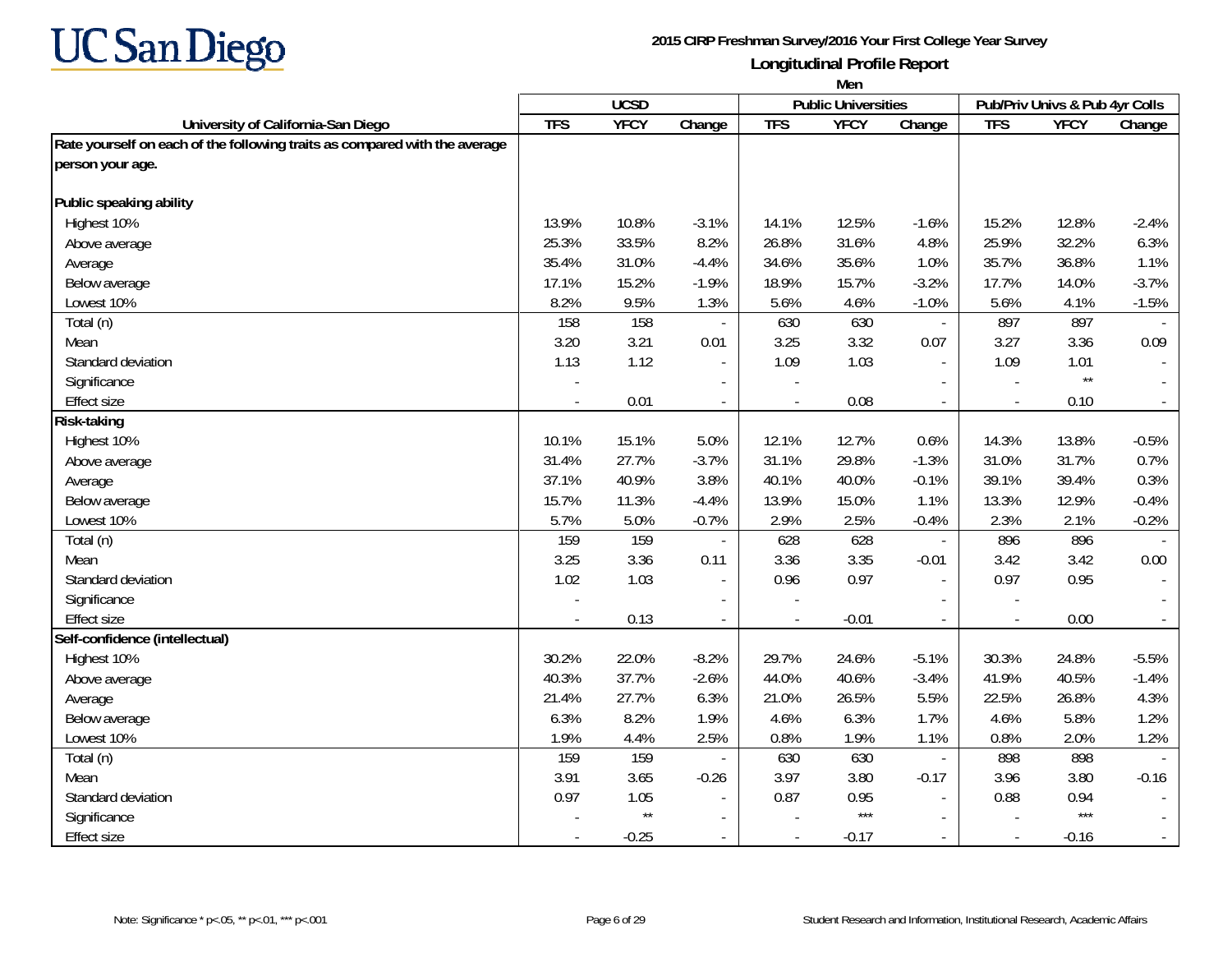

|                                                                            | Men        |             |                          |            |                            |                          |                                |             |         |  |
|----------------------------------------------------------------------------|------------|-------------|--------------------------|------------|----------------------------|--------------------------|--------------------------------|-------------|---------|--|
|                                                                            |            | <b>UCSD</b> |                          |            | <b>Public Universities</b> |                          | Pub/Priv Univs & Pub 4yr Colls |             |         |  |
| University of California-San Diego                                         | <b>TFS</b> | <b>YFCY</b> | Change                   | <b>TFS</b> | <b>YFCY</b>                | Change                   | <b>TFS</b>                     | <b>YFCY</b> | Change  |  |
| Rate yourself on each of the following traits as compared with the average |            |             |                          |            |                            |                          |                                |             |         |  |
| person your age.                                                           |            |             |                          |            |                            |                          |                                |             |         |  |
|                                                                            |            |             |                          |            |                            |                          |                                |             |         |  |
| Self-confidence (social)                                                   |            |             |                          |            |                            |                          |                                |             |         |  |
| Highest 10%                                                                | 12.6%      | 13.2%       | 0.6%                     | 13.7%      | 13.5%                      | $-0.2%$                  | 16.1%                          | 15.6%       | $-0.5%$ |  |
| Above average                                                              | 20.1%      | 23.3%       | 3.2%                     | 29.1%      | 26.2%                      | $-2.9%$                  | 29.5%                          | 28.8%       | $-0.7%$ |  |
| Average                                                                    | 35.2%      | 35.8%       | 0.6%                     | 30.4%      | 34.3%                      | 3.9%                     | 30.1%                          | 32.6%       | 2.5%    |  |
| Below average                                                              | 23.9%      | 18.9%       | $-5.0%$                  | 20.8%      | 20.5%                      | $-0.3%$                  | 19.1%                          | 18.1%       | $-1.0%$ |  |
| Lowest 10%                                                                 | 8.2%       | 8.8%        | 0.6%                     | 6.0%       | 5.4%                       | $-0.6%$                  | 5.2%                           | 4.9%        | $-0.3%$ |  |
| Total (n)                                                                  | 159        | 159         |                          | 629        | 629                        | $\sim$                   | 896                            | 896         |         |  |
| Mean                                                                       | 3.05       | 3.13        | 0.08                     | 3.24       | 3.22                       | $-0.02$                  | 3.32                           | 3.32        | 0.00    |  |
| Standard deviation                                                         | 1.13       | 1.14        | $\overline{\phantom{a}}$ | 1.11       | 1.09                       | $\sim$                   | 1.11                           | 1.09        |         |  |
| Significance                                                               |            |             |                          |            |                            |                          | $\overline{\phantom{a}}$       |             |         |  |
| <b>Effect size</b>                                                         |            | 0.09        | $\overline{\phantom{a}}$ |            | $-0.02$                    | $\overline{\phantom{a}}$ | $\blacksquare$                 | 0.00        |         |  |
| Rate yourself on each of the following traits as compared with the average |            |             |                          |            |                            |                          |                                |             |         |  |
| person your age.                                                           |            |             |                          |            |                            |                          |                                |             |         |  |
| Spirituality                                                               |            |             |                          |            |                            |                          |                                |             |         |  |
| Highest 10%                                                                | 13.2%      | 17.6%       | 4.4%                     | 12.7%      | 14.5%                      | 1.8%                     | 14.9%                          | 14.4%       | $-0.5%$ |  |
| Above average                                                              | 22.6%      | 19.5%       | $-3.1%$                  | 25.4%      | 25.0%                      | $-0.4%$                  | 24.3%                          | 24.3%       | 0.0%    |  |
| Average                                                                    | 32.1%      | 31.4%       | $-0.7%$                  | 33.5%      | 31.8%                      | $-1.7%$                  | 33.6%                          | 34.3%       | 0.7%    |  |
| Below average                                                              | 15.7%      | 14.5%       | $-1.2%$                  | 16.2%      | 15.4%                      | $-0.8%$                  | 16.0%                          | 14.3%       | $-1.7%$ |  |
| Lowest 10%                                                                 | 16.4%      | 17.0%       | 0.6%                     | 12.1%      | 13.4%                      | 1.3%                     | 11.3%                          | 12.6%       | 1.3%    |  |
| Total (n)                                                                  | 159        | 159         |                          | 629        | 629                        | $\overline{\phantom{a}}$ | 894                            | 894         |         |  |
| Mean                                                                       | 3.01       | 3.06        | 0.05                     | 3.10       | 3.12                       | 0.02                     | 3.15                           | 3.14        | $-0.01$ |  |
| Standard deviation                                                         | 1.26       | 1.32        | $\overline{\phantom{a}}$ | 1.18       | 1.23                       | $\overline{\phantom{a}}$ | 1.19                           | 1.20        |         |  |
| Significance                                                               |            | 0.09        | $\overline{\phantom{a}}$ |            | 0.04                       | $\overline{\phantom{a}}$ | $\overline{\phantom{a}}$       | 0.04        |         |  |
| <b>Effect size</b>                                                         |            | 0.47        | $\overline{\phantom{a}}$ |            | 0.25                       | $\overline{\phantom{a}}$ | $\overline{\phantom{a}}$       | $-0.17$     |         |  |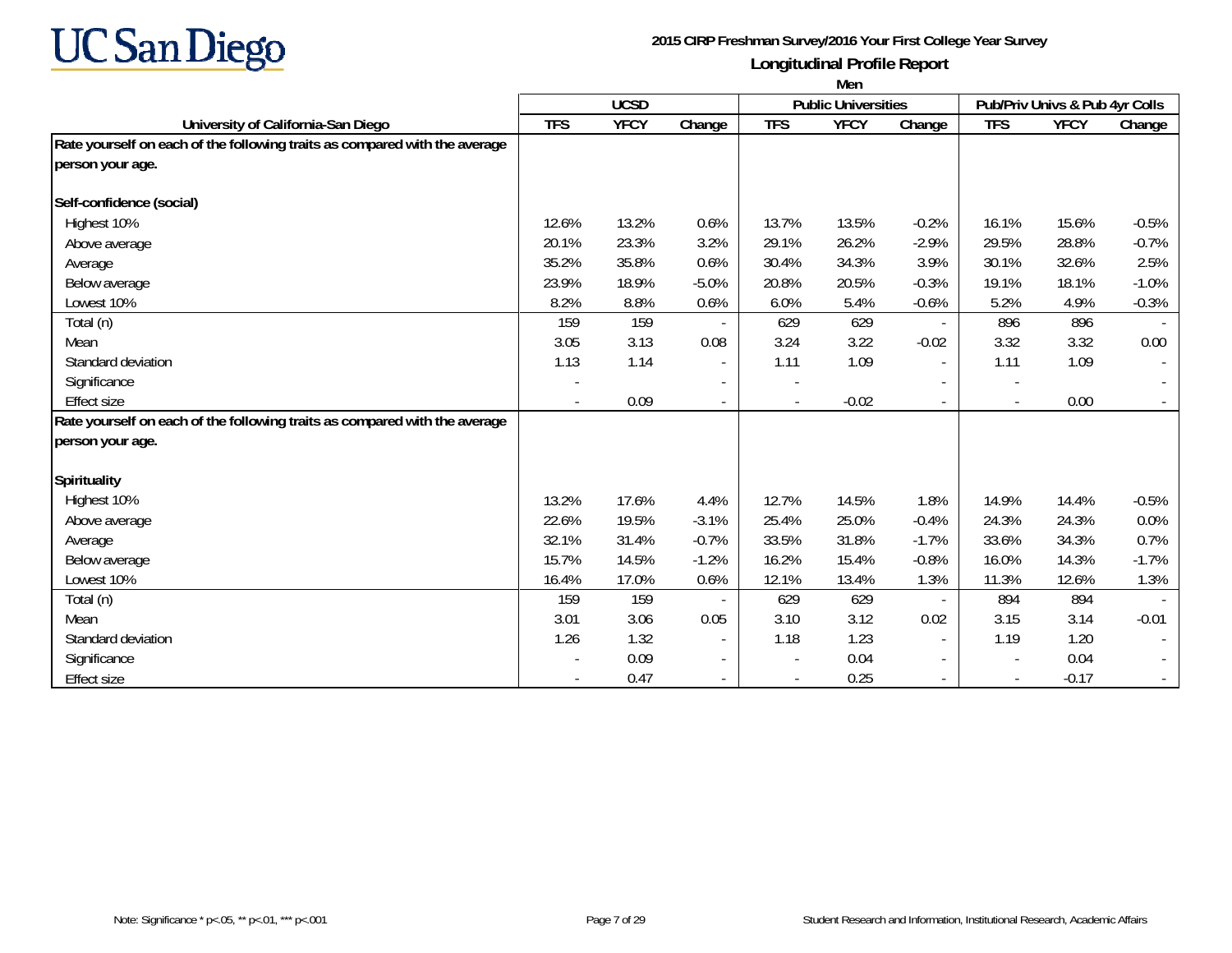

|                                                                            | Men            |             |                |                          |                            |                          |                |                                |                             |
|----------------------------------------------------------------------------|----------------|-------------|----------------|--------------------------|----------------------------|--------------------------|----------------|--------------------------------|-----------------------------|
|                                                                            |                | <b>UCSD</b> |                |                          | <b>Public Universities</b> |                          |                | Pub/Priv Univs & Pub 4yr Colls |                             |
| University of California-San Diego                                         | <b>TFS</b>     | <b>YFCY</b> | Change         | <b>TFS</b>               | <b>YFCY</b>                | Change                   | <b>TFS</b>     | <b>YFCY</b>                    | Change                      |
| Rate yourself on each of the following traits as compared with the average |                |             |                |                          |                            |                          |                |                                |                             |
| person your age.                                                           |                |             |                |                          |                            |                          |                |                                |                             |
| <b>Understanding of others</b>                                             |                |             |                |                          |                            |                          |                |                                |                             |
| Highest 10%                                                                | 19.5%          | 20.8%       | 1.3%           | 21.7%                    | 23.6%                      | 1.9%                     | 23.3%          | 24.7%                          | 1.4%                        |
| Above average                                                              | 45.9%          | 40.9%       | $-5.0%$        | 47.1%                    | 39.1%                      | $-8.0%$                  | 46.0%          | 39.5%                          | $-6.5%$                     |
| Average                                                                    | 28.3%          | 28.9%       | 0.6%           | 26.1%                    | 30.9%                      | 4.8%                     | 26.0%          | 29.5%                          | 3.5%                        |
| Below average                                                              | 5.7%           | 5.7%        | 0.0%           | 4.3%                     | 4.9%                       | 0.6%                     | 4.0%           | 4.9%                           | 0.9%                        |
| Lowest 10%                                                                 | 0.6%           | 3.8%        | 3.2%           | 0.8%                     | 1.4%                       | 0.6%                     | 0.7%           | 1.3%                           | 0.6%                        |
| Total (n)                                                                  | 159            | 159         | $\sim$         | 631                      | 631                        | $\overline{\phantom{a}}$ | 897            | 897                            |                             |
| Mean                                                                       | 3.78           | 3.69        | $-0.09$        | 3.85                     | 3.79                       | $-0.06$                  | 3.87           | 3.81                           | $-0.06$                     |
| Standard deviation                                                         | 0.85           | 0.99        |                | 0.84                     | 0.91                       |                          | 0.84           | 0.91                           |                             |
| Significance                                                               |                |             |                |                          |                            |                          |                |                                |                             |
| <b>Effect size</b>                                                         |                | $-0.10$     |                |                          | $-0.06$                    | $\sim$                   |                | $-0.06$                        | $\mathcal{L}_{\mathcal{A}}$ |
| <b>Writing ability</b>                                                     |                |             |                |                          |                            |                          |                |                                |                             |
| Highest 10%                                                                | 9.5%           | 10.1%       | 0.6%           | 12.7%                    | 14.9%                      | 2.2%                     | 13.5%          | 14.7%                          | 1.2%                        |
| Above average                                                              | 34.8%          | 33.5%       | $-1.3%$        | 36.0%                    | 35.6%                      | $-0.4%$                  | 34.6%          | 36.9%                          | 2.3%                        |
| Average                                                                    | 41.1%          | 36.7%       | $-4.4%$        | 38.7%                    | 38.6%                      | $-0.1%$                  | 38.5%          | 38.4%                          | $-0.1%$                     |
| Below average                                                              | 12.0%          | 16.5%       | 4.5%           | 10.6%                    | 9.0%                       | $-1.6%$                  | 11.5%          | 7.8%                           | $-3.7%$                     |
| Lowest 10%                                                                 | 2.5%           | 3.2%        | 0.7%           | 1.9%                     | 1.9%                       | 0.0%                     | 1.9%           | 2.2%                           | 0.3%                        |
| Total (n)                                                                  | 158            | 158         | $\overline{a}$ | 630                      | 630                        | $\equiv$                 | 898            | 898                            | $\sim$                      |
| Mean                                                                       | 3.37           | 3.31        | $-0.06$        | 3.47                     | 3.53                       | 0.06                     | 3.46           | 3.54                           | 0.08                        |
| Standard deviation                                                         | 0.91           | 0.97        | $\overline{a}$ | 0.91                     | 0.92                       | $\blacksquare$           | 0.93           | 0.91                           | $\overline{\phantom{a}}$    |
| Significance                                                               |                |             |                |                          |                            | $\overline{\phantom{a}}$ |                | $\star$                        |                             |
| Effect size                                                                | $\overline{a}$ | $-0.07$     | $\overline{a}$ | $\overline{\phantom{a}}$ | 0.07                       | $\sim$                   | $\overline{a}$ | 0.09                           | $\sim$                      |
| How would you rate yourself in the following areas:                        |                |             |                |                          |                            |                          |                |                                |                             |
| Ability to see the world from someone else's perspective                   |                |             |                |                          |                            |                          |                |                                |                             |
| A major strength                                                           | 23.7%          | 26.9%       | 3.2%           | 31.4%                    | 28.8%                      | $-2.6%$                  | 31.9%          | 29.6%                          | $-2.3%$                     |
| Somewhat strong                                                            | 53.8%          | 43.6%       | $-10.2%$       | 47.8%                    | 42.5%                      | $-5.3%$                  | 46.8%          | 42.1%                          | $-4.7%$                     |
| Average                                                                    | 18.6%          | 25.6%       | 7.0%           | 17.3%                    | 25.5%                      | 8.2%                     | 18.3%          | 24.5%                          | 6.2%                        |
| Somewhat weak                                                              | 3.2%           | 1.3%        | $-1.9%$        | 3.0%                     | 2.1%                       | $-0.9%$                  | 2.6%           | 2.7%                           | 0.1%                        |
| A major weakness                                                           | 0.6%           | 2.6%        | 2.0%           | 0.5%                     | 1.1%                       | 0.6%                     | 0.5%           | 1.0%                           | 0.5%                        |
| Total (n)                                                                  | 156            | 156         | $\blacksquare$ | 624                      | 624                        | $\overline{\phantom{a}}$ | 885            | 885                            | $\sim$                      |
| Mean                                                                       | 3.97           | 3.91        | $-0.06$        | 4.07                     | 3.96                       | $-0.11$                  | 4.07           | 3.97                           | $-0.10$                     |
| Standard deviation                                                         | 0.78           | 0.90        | $\blacksquare$ | 0.81                     | 0.85                       | $\mathbf{r}$             | 0.80           | 0.86                           | $\overline{\phantom{a}}$    |
| Significance                                                               |                |             |                |                          | $\star\star$               | $\sim$                   |                | $\star\star$                   |                             |
| <b>Effect size</b>                                                         |                | $-0.06$     |                |                          | $-0.12$                    |                          |                | $-0.11$                        | $\overline{\phantom{a}}$    |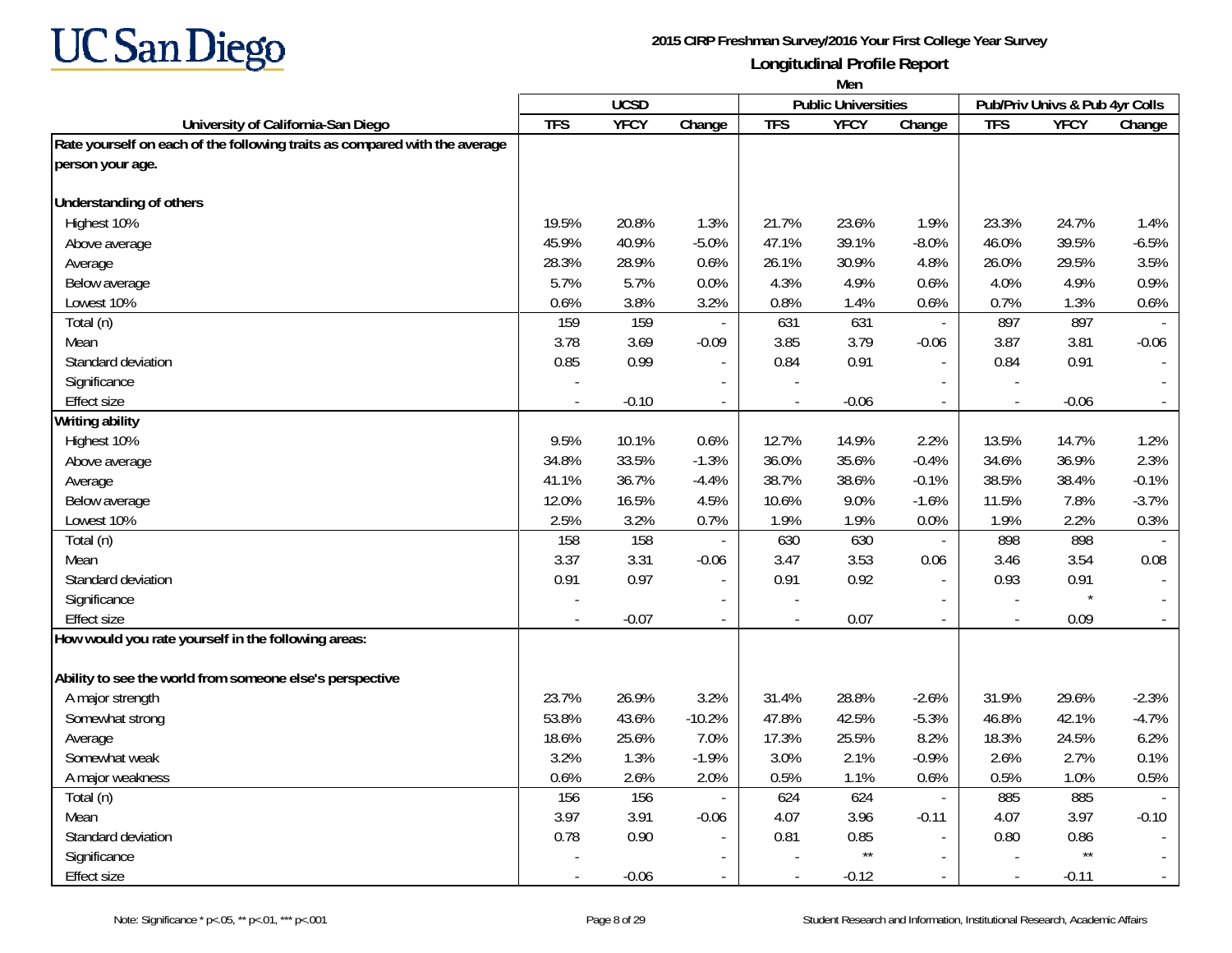

|                                                       | Men        |             |                          |            |                            |                          |                          |                                |         |
|-------------------------------------------------------|------------|-------------|--------------------------|------------|----------------------------|--------------------------|--------------------------|--------------------------------|---------|
|                                                       |            | <b>UCSD</b> |                          |            | <b>Public Universities</b> |                          |                          | Pub/Priv Univs & Pub 4yr Colls |         |
| University of California-San Diego                    | <b>TFS</b> | <b>YFCY</b> | Change                   | <b>TFS</b> | <b>YFCY</b>                | Change                   | <b>TFS</b>               | <b>YFCY</b>                    | Change  |
| How would you rate yourself in the following areas:   |            |             |                          |            |                            |                          |                          |                                |         |
| Tolerance of others with different beliefs            |            |             |                          |            |                            |                          |                          |                                |         |
| A major strength                                      | 45.5%      | 38.5%       | $-7.0%$                  | 47.8%      | 40.7%                      | $-7.1%$                  | 46.5%                    | 42.2%                          | $-4.3%$ |
| Somewhat strong                                       | 39.1%      | 37.8%       | $-1.3%$                  | 35.7%      | 38.1%                      | 2.4%                     | 35.1%                    | 36.6%                          | 1.5%    |
| Average                                               | 13.5%      | 19.9%       | 6.4%                     | 14.1%      | 18.8%                      | 4.7%                     | 16.3%                    | 18.6%                          | 2.3%    |
| Somewhat weak                                         | 1.9%       | 1.9%        | 0.0%                     | 2.4%       | 1.8%                       | $-0.6%$                  | 2.0%                     | 2.0%                           | 0.0%    |
| A major weakness                                      | 0.0%       | 1.9%        | 1.9%                     | 0.0%       | 0.6%                       | 0.6%                     | 0.1%                     | 0.6%                           | 0.5%    |
| Total (n)                                             | 156        | 156         |                          | 624        | 624                        | $\sim$                   | 886                      | 886                            |         |
| Mean                                                  | 4.28       | 4.09        | $-0.19$                  | 4.29       | 4.17                       | $-0.12$                  | 4.26                     | 4.18                           | $-0.08$ |
| Standard deviation                                    | 0.77       | 0.91        | $\blacksquare$           | 0.80       | 0.83                       | $\overline{\phantom{a}}$ | 0.81                     | 0.84                           |         |
| Significance                                          |            |             |                          |            | $^{\star\star}$            | $\sim$                   |                          | $\star\star$                   |         |
| <b>Effect size</b>                                    |            | $-0.20$     | $\blacksquare$           |            | $-0.13$                    | $\overline{\phantom{a}}$ | $\overline{\phantom{a}}$ | $-0.09$                        |         |
| Openness to having my own views challenged            |            |             |                          |            |                            |                          |                          |                                |         |
| A major strength                                      | 27.1%      | 29.0%       | 1.9%                     | 30.5%      | 31.8%                      | 1.3%                     | 31.1%                    | 32.8%                          | 1.7%    |
| Somewhat strong                                       | 40.0%      | 34.2%       | $-5.8%$                  | 36.3%      | 38.5%                      | 2.2%                     | 36.1%                    | 38.0%                          | 1.9%    |
| Average                                               | 23.9%      | 25.8%       | 1.9%                     | 25.0%      | 22.4%                      | $-2.6%$                  | 24.6%                    | 23.2%                          | $-1.4%$ |
| Somewhat weak                                         | 7.1%       | 9.0%        | 1.9%                     | 6.5%       | 6.1%                       | $-0.4%$                  | 6.6%                     | 5.0%                           | $-1.6%$ |
| A major weakness                                      | 1.9%       | 1.9%        | 0.0%                     | 1.8%       | 1.1%                       | $-0.7%$                  | 1.6%                     | 1.0%                           | $-0.6%$ |
| Total (n)                                             | 155        | 155         |                          | 620        | 620                        | $\sim$                   | 881                      | 881                            |         |
| Mean                                                  | 3.83       | 3.79        | $-0.04$                  | 3.87       | 3.94                       | 0.07                     | 3.89                     | 3.97                           | 0.08    |
| Standard deviation                                    | 0.97       | 1.02        |                          | 0.98       | 0.94                       |                          | 0.98                     | 0.92                           |         |
| Significance                                          |            |             |                          |            |                            |                          |                          | $\star$                        |         |
| Effect size                                           | $\sim$     | $-0.04$     | $\overline{\phantom{a}}$ | $\sim$     | 0.07                       | $\sim$                   | $\overline{\phantom{a}}$ | 0.08                           |         |
| Ability to discuss and negotiate controversial issues |            |             |                          |            |                            |                          |                          |                                |         |
| A major strength                                      | 36.1%      | 29.7%       | $-6.4%$                  | 36.6%      | 35.2%                      | $-1.4%$                  | 36.5%                    | 36.1%                          | $-0.4%$ |
| Somewhat strong                                       | 33.5%      | 34.8%       | 1.3%                     | 36.9%      | 36.8%                      | $-0.1%$                  | 35.8%                    | 36.1%                          | 0.3%    |
| Average                                               | 20.0%      | 27.1%       | 7.1%                     | 20.1%      | 21.8%                      | 1.7%                     | 21.5%                    | 21.2%                          | $-0.3%$ |
| Somewhat weak                                         | 9.7%       | 5.8%        | $-3.9%$                  | 5.8%       | 5.1%                       | $-0.7%$                  | 5.4%                     | 5.6%                           | 0.2%    |
| A major weakness                                      | 0.6%       | 2.6%        | 2.0%                     | 0.6%       | 1.1%                       | 0.5%                     | 0.7%                     | 1.1%                           | 0.4%    |
| Total (n)                                             | 155        | 155         |                          | 623        | 623                        | $\sim$                   | 882                      | 882                            |         |
| Mean                                                  | 3.95       | 3.83        | $-0.12$                  | 4.03       | 4.00                       | $-0.03$                  | 4.02                     | 4.00                           | $-0.02$ |
| Standard deviation                                    | 1.01       | 1.01        | $\overline{\phantom{a}}$ | 0.93       | 0.94                       |                          | 0.93                     | 0.95                           | $\sim$  |
| Significance                                          |            |             |                          |            |                            |                          |                          |                                |         |
| <b>Effect size</b>                                    |            | $-0.11$     |                          |            | $-0.03$                    |                          |                          | $-0.02$                        |         |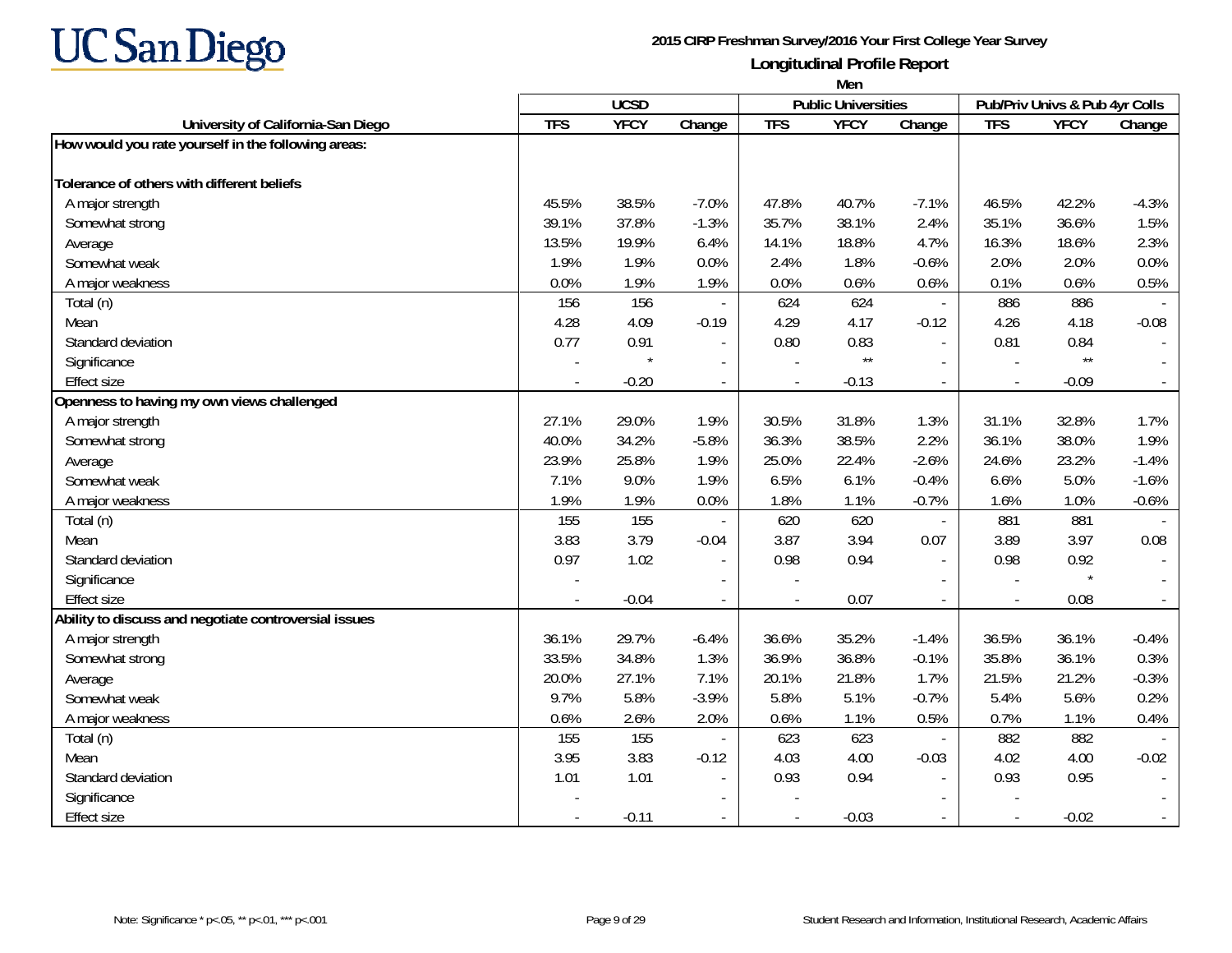

|                                                     | Men        |             |          |            |                            |                          |                          |                                |                             |
|-----------------------------------------------------|------------|-------------|----------|------------|----------------------------|--------------------------|--------------------------|--------------------------------|-----------------------------|
|                                                     |            | <b>UCSD</b> |          |            | <b>Public Universities</b> |                          |                          | Pub/Priv Univs & Pub 4yr Colls |                             |
| University of California-San Diego                  | <b>TFS</b> | <b>YFCY</b> | Change   | <b>TFS</b> | <b>YFCY</b>                | Change                   | <b>TFS</b>               | <b>YFCY</b>                    | Change                      |
| How would you rate yourself in the following areas: |            |             |          |            |                            |                          |                          |                                |                             |
| Ability to work cooperatively with diverse people   |            |             |          |            |                            |                          |                          |                                |                             |
| A major strength                                    | 40.9%      | 39.0%       | $-1.9%$  | 49.0%      | 39.1%                      | $-9.9%$                  | 50.2%                    | 41.7%                          | $-8.5%$                     |
| Somewhat strong                                     | 37.0%      | 37.7%       | 0.7%     | 36.1%      | 41.1%                      | 5.0%                     | 33.2%                    | 38.2%                          | 5.0%                        |
| Average                                             | 18.8%      | 18.8%       | 0.0%     | 11.6%      | 17.6%                      | 6.0%                     | 13.4%                    | 17.8%                          | 4.4%                        |
| Somewhat weak                                       | 2.6%       | 2.6%        | 0.0%     | 2.7%       | 1.6%                       | $-1.1%$                  | 2.7%                     | 1.8%                           | $-0.9%$                     |
| A major weakness                                    | 0.6%       | 1.9%        | 1.3%     | 0.6%       | 0.6%                       | 0.0%                     | 0.6%                     | 0.6%                           | 0.0%                        |
| Total (n)                                           | 154        | 154         |          | 621        | 621                        | $\blacksquare$           | 883                      | 883                            |                             |
| Mean                                                | 4.15       | 4.09        | $-0.06$  | 4.30       | 4.16                       | $-0.14$                  | 4.30                     | 4.19                           | $-0.11$                     |
| Standard deviation                                  | 0.86       | 0.92        |          | 0.83       | 0.81                       | $\sim$                   | 0.84                     | 0.83                           | $\sim$                      |
| Significance                                        |            |             |          |            | $***$                      | $\overline{\phantom{a}}$ |                          | $***$                          | $\sim$                      |
| <b>Effect size</b>                                  |            | $-0.06$     |          |            | $-0.16$                    | $\overline{\phantom{a}}$ | $\overline{\phantom{a}}$ | $-0.12$                        |                             |
| Since entering this college, how often have you:    |            |             |          |            |                            |                          |                          |                                |                             |
|                                                     |            |             |          |            |                            |                          |                          |                                |                             |
| Attended a religious service                        |            |             |          |            |                            |                          |                          |                                |                             |
| Frequently                                          | 20.1%      | 14.5%       | $-5.6%$  | 30.3%      | 17.3%                      | $-13.0%$                 | 30.3%                    | 17.3%                          | $-13.0%$                    |
| Occasionally                                        | 31.4%      | 14.5%       | $-16.9%$ | 30.4%      | 21.5%                      | $-8.9%$                  | 30.6%                    | 23.1%                          | $-7.5%$                     |
| Not at all                                          | 48.4%      | 71.1%       | 22.7%    | 39.3%      | 61.2%                      | 21.9%                    | 39.1%                    | 59.6%                          | 20.5%                       |
| Total (n)                                           | 159        | 159         |          | 624        | 624                        | $\blacksquare$           | 889                      | 889                            | $\overline{a}$              |
| Mean                                                | 1.72       | 1.43        | $-0.29$  | 1.91       | 1.56                       | $-0.35$                  | 1.91                     | 1.58                           | $-0.33$                     |
| Standard deviation                                  | 0.78       | 0.73        |          | 0.83       | 0.77                       | $\sim$                   | 0.83                     | 0.77                           | $\overline{a}$              |
| Significance                                        |            | $***$       |          |            | $***$                      | $\overline{\phantom{a}}$ |                          | $***$                          |                             |
| <b>Effect size</b>                                  |            | $-0.41$     |          |            | $-0.50$                    | $\sim$                   |                          | $-0.46$                        | $\sim$                      |
| Been bored in class                                 |            |             |          |            |                            |                          |                          |                                |                             |
| Frequently                                          | 38.4%      | 44.0%       | 5.6%     | 33.9%      | 39.1%                      | 5.2%                     | 33.0%                    | 37.1%                          | 4.1%                        |
| Occasionally                                        | 53.5%      | 52.2%       | $-1.3%$  | 57.3%      | 56.4%                      | $-0.9%$                  | 57.9%                    | 56.5%                          | $-1.4%$                     |
| Not at all                                          | 8.2%       | 3.8%        | $-4.4%$  | 8.8%       | 4.5%                       | $-4.3%$                  | 9.1%                     | 6.4%                           | $-2.7%$                     |
| Total (n)                                           | 159        | 159         |          | 626        | 626                        | $\mathbf{r}$             | 889                      | 889                            |                             |
| Mean                                                | 2.30       | 2.40        | 0.10     | 2.25       | 2.35                       | 0.10                     | 2.24                     | 2.31                           | 0.07                        |
| Standard deviation                                  | 0.61       | 0.56        |          | 0.60       | 0.56                       | $\sim$                   | 0.60                     | 0.58                           |                             |
| Significance                                        |            |             |          |            | $***$                      | $\sim$                   |                          | $\star\star$                   |                             |
| <b>Effect size</b>                                  |            | 0.16        |          |            | 0.15                       | $\sim$                   |                          | 0.10                           | $\mathcal{L}_{\mathcal{A}}$ |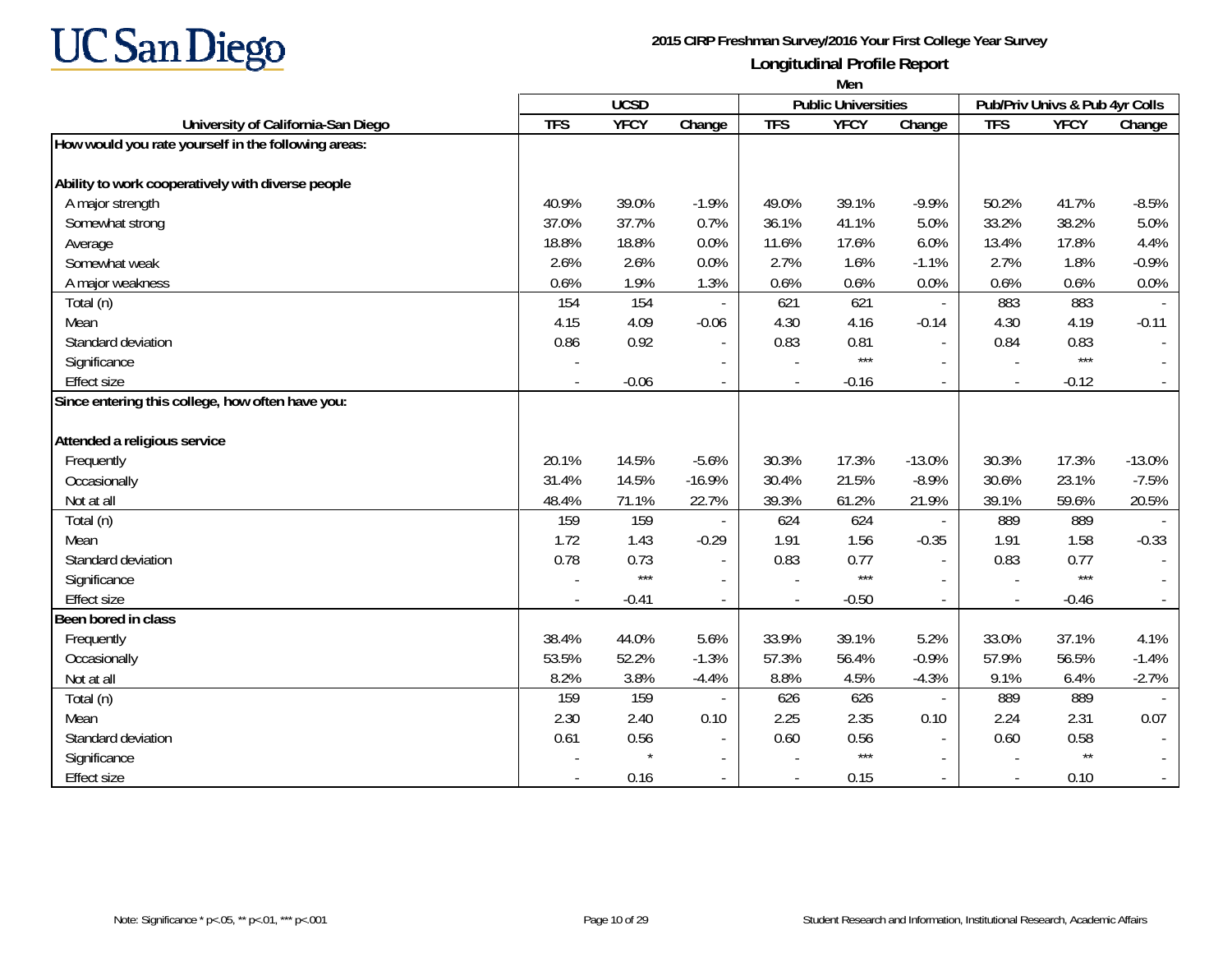

|                                                          | Men        |             |                          |            |                            |                          |                          |                                |          |
|----------------------------------------------------------|------------|-------------|--------------------------|------------|----------------------------|--------------------------|--------------------------|--------------------------------|----------|
|                                                          |            | <b>UCSD</b> |                          |            | <b>Public Universities</b> |                          |                          | Pub/Priv Univs & Pub 4yr Colls |          |
| University of California-San Diego                       | <b>TFS</b> | <b>YFCY</b> | Change                   | <b>TFS</b> | <b>YFCY</b>                | Change                   | <b>TFS</b>               | <b>YFCY</b>                    | Change   |
| Since entering this college, how often have you:         |            |             |                          |            |                            |                          |                          |                                |          |
| Demonstrated for a cause (e.g., boycott, rally, protest) |            |             |                          |            |                            |                          |                          |                                |          |
| Frequently                                               | 1.9%       | 3.2%        | 1.3%                     | 1.9%       | 2.9%                       | 1.0%                     | 2.0%                     | 3.0%                           | 1.0%     |
| Occasionally                                             | 13.3%      | 17.1%       | 3.8%                     | 18.5%      | 16.4%                      | $-2.1%$                  | 17.4%                    | 16.7%                          | $-0.7%$  |
| Not at all                                               | 84.8%      | 79.7%       | $-5.1%$                  | 79.6%      | 80.7%                      | 1.1%                     | 80.6%                    | 80.2%                          | $-0.4%$  |
| Total (n)                                                | 158        | 158         | $\overline{\phantom{a}}$ | 622        | 622                        | $\overline{\phantom{a}}$ | 886                      | 886                            |          |
| Mean                                                     | 1.17       | 1.23        | 0.06                     | 1.22       | 1.22                       | 0.00                     | 1.21                     | 1.23                           | 0.02     |
| Standard deviation                                       | 0.43       | 0.49        | $\overline{\phantom{a}}$ | 0.46       | 0.48                       | $\overline{\phantom{a}}$ | 0.46                     | 0.49                           |          |
| Significance                                             |            |             |                          |            |                            |                          |                          |                                |          |
| <b>Effect size</b>                                       |            | 0.11        |                          |            | 0.00                       |                          |                          | 0.03                           |          |
| Studied with other students                              |            |             |                          |            |                            |                          |                          |                                |          |
| Frequently                                               | 36.5%      | 31.4%       | $-5.1%$                  | 31.8%      | 32.2%                      | 0.4%                     | 31.3%                    | 30.0%                          | $-1.3%$  |
| Occasionally                                             | 51.6%      | 57.2%       | 5.6%                     | 53.1%      | 55.8%                      | 2.7%                     | 54.0%                    | 57.4%                          | 3.4%     |
| Not at all                                               | 11.9%      | 11.3%       | $-0.6%$                  | 15.1%      | 12.1%                      | $-3.0%$                  | 14.7%                    | 12.7%                          | $-2.0%$  |
| Total (n)                                                | 159        | 159         |                          | 622        | 622                        | $\overline{\phantom{a}}$ | 884                      | 884                            |          |
| Mean                                                     | 2.25       | 2.20        | $-0.05$                  | 2.17       | 2.20                       | 0.03                     | 2.17                     | 2.17                           | 0.00     |
| Standard deviation                                       | 0.65       | 0.62        | $\blacksquare$           | 0.66       | 0.63                       | $\sim$                   | 0.66                     | 0.63                           |          |
| Significance                                             |            |             |                          |            |                            |                          | $\overline{\phantom{a}}$ |                                |          |
| <b>Effect size</b>                                       |            | $-0.07$     | $\blacksquare$           |            | 0.04                       | $\sim$                   | $\blacksquare$           | 0.00                           |          |
| <b>Drank</b> beer                                        |            |             |                          |            |                            |                          |                          |                                |          |
| Frequently                                               | 1.9%       | 9.4%        | 7.5%                     | 1.8%       | 8.9%                       | 7.1%                     | 2.1%                     | 8.5%                           | 6.4%     |
| Occasionally                                             | 20.1%      | 32.7%       | 12.6%                    | 23.3%      | 31.0%                      | 7.7%                     | 21.6%                    | 28.9%                          | 7.3%     |
| Not at all                                               | 78.0%      | 57.9%       | $-20.1%$                 | 74.9%      | 60.1%                      | $-14.8%$                 | 76.4%                    | 62.5%                          | $-13.9%$ |
| Total (n)                                                | 159        | 159         |                          | 617        | 619                        | $\overline{\phantom{a}}$ | 877                      | 881                            |          |
| Mean                                                     | 1.24       | 1.52        | 0.28                     | 1.27       | 1.49                       | 0.22                     | 1.26                     | 1.46                           | 0.20     |
| Standard deviation                                       | 0.47       | 0.66        | $\overline{\phantom{a}}$ | 0.48       | 0.65                       | $\sim$                   | 0.48                     | 0.65                           |          |
| Significance                                             |            | $***$       | $\overline{\phantom{a}}$ |            | $***$                      | $\sim$                   |                          | $***$                          |          |
| <b>Effect size</b>                                       |            | 0.42        | $\overline{\phantom{a}}$ |            | 0.37                       |                          |                          | 0.32                           |          |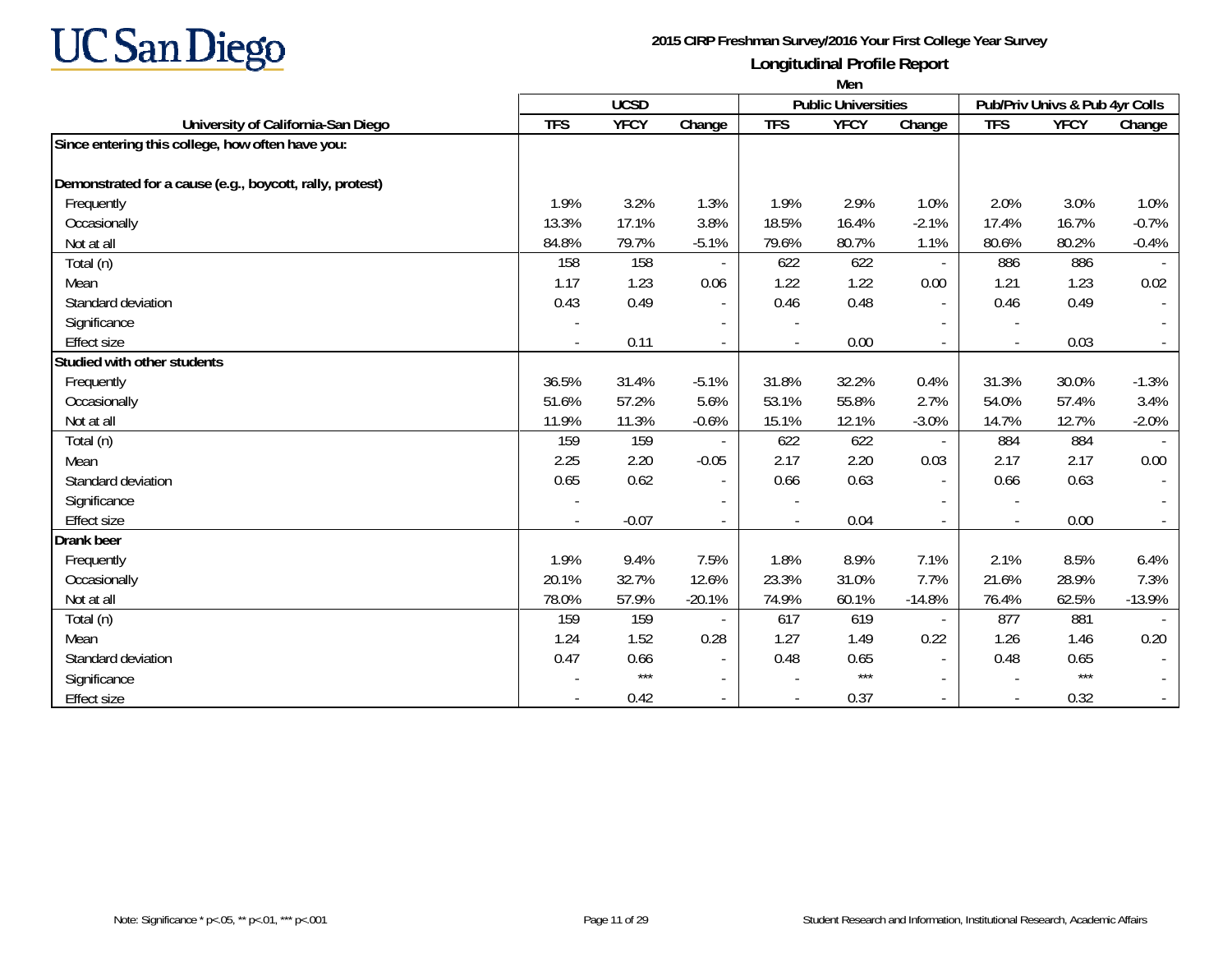

|                                                  | Men          |                 |                          |            |                            |                          |                          |                                |          |
|--------------------------------------------------|--------------|-----------------|--------------------------|------------|----------------------------|--------------------------|--------------------------|--------------------------------|----------|
|                                                  |              | <b>UCSD</b>     |                          |            | <b>Public Universities</b> |                          |                          | Pub/Priv Univs & Pub 4yr Colls |          |
| University of California-San Diego               | <b>TFS</b>   | <b>YFCY</b>     | Change                   | <b>TFS</b> | <b>YFCY</b>                | Change                   | <b>TFS</b>               | <b>YFCY</b>                    | Change   |
| Since entering this college, how often have you: |              |                 |                          |            |                            |                          |                          |                                |          |
| Drank wine or liquor                             |              |                 |                          |            |                            |                          |                          |                                |          |
| Frequently                                       | 1.9%         | 10.1%           | 8.2%                     | 2.4%       | 8.3%                       | 5.9%                     | 2.4%                     | 8.7%                           | 6.3%     |
| Occasionally                                     | 18.9%        | 31.4%           | 12.5%                    | 24.9%      | 34.0%                      | 9.1%                     | 24.5%                    | 32.4%                          | 7.9%     |
| Not at all                                       | 79.2%        | 58.5%           | $-20.7%$                 | 72.7%      | 57.7%                      | $-15.0%$                 | 73.2%                    | 59.0%                          | $-14.2%$ |
| Total (n)                                        | 159          | 159             |                          | 618        | 617                        | $\overline{\phantom{a}}$ | 879                      | 877                            |          |
| Mean                                             | 1.23         | 1.52            | 0.29                     | 1.30       | 1.51                       | 0.21                     | 1.29                     | 1.50                           | 0.21     |
| Standard deviation                               | 0.46         | 0.67            |                          | 0.51       | 0.64                       | $\sim$                   | 0.50                     | 0.65                           |          |
| Significance                                     |              | $***$           |                          |            | $***$                      |                          | $\overline{a}$           | $***$                          |          |
| <b>Effect size</b>                               |              | 0.41            | $\overline{\phantom{a}}$ |            | 0.33                       | $\sim$                   |                          | 0.33                           |          |
| Felt overwhelmed by all you had to do            |              |                 |                          |            |                            |                          |                          |                                |          |
| Frequently                                       | 27.0%        | 40.3%           | 13.3%                    | 24.8%      | 35.0%                      | 10.2%                    | 26.0%                    | 35.0%                          | 9.0%     |
| Occasionally                                     | 52.8%        | 50.9%           | $-1.9%$                  | 56.7%      | 54.9%                      | $-1.8%$                  | 54.9%                    | 53.8%                          | $-1.1%$  |
| Not at all                                       | 20.1%        | 8.8%            | $-11.3%$                 | 18.5%      | 10.1%                      | $-8.4%$                  | 19.1%                    | 11.2%                          | $-7.9%$  |
| Total (n)                                        | 159          | 159             |                          | 621        | 623                        | $\overline{\phantom{a}}$ | 881                      | 884                            |          |
| Mean                                             | 2.07         | 2.31            | 0.24                     | 2.06       | 2.25                       | 0.19                     | 2.07                     | 2.24                           | 0.17     |
| Standard deviation                               | 0.69         | 0.63            | $\overline{a}$           | 0.66       | 0.62                       | $\sim$                   | 0.67                     | 0.64                           |          |
| Significance                                     |              | $***$           | $\overline{\phantom{a}}$ |            | $***$                      | $\overline{\phantom{a}}$ |                          | $***$                          |          |
| <b>Effect size</b>                               |              | 0.33            |                          |            | 0.26                       |                          | ÷,                       | 0.22                           |          |
| <b>Felt depressed</b>                            |              |                 |                          |            |                            |                          |                          |                                |          |
| Frequently                                       | 11.9%        | 21.4%           | 9.5%                     | 12.1%      | 16.6%                      | 4.5%                     | 11.5%                    | 16.5%                          | 5.0%     |
| Occasionally                                     | 44.7%        | 45.3%           | 0.6%                     | 39.9%      | 45.4%                      | 5.5%                     | 39.6%                    | 44.8%                          | 5.2%     |
| Not at all                                       | 43.4%        | 33.3%           | $-10.1%$                 | 48.0%      | 38.0%                      | $-10.0\%$                | 48.9%                    | 38.7%                          | $-10.2%$ |
| Total (n)                                        | 159          | 159             |                          | 621        | 621                        | $\overline{\phantom{a}}$ | 881                      | 881                            |          |
| Mean                                             | 1.69         | 1.88            | 0.19                     | 1.64       | 1.79                       | 0.15                     | 1.63                     | 1.78                           | 0.15     |
| Standard deviation                               | 0.68         | 0.73            | $\blacksquare$           | 0.69       | 0.71                       | $\sim$                   | 0.68                     | 0.71                           |          |
| Significance                                     |              | $^{\star\star}$ |                          |            | $***$                      |                          |                          | $***$                          |          |
| <b>Effect size</b>                               | $\mathbf{r}$ | 0.25            | $\blacksquare$           | $\sim$     | 0.21                       | $\blacksquare$           | $\overline{\phantom{a}}$ | 0.21                           | $\sim$   |
| Performed volunteer work                         |              |                 |                          |            |                            |                          |                          |                                |          |
| Frequently                                       | 36.9%        | 10.8%           | $-26.1%$                 | 29.7%      | 14.7%                      | $-15.0%$                 | 30.6%                    | 14.3%                          | $-16.3%$ |
| Occasionally                                     | 49.0%        | 35.7%           | $-13.3%$                 | 53.6%      | 38.0%                      | $-15.6%$                 | 50.6%                    | 37.1%                          | $-13.5%$ |
| Not at all                                       | 14.0%        | 53.5%           | 39.5%                    | 16.6%      | 47.3%                      | 30.7%                    | 18.8%                    | 48.7%                          | 29.9%    |
| Total (n)                                        | 157          | 157             |                          | 619        | 619                        | $\overline{\phantom{a}}$ | 877                      | 877                            |          |
| Mean                                             | 2.23         | 1.57            | $-0.66$                  | 2.13       | 1.67                       | $-0.46$                  | 2.12                     | 1.66                           | $-0.46$  |
| Standard deviation                               | 0.68         | 0.68            | $\blacksquare$           | 0.67       | 0.72                       | $\overline{\phantom{a}}$ | 0.69                     | 0.72                           |          |
| Significance                                     |              | $***$           |                          |            | $***$                      |                          |                          | $***$                          |          |
| <b>Effect size</b>                               |              | $-0.75$         | $\overline{\phantom{a}}$ |            | $-0.52$                    |                          | $\overline{\phantom{a}}$ | $-0.52$                        |          |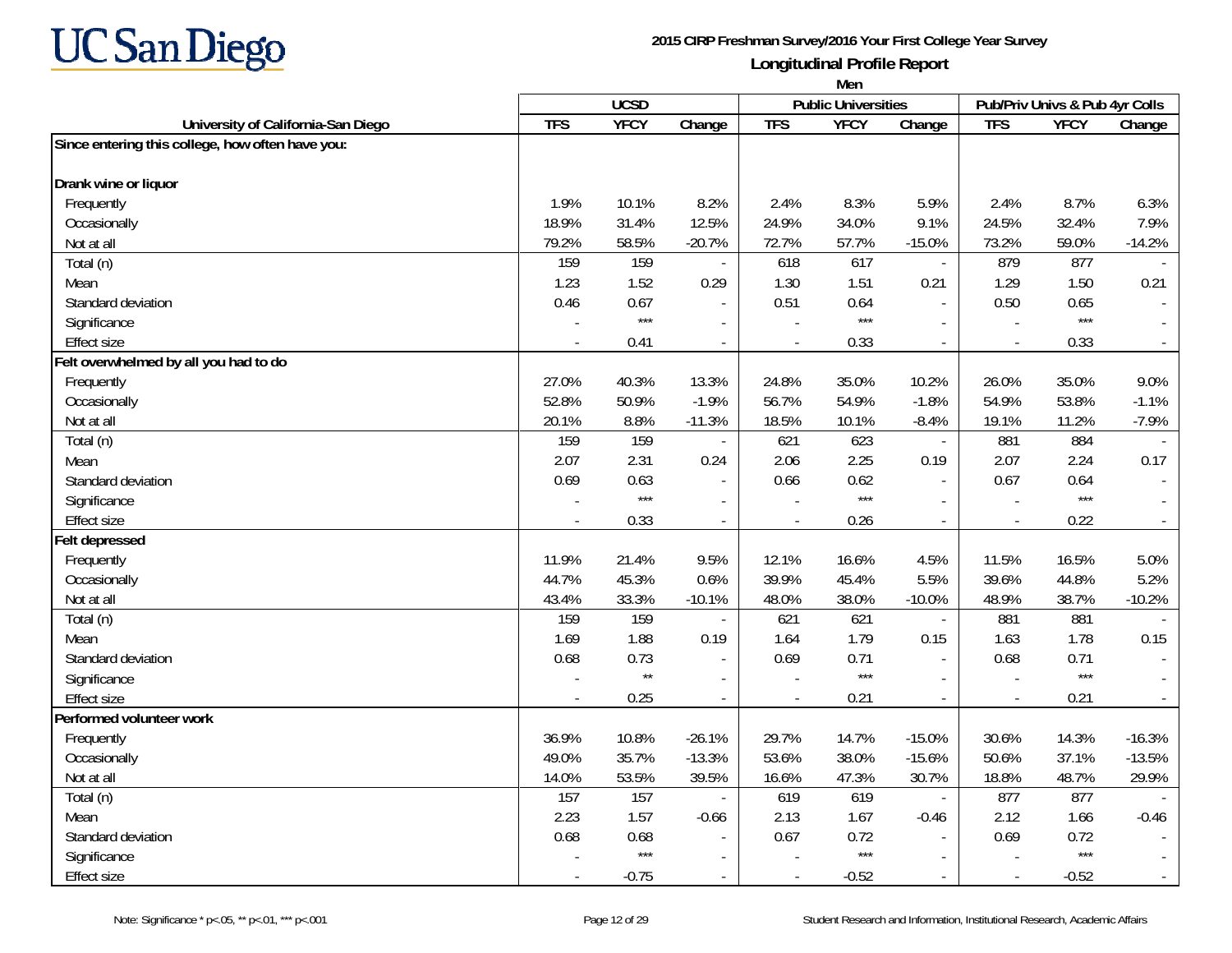

|                                                          | Men        |             |                          |                          |                            |                          |                          |                                |          |  |
|----------------------------------------------------------|------------|-------------|--------------------------|--------------------------|----------------------------|--------------------------|--------------------------|--------------------------------|----------|--|
|                                                          |            | <b>UCSD</b> |                          |                          | <b>Public Universities</b> |                          |                          | Pub/Priv Univs & Pub 4yr Colls |          |  |
| University of California-San Diego                       | <b>TFS</b> | <b>YFCY</b> | Change                   | <b>TFS</b>               | <b>YFCY</b>                | Change                   | <b>TFS</b>               | <b>YFCY</b>                    | Change   |  |
| Since entering this college, how often have you:         |            |             |                          |                          |                            |                          |                          |                                |          |  |
| Asked a teacher for advice after class                   |            |             |                          |                          |                            |                          |                          |                                |          |  |
| Frequently                                               | 25.3%      | 7.6%        | $-17.7%$                 | 26.9%                    | 15.0%                      | $-11.9%$                 | 27.5%                    | 16.3%                          | $-11.2%$ |  |
| Occasionally                                             | 63.3%      | 51.9%       | $-11.4%$                 | 57.3%                    | 57.2%                      | $-0.1%$                  | 55.8%                    | 56.2%                          | 0.4%     |  |
| Not at all                                               | 11.4%      | 40.5%       | 29.1%                    | 15.8%                    | 27.9%                      | 12.1%                    | 16.6%                    | 27.5%                          | 10.9%    |  |
| Total (n)                                                | 158        | 158         | $\overline{\phantom{a}}$ | 621                      | 621                        | $\sim$                   | 883                      | 883                            |          |  |
| Mean                                                     | 2.14       | 1.67        | $-0.47$                  | 2.11                     | 1.87                       | $-0.24$                  | 2.11                     | 1.89                           | $-0.22$  |  |
| Standard deviation                                       | 0.59       | 0.61        | $\overline{\phantom{a}}$ | 0.64                     | 0.64                       | $\overline{\phantom{a}}$ | 0.66                     | 0.65                           | $\sim$   |  |
| Significance                                             |            | $***$       | $\overline{\phantom{a}}$ |                          | $***$                      | $\overline{\phantom{a}}$ |                          | $***$                          | $\sim$   |  |
| <b>Effect size</b>                                       |            | $-0.64$     | $\overline{\phantom{a}}$ | $\overline{\phantom{a}}$ | $-0.31$                    | $\overline{\phantom{a}}$ | $\overline{\phantom{a}}$ | $-0.28$                        | $\sim$   |  |
| Worked on a local, state, or national political campaign |            |             |                          |                          |                            |                          |                          |                                |          |  |
| Frequently                                               | 0.6%       | 3.8%        | 3.2%                     | 0.7%                     | 2.6%                       | 1.9%                     | 1.0%                     | 2.8%                           | 1.8%     |  |
| Occasionally                                             | 4.5%       | 8.3%        | 3.8%                     | 5.3%                     | 7.3%                       | 2.0%                     | 5.9%                     | 8.2%                           | 2.3%     |  |
| Not at all                                               | 94.9%      | 87.8%       | $-7.1%$                  | 94.0%                    | 90.1%                      | $-3.9%$                  | 93.0%                    | 89.0%                          | $-4.0%$  |  |
| Total (n)                                                | 156        | 156         | $\overline{\phantom{a}}$ | 605                      | 605                        | $\overline{\phantom{a}}$ | 863                      | 863                            |          |  |
| Mean                                                     | 1.06       | 1.16        | 0.10                     | 1.07                     | 1.13                       | 0.06                     | 1.08                     | 1.14                           | 0.06     |  |
| Standard deviation                                       | 0.26       | 0.46        | $\overline{\phantom{a}}$ | 0.27                     | 0.40                       | $\overline{\phantom{a}}$ | 0.31                     | 0.42                           | $\sim$   |  |
| Significance                                             |            | $***$       | $\overline{\phantom{a}}$ | $\overline{\phantom{a}}$ | $***$                      | $\sim$                   |                          | $***$                          | $\sim$   |  |
| <b>Effect size</b>                                       |            | 0.21        |                          |                          | 0.14                       |                          |                          | 0.12                           | $\sim$   |  |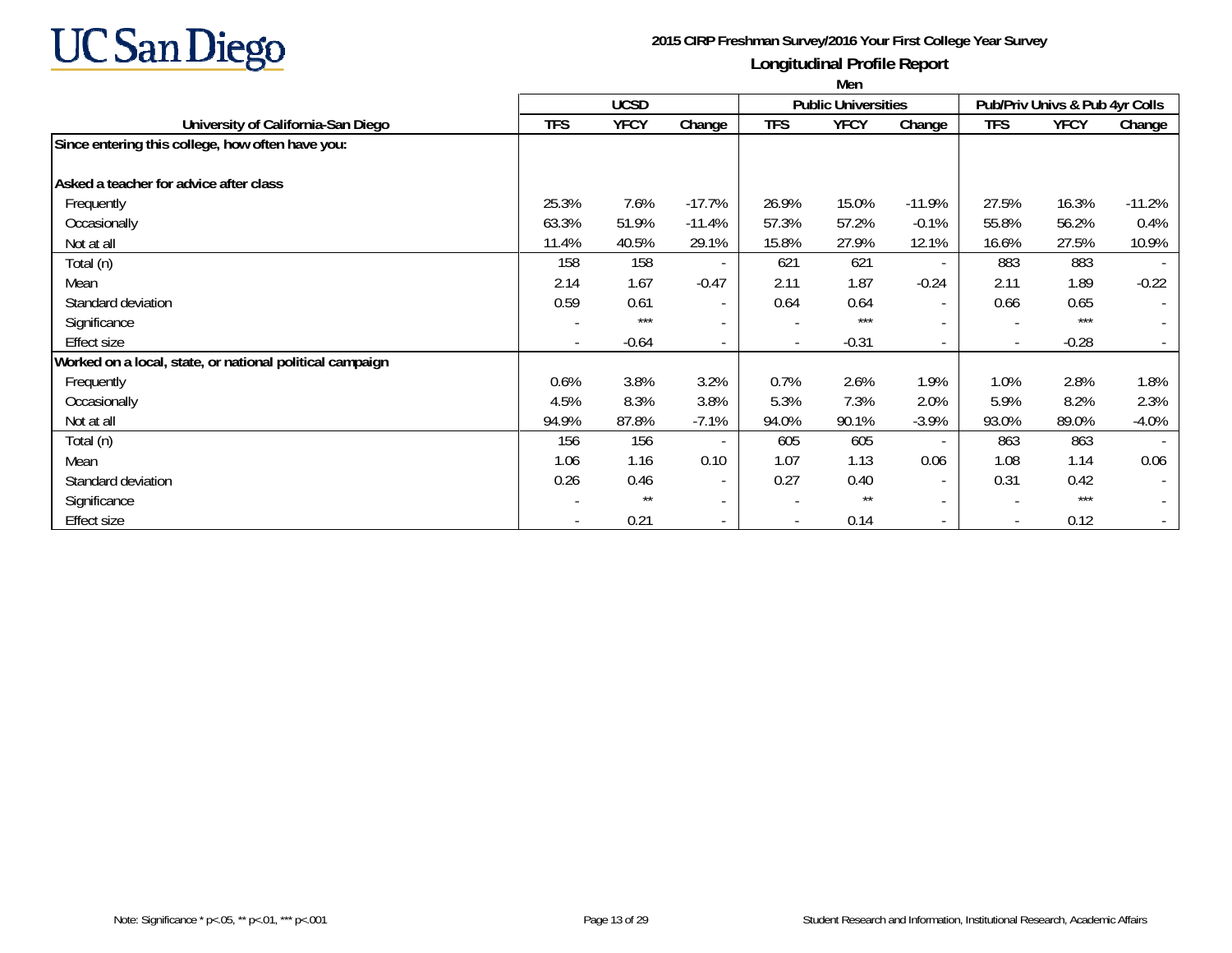

|                                                  | Men            |             |                          |                          |                            |                          |                          |                                |          |
|--------------------------------------------------|----------------|-------------|--------------------------|--------------------------|----------------------------|--------------------------|--------------------------|--------------------------------|----------|
|                                                  |                | <b>UCSD</b> |                          |                          | <b>Public Universities</b> |                          |                          | Pub/Priv Univs & Pub 4yr Colls |          |
| University of California-San Diego               | <b>TFS</b>     | <b>YFCY</b> | Change                   | <b>TFS</b>               | <b>YFCY</b>                | Change                   | <b>TFS</b>               | <b>YFCY</b>                    | Change   |
| Since entering this college, how often have you: |                |             |                          |                          |                            |                          |                          |                                |          |
| Come late to class                               |                |             |                          |                          |                            |                          |                          |                                |          |
|                                                  |                |             |                          |                          |                            |                          |                          |                                |          |
| Frequently                                       | 6.4%           | 10.9%       | 4.5%                     | 5.9%                     | 8.3%                       | 2.4%                     | 5.6%                     | 8.4%                           | 2.8%     |
| Occasionally                                     | 38.5%          | 64.7%       | 26.2%                    | 38.8%                    | 57.9%                      | 19.1%                    | 40.1%                    | 57.8%                          | 17.7%    |
| Not at all                                       | 55.1%          | 24.4%       | $-30.7%$                 | 55.3%                    | 33.8%                      | $-21.5%$                 | 54.3%                    | 33.9%                          | $-20.4%$ |
| Total (n)                                        | 156            | 156         |                          | 606                      | 606                        | $\overline{\phantom{a}}$ | 862                      | 862                            |          |
| Mean                                             | 1.51           | 1.87        | 0.36                     | 1.51                     | 1.74                       | 0.23                     | 1.51                     | 1.74                           | 0.23     |
| Standard deviation                               | 0.62           | 0.58        | $\overline{\phantom{a}}$ | 0.61                     | 0.60                       | $\overline{\phantom{a}}$ | 0.60                     | 0.60                           |          |
| Significance                                     |                | $***$       |                          |                          | $***$                      |                          | $\overline{\phantom{a}}$ | $***$                          |          |
| <b>Effect size</b>                               |                | 0.49        |                          |                          | 0.33                       | $\sim$                   |                          | 0.34                           |          |
| Performed community service as part of class     |                |             |                          |                          |                            |                          |                          |                                |          |
| Frequently                                       | 10.8%          | 3.2%        | $-7.6%$                  | 8.3%                     | 6.4%                       | $-1.9%$                  | 10.2%                    | 5.9%                           | $-4.3%$  |
| Occasionally                                     | 35.0%          | 8.3%        | $-26.7%$                 | 38.5%                    | 16.2%                      | $-22.3%$                 | 35.4%                    | 17.5%                          | $-17.9%$ |
| Not at all                                       | 54.1%          | 88.5%       | 34.4%                    | 53.2%                    | 77.4%                      | 24.2%                    | 54.4%                    | 76.5%                          | 22.1%    |
| Total (n)                                        | 157            | 157         |                          | 605                      | 605                        | $\sim$                   | 861                      | 861                            |          |
| Mean                                             | 1.57           | 1.15        | $-0.42$                  | 1.55                     | 1.29                       | $-0.26$                  | 1.56                     | 1.29                           | $-0.27$  |
| Standard deviation                               | 0.68           | 0.44        | $\overline{a}$           | 0.64                     | 0.58                       | $\sim$                   | 0.67                     | 0.57                           |          |
| Significance                                     |                | $***$       |                          |                          | $***$                      |                          | $\overline{\phantom{a}}$ | $***$                          |          |
| <b>Effect size</b>                               | $\blacksquare$ | $-0.55$     | $\overline{\phantom{a}}$ | $\overline{\phantom{a}}$ | $-0.32$                    | $\sim$                   | $\blacksquare$           | $-0.33$                        |          |
| <b>Discussed religion</b>                        |                |             |                          |                          |                            |                          |                          |                                |          |
| Frequently                                       | 23.6%          | 20.4%       | $-3.2%$                  | 26.5%                    | 18.6%                      | $-7.9%$                  | 25.8%                    | 19.2%                          | $-6.6%$  |
| Occasionally                                     | 49.7%          | 47.1%       | $-2.6%$                  | 52.4%                    | 55.2%                      | 2.8%                     | 50.9%                    | 53.9%                          | 3.0%     |
| Not at all                                       | 26.8%          | 32.5%       | 5.7%                     | 21.1%                    | 26.2%                      | 5.1%                     | 23.4%                    | 26.9%                          | 3.5%     |
| Total (n)                                        | 157            | 157         |                          | 607                      | 607                        | $\overline{\phantom{a}}$ | 865                      | 865                            |          |
| Mean                                             | 1.97           | 1.88        | $-0.09$                  | 2.05                     | 1.92                       | $-0.13$                  | 2.02                     | 1.92                           | $-0.10$  |
| Standard deviation                               | 0.71           | 0.72        |                          | 0.69                     | 0.67                       | $\sim$                   | 0.70                     | 0.68                           |          |
| Significance                                     |                |             |                          |                          | $***$                      | $\overline{\phantom{a}}$ | $\overline{\phantom{a}}$ | $***$                          |          |
| <b>Effect size</b>                               |                | $-0.12$     |                          |                          | $-0.17$                    | $\overline{\phantom{a}}$ | $\blacksquare$           | $-0.13$                        |          |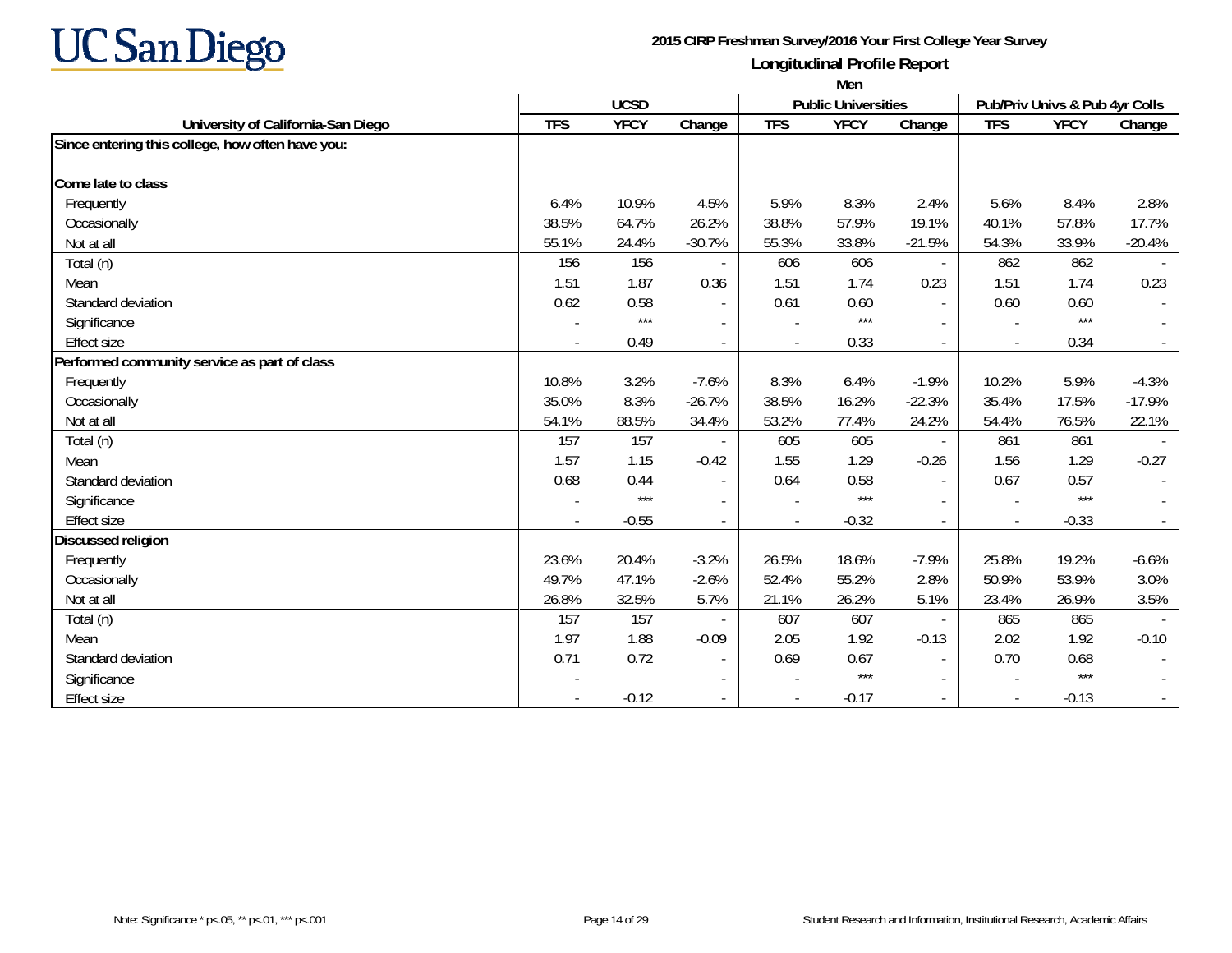

|                                                                      | Men        |             |                          |            |                            |                             |                          |                                |               |
|----------------------------------------------------------------------|------------|-------------|--------------------------|------------|----------------------------|-----------------------------|--------------------------|--------------------------------|---------------|
|                                                                      |            | <b>UCSD</b> |                          |            | <b>Public Universities</b> |                             |                          | Pub/Priv Univs & Pub 4yr Colls |               |
| University of California-San Diego                                   | <b>TFS</b> | <b>YFCY</b> | Change                   | <b>TFS</b> | <b>YFCY</b>                | Change                      | <b>TFS</b>               | <b>YFCY</b>                    | Change        |
| Since entering this college, how often have you:                     |            |             |                          |            |                            |                             |                          |                                |               |
| <b>Discussed politics</b>                                            |            |             |                          |            |                            |                             |                          |                                |               |
| Frequently                                                           | 33.1%      | 27.4%       | $-5.7%$                  | 34.4%      | 31.3%                      | $-3.1%$                     | 33.2%                    | 29.7%                          | $-3.5%$       |
| Occasionally                                                         | 47.8%      | 54.1%       | 6.3%                     | 49.4%      | 52.7%                      | 3.3%                        | 48.6%                    | 52.7%                          | 4.1%          |
| Not at all                                                           | 19.1%      | 18.5%       | $-0.6%$                  | 16.1%      | 16.0%                      | $-0.1%$                     | 18.3%                    | 17.6%                          | $-0.7%$       |
| Total (n)                                                            | 157        | 157         |                          | 607        | 607                        | $\overline{\phantom{a}}$    | 865                      | 865                            |               |
| Mean                                                                 | 2.14       | 2.09        | $-0.05$                  | 2.18       | 2.15                       | $-0.03$                     | 2.15                     | 2.12                           | $-0.03$       |
| Standard deviation                                                   | 0.71       | 0.67        |                          | 0.69       | 0.67                       | $\sim$                      | 0.70                     | 0.68                           |               |
| Significance                                                         |            |             |                          |            |                            |                             |                          |                                |               |
| <b>Effect size</b>                                                   | $\sim$     | $-0.07$     | $\overline{a}$           | $\sim$     | $-0.04$                    | $\mathcal{L}_{\mathcal{A}}$ | $\overline{a}$           | $-0.04$                        |               |
| Helped raise money for a cause or campaign                           |            |             |                          |            |                            |                             |                          |                                |               |
| Frequently                                                           | 5.2%       | 3.9%        | $-1.3%$                  | 5.3%       | 5.1%                       | $-0.2%$                     | 6.3%                     | 6.5%                           | 0.2%          |
| Occasionally                                                         | 27.1%      | 18.7%       | $-8.4%$                  | 35.2%      | 23.5%                      | $-11.7%$                    | 34.0%                    | 22.1%                          | $-11.9%$      |
| Not at all                                                           | 67.7%      | 77.4%       | 9.7%                     | 59.5%      | 71.3%                      | 11.8%                       | 59.7%                    | 71.3%                          | 11.6%         |
| Total (n)                                                            | 155        | 155         |                          | 603        | 603                        | $\Box$                      | 858                      | 858                            | $\mathcal{L}$ |
| Mean                                                                 | 1.37       | 1.26        | $-0.11$                  | 1.46       | 1.34                       | $-0.12$                     | 1.47                     | 1.35                           | $-0.12$       |
| Standard deviation                                                   | 0.58       | 0.52        | $\blacksquare$           | 0.60       | 0.57                       | $\sim$                      | 0.61                     | 0.60                           |               |
| Significance                                                         |            |             |                          |            | $***$                      |                             |                          | $***$                          |               |
| <b>Effect size</b>                                                   | $\sim$     | $-0.16$     | $\overline{\phantom{a}}$ |            | $-0.16$                    | $\sim$                      | $\overline{a}$           | $-0.16$                        |               |
| Publicly communicated your opinion about a cause (e.g., blog, email, |            |             |                          |            |                            |                             |                          |                                |               |
| petition)                                                            |            |             |                          |            |                            |                             |                          |                                |               |
| Frequently                                                           | 8.4%       | 10.3%       | 1.9%                     | 9.1%       | 9.3%                       | 0.2%                        | 9.3%                     | 10.3%                          | 1.0%          |
| Occasionally                                                         | 31.6%      | 26.5%       | $-5.1%$                  | 31.5%      | 24.3%                      | $-7.2%$                     | 30.5%                    | 24.8%                          | $-5.7%$       |
| Not at all                                                           | 60.0%      | 63.2%       | 3.2%                     | 59.4%      | 66.4%                      | 7.0%                        | 60.2%                    | 65.0%                          | 4.8%          |
| Total (n)                                                            | 155        | 155         | $\sim$                   | 604        | 604                        | $\overline{\phantom{a}}$    | 856                      | 856                            |               |
| Mean                                                                 | 1.48       | 1.47        | $-0.01$                  | 1.50       | 1.43                       | $-0.07$                     | 1.49                     | 1.45                           | $-0.04$       |
| Standard deviation                                                   | 0.65       | 0.68        | $\blacksquare$           | 0.66       | 0.66                       | $\sim$                      | 0.66                     | 0.67                           |               |
| Significance                                                         |            |             | $\overline{\phantom{a}}$ |            |                            | $\sim$                      | $\overline{\phantom{a}}$ |                                |               |
| <b>Effect size</b>                                                   |            | $-0.01$     | $\overline{\phantom{a}}$ |            | $-0.10$                    | $\overline{\phantom{a}}$    | $\overline{\phantom{a}}$ | $-0.05$                        |               |
| Fell asleep in class                                                 |            |             |                          |            |                            |                             |                          |                                |               |
| Frequently                                                           | 6.0%       | 7.5%        | 1.5%                     | 6.7%       | 6.2%                       | $-0.5%$                     | 6.6%                     | 6.4%                           | $-0.2%$       |
| Occasionally                                                         | 32.3%      | 44.4%       | 12.1%                    | 28.7%      | 34.8%                      | 6.1%                        | 31.3%                    | 33.6%                          | 2.3%          |
| Not at all                                                           | 61.7%      | 48.1%       | $-13.6%$                 | 64.6%      | 59.0%                      | $-5.6%$                     | 62.1%                    | 60.0%                          | $-2.1%$       |
| Total (n)                                                            | 133        | 133         | $\blacksquare$           | 534        | 534                        | $\blacksquare$              | 767                      | 767                            |               |
| Mean                                                                 | 1.44       | 1.59        | 0.15                     | 1.42       | 1.47                       | 0.05                        | 1.45                     | 1.46                           | 0.01          |
| Standard deviation                                                   | 0.61       | 0.63        | $\overline{\phantom{a}}$ | 0.62       | 0.61                       | $\sim$                      | 0.62                     | 0.61                           |               |
| Significance                                                         |            |             |                          |            |                            |                             |                          |                                |               |
| Effect size                                                          |            | 0.21        |                          |            | 0.07                       |                             | $\overline{\phantom{a}}$ | 0.01                           |               |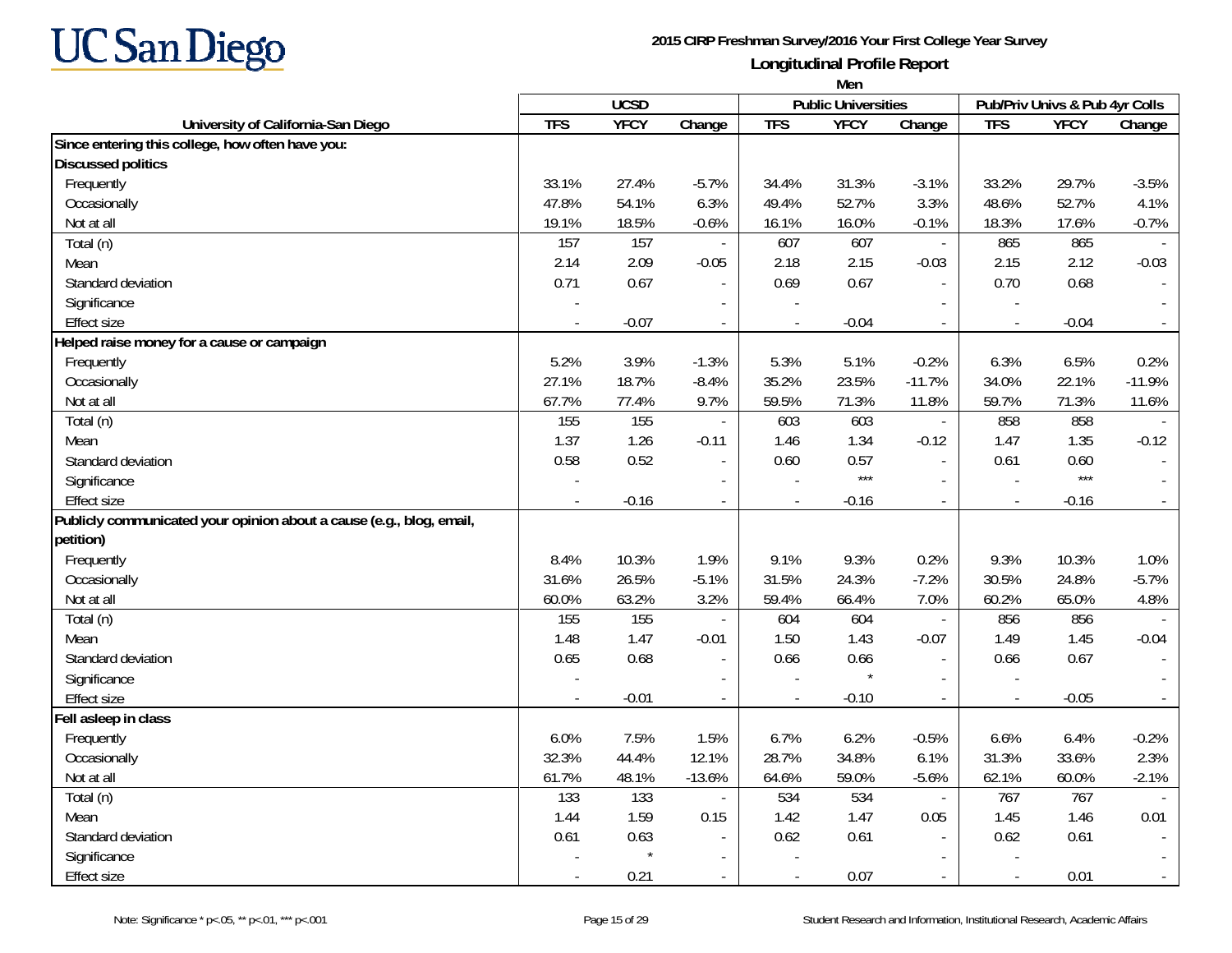

|                                                                            | Men        |             |                          |            |                            |                          |            |                                |          |
|----------------------------------------------------------------------------|------------|-------------|--------------------------|------------|----------------------------|--------------------------|------------|--------------------------------|----------|
|                                                                            |            | <b>UCSD</b> |                          |            | <b>Public Universities</b> |                          |            | Pub/Priv Univs & Pub 4yr Colls |          |
| University of California-San Diego                                         | <b>TFS</b> | <b>YFCY</b> | Change                   | <b>TFS</b> | <b>YFCY</b>                | Change                   | <b>TFS</b> | <b>YFCY</b>                    | Change   |
| Since entering this college, how much time have you spent during a typical |            |             |                          |            |                            |                          |            |                                |          |
| week doing the following activities?                                       |            |             |                          |            |                            |                          |            |                                |          |
| Studying/homework                                                          |            |             |                          |            |                            |                          |            |                                |          |
| Over 20 hrs/wk                                                             | 11.5%      | 16.9%       | 5.4%                     | 7.1%       | 12.0%                      | 4.9%                     | 5.9%       | 9.5%                           | 3.6%     |
| 16 to 20 hrs/wk                                                            | 9.2%       | 13.1%       | 3.9%                     | 5.5%       | 14.3%                      | 8.8%                     | 5.6%       | 11.9%                          | 6.3%     |
| 11 to 15 hrs/wk                                                            | 16.9%      | 22.3%       | 5.4%                     | 15.1%      | 19.8%                      | 4.7%                     | 13.5%      | 17.4%                          | 3.9%     |
| 6 to 10 hrs/wk                                                             | 23.1%      | 29.2%       | 6.1%                     | 22.7%      | 27.9%                      | 5.2%                     | 21.4%      | 26.4%                          | 5.0%     |
| 3 to 5 hrs/wk                                                              | 19.2%      | 14.6%       | $-4.6%$                  | 23.1%      | 19.5%                      | $-3.6%$                  | 22.8%      | 24.4%                          | 1.6%     |
| 1 to 2 hrs/wk                                                              | 15.4%      | 3.8%        | $-11.6%$                 | 17.6%      | 5.7%                       | $-11.9%$                 | 20.6%      | 7.9%                           | $-12.7%$ |
| Less than one hr/wk                                                        | 3.8%       | 0.0%        | $-3.8%$                  | 7.1%       | 0.6%                       | $-6.5%$                  | 7.8%       | 1.9%                           | $-5.9%$  |
| None                                                                       | 0.8%       | 0.0%        | $-0.8%$                  | 1.9%       | 0.2%                       | $-1.7%$                  | 2.3%       | 0.5%                           | $-1.8%$  |
| Total (n)                                                                  | 130        | 130         |                          | 524        | 524                        | $\overline{\phantom{a}}$ | 746        | 746                            |          |
| Mean                                                                       | 5.05       | 5.77        | 0.72                     | 4.60       | 5.51                       | 0.91                     | 4.46       | 5.22                           | 0.76     |
| Standard deviation                                                         | 1.70       | 1.41        |                          | 1.65       | 1.45                       | $\sim$                   | 1.65       | 1.51                           |          |
| Significance                                                               |            | $***$       | $\overline{\phantom{a}}$ |            | $***$                      | $\overline{\phantom{a}}$ |            | $***$                          |          |
| <b>Effect size</b>                                                         |            | 0.38        |                          |            | 0.50                       | $\overline{\phantom{a}}$ |            | 0.42                           |          |
| Socializing with friends in person                                         |            |             |                          |            |                            |                          |            |                                |          |
| Over 20 hrs/wk                                                             | 2.3%       | 6.2%        | 3.9%                     | 6.5%       | 7.4%                       | 0.9%                     | 7.7%       | 8.8%                           | 1.1%     |
| 16 to 20 hrs/wk                                                            | 5.4%       | 1.6%        | $-3.8%$                  | 5.1%       | 7.4%                       | 2.3%                     | 5.7%       | 7.3%                           | 1.6%     |
| 11 to 15 hrs/wk                                                            | 16.3%      | 10.9%       | $-5.4%$                  | 13.3%      | 14.1%                      | 0.8%                     | 13.5%      | 13.1%                          | $-0.4%$  |
| 6 to 10 hrs/wk                                                             | 24.8%      | 38.8%       | 14.0%                    | 24.0%      | 29.7%                      | 5.7%                     | 21.6%      | 27.5%                          | 5.9%     |
| 3 to 5 hrs/wk                                                              | 27.9%      | 19.4%       | $-8.5%$                  | 28.6%      | 23.8%                      | $-4.8%$                  | 27.9%      | 24.1%                          | $-3.8%$  |
| 1 to 2 hrs/wk                                                              | 17.8%      | 12.4%       | $-5.4%$                  | 15.4%      | 9.5%                       | $-5.9%$                  | 16.0%      | 10.1%                          | $-5.9%$  |
| Less than one hr/wk                                                        | 2.3%       | 7.0%        | 4.7%                     | 5.0%       | 5.1%                       | 0.1%                     | 5.5%       | 6.4%                           | 0.9%     |
| None                                                                       | 3.1%       | 3.9%        | 0.8%                     | 2.1%       | 2.9%                       | 0.8%                     | 2.1%       | 2.7%                           | 0.6%     |
| Total (n)                                                                  | 129        | 129         |                          | 525        | 525                        | $\overline{\phantom{a}}$ | 750        | 750                            |          |
| Mean                                                                       | 4.51       | 4.52        | 0.01                     | 4.60       | 4.82                       | 0.22                     | 4.63       | 4.80                           | 0.17     |
| Standard deviation                                                         | 1.44       | 1.57        |                          | 1.57       | 1.62                       | $\sim$                   | 1.64       | 1.68                           |          |
| Significance                                                               |            |             | $\overline{\phantom{a}}$ |            | $\star$                    | $\sim$                   |            | $\star$                        | $\sim$   |
| <b>Effect size</b>                                                         |            | 0.01        |                          |            | 0.11                       | $\sim$                   |            | 0.09                           | $\sim$   |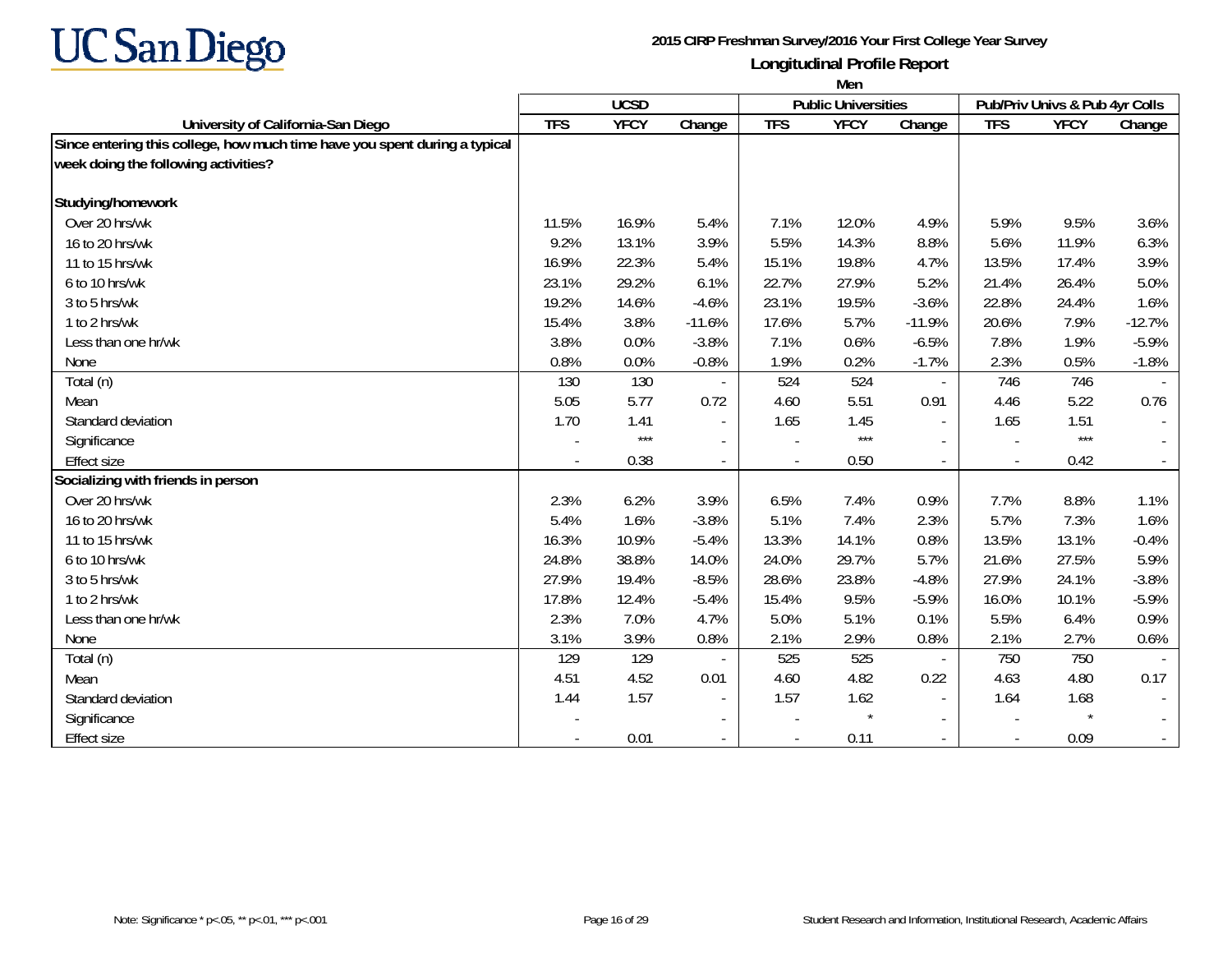

|                                                                            | Men        |             |                          |            |                            |                          |                |                                |         |
|----------------------------------------------------------------------------|------------|-------------|--------------------------|------------|----------------------------|--------------------------|----------------|--------------------------------|---------|
|                                                                            |            | <b>UCSD</b> |                          |            | <b>Public Universities</b> |                          |                | Pub/Priv Univs & Pub 4yr Colls |         |
| University of California-San Diego                                         | <b>TFS</b> | <b>YFCY</b> | Change                   | <b>TFS</b> | <b>YFCY</b>                | Change                   | <b>TFS</b>     | <b>YFCY</b>                    | Change  |
| Since entering this college, how much time have you spent during a typical |            |             |                          |            |                            |                          |                |                                |         |
| week doing the following activities?                                       |            |             |                          |            |                            |                          |                |                                |         |
| <b>Exercise or sports</b>                                                  |            |             |                          |            |                            |                          |                |                                |         |
| Over 20 hrs/wk                                                             | 6.2%       | 3.8%        | $-2.4%$                  | 4.2%       | 2.1%                       | $-2.1%$                  | 5.9%           | 2.5%                           | $-3.4%$ |
| 16 to 20 hrs/wk                                                            | 3.1%       | 2.3%        | $-0.8%$                  | 5.5%       | 2.3%                       | $-3.2%$                  | 5.5%           | 2.4%                           | $-3.1%$ |
| 11 to 15 hrs/wk                                                            | 6.9%       | 0.8%        | $-6.1%$                  | 10.3%      | 3.6%                       | $-6.7%$                  | 9.7%           | 3.9%                           | $-5.8%$ |
| 6 to 10 hrs/wk                                                             | 20.0%      | 14.6%       | $-5.4%$                  | 18.5%      | 15.1%                      | $-3.4%$                  | 17.3%          | 15.7%                          | $-1.6%$ |
| 3 to 5 hrs/wk                                                              | 21.5%      | 24.6%       | 3.1%                     | 22.9%      | 25.4%                      | 2.5%                     | 22.8%          | 25.5%                          | 2.7%    |
| 1 to 2 hrs/wk                                                              | 21.5%      | 20.8%       | $-0.7%$                  | 19.3%      | 21.2%                      | 1.9%                     | 19.4%          | 20.6%                          | 1.2%    |
| Less than one hr/wk                                                        | 12.3%      | 10.0%       | $-2.3%$                  | 11.3%      | 12.6%                      | 1.3%                     | 11.1%          | 11.7%                          | 0.6%    |
| None                                                                       | 8.5%       | 23.1%       | 14.6%                    | 8.0%       | 17.7%                      | 9.7%                     | 8.3%           | 17.7%                          | 9.4%    |
| Total (n)                                                                  | 130        | 130         |                          | 524        | 524                        | $\overline{\phantom{a}}$ | 746            | 746                            |         |
| Mean                                                                       | 3.96       | 3.28        | $-0.68$                  | 4.07       | 3.38                       | $-0.69$                  | 4.10           | 3.44                           | $-0.66$ |
| Standard deviation                                                         | 1.80       | 1.79        | $\overline{a}$           | 1.77       | 1.66                       | $\overline{\phantom{a}}$ | 1.84           | 1.70                           |         |
| Significance                                                               |            | $***$       | $\overline{\phantom{a}}$ |            | $***$                      | $\overline{\phantom{a}}$ |                | $***$                          |         |
| <b>Effect size</b>                                                         |            | $-0.36$     |                          |            | $-0.38$                    | $\overline{\phantom{a}}$ | $\overline{a}$ | $-0.36$                        |         |
| Partying                                                                   |            |             |                          |            |                            |                          |                |                                |         |
| Over 20 hrs/wk                                                             | 0.0%       | 2.3%        | 2.3%                     | 0.4%       | 1.0%                       | 0.6%                     | 0.3%           | 0.7%                           | 0.4%    |
| 16 to 20 hrs/wk                                                            | 0.8%       | 0.0%        | $-0.8%$                  | 0.2%       | 0.4%                       | 0.2%                     | 0.1%           | 0.4%                           | 0.3%    |
| 11 to 15 hrs/wk                                                            | 0.8%       | 0.0%        | $-0.8%$                  | 0.8%       | 0.8%                       | 0.0%                     | 1.6%           | 1.5%                           | $-0.1%$ |
| 6 to 10 hrs/wk                                                             | 0.0%       | 6.3%        | 6.3%                     | 1.9%       | 6.1%                       | 4.2%                     | 2.1%           | 5.6%                           | 3.5%    |
| 3 to 5 hrs/wk                                                              | 3.1%       | 7.8%        | 4.7%                     | 7.6%       | 12.2%                      | 4.6%                     | 8.3%           | 12.5%                          | 4.2%    |
| 1 to 2 hrs/wk                                                              | 9.4%       | 10.9%       | 1.5%                     | 11.3%      | 12.2%                      | 0.9%                     | 12.1%          | 12.4%                          | 0.3%    |
| Less than one hr/wk                                                        | 14.8%      | 25.8%       | 11.0%                    | 19.7%      | 19.9%                      | 0.2%                     | 20.0%          | 18.4%                          | $-1.6%$ |
| None                                                                       | 71.1%      | 46.9%       | $-24.2%$                 | 58.1%      | 47.4%                      | $-10.7%$                 | 55.5%          | 48.5%                          | $-7.0%$ |
| Total (n)                                                                  | 128        | 128         |                          | 523        | 523                        | $\overline{\phantom{a}}$ | 750            | 750                            |         |
| Mean                                                                       | 1.52       | 2.13        | 0.61                     | 1.80       | 2.18                       | 0.38                     | 1.88           | 2.18                           | 0.30    |
| Standard deviation                                                         | 1.01       | 1.52        |                          | 1.20       | 1.47                       | $\sim$                   | 1.25           | 1.47                           |         |
| Significance                                                               |            | $***$       | $\blacksquare$           |            | $***$                      | $\sim$                   |                | $***$                          | $\sim$  |
| <b>Effect size</b>                                                         |            | 0.40        | $\overline{\phantom{a}}$ |            | 0.26                       | $\sim$                   |                | 0.21                           | $\sim$  |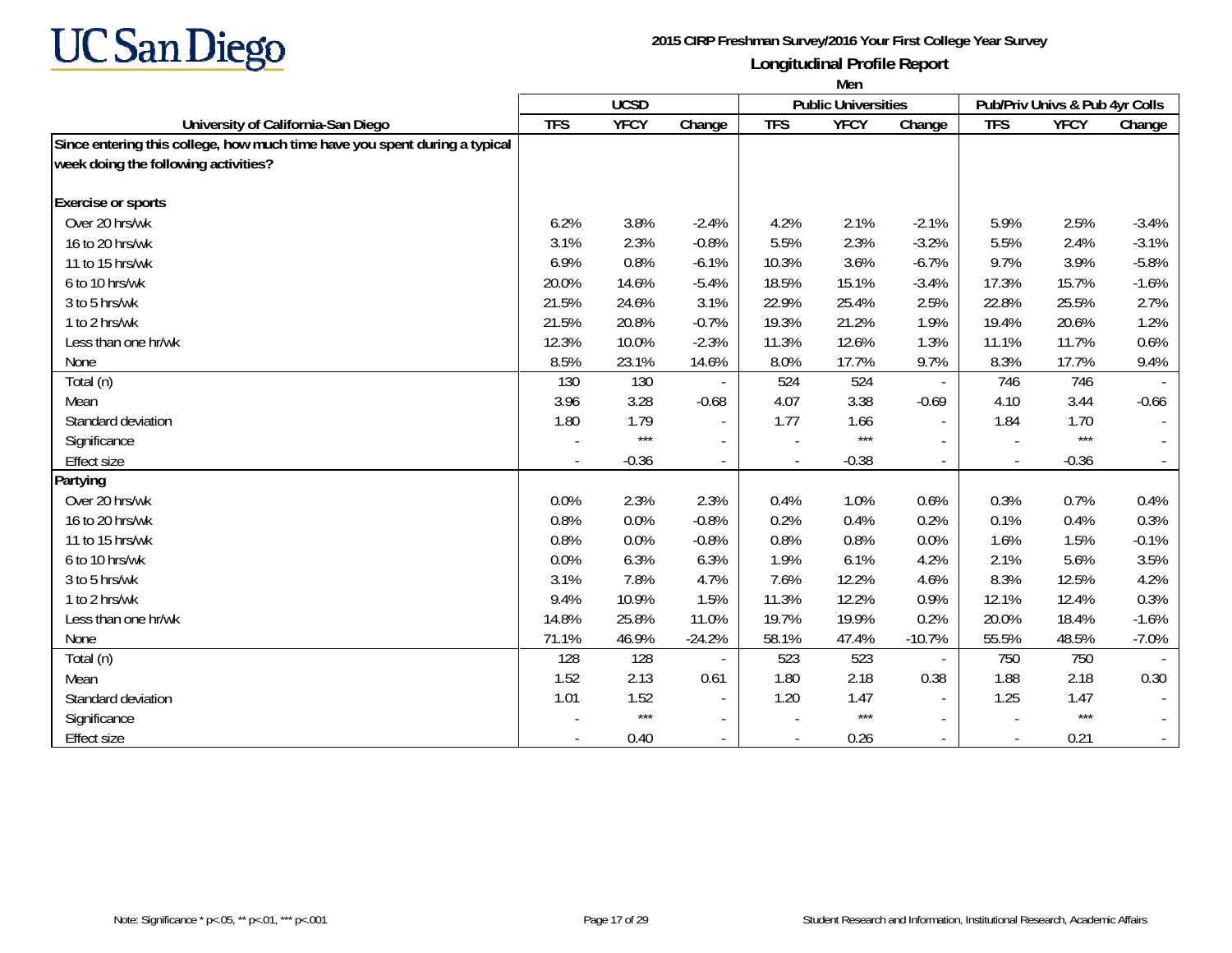

|                                    | <b>IVICH</b> |             |                          |            |                            |                          |                          |                                |                          |
|------------------------------------|--------------|-------------|--------------------------|------------|----------------------------|--------------------------|--------------------------|--------------------------------|--------------------------|
|                                    |              | <b>UCSD</b> |                          |            | <b>Public Universities</b> |                          |                          | Pub/Priv Univs & Pub 4yr Colls |                          |
| University of California-San Diego | <b>TFS</b>   | <b>YFCY</b> | Change                   | <b>TFS</b> | <b>YFCY</b>                | Change                   | <b>TFS</b>               | <b>YFCY</b>                    | Change                   |
| Working (for pay)                  |              |             |                          |            |                            |                          |                          |                                |                          |
| Over 20 hrs/wk                     | 3.1%         | 2.3%        | $-0.8%$                  | 6.3%       | 3.3%                       | $-3.0%$                  | 6.3%                     | 4.8%                           | $-1.5%$                  |
| 16 to 20 hrs/wk                    | 2.3%         | 0.8%        | $-1.5%$                  | 5.0%       | 2.1%                       | $-2.9%$                  | 4.7%                     | 3.5%                           | $-1.2%$                  |
| 11 to 15 hrs/wk                    | 1.6%         | 3.1%        | 1.5%                     | 5.4%       | 3.4%                       | $-2.0%$                  | 6.3%                     | 3.5%                           | $-2.8%$                  |
| 6 to 10 hrs/wk                     | 3.1%         | 2.3%        | $-0.8%$                  | 5.9%       | 4.2%                       | $-1.7%$                  | 7.1%                     | 5.1%                           | $-2.0%$                  |
| 3 to 5 hrs/wk                      | 4.7%         | 2.3%        | $-2.4%$                  | 6.5%       | 2.3%                       | $-4.2%$                  | 6.5%                     | 2.8%                           | $-3.7%$                  |
| 1 to 2 hrs/wk                      | 3.9%         | 2.3%        | $-1.6%$                  | 3.4%       | 2.3%                       | $-1.1%$                  | 3.6%                     | 2.7%                           | $-0.9\%$                 |
| Less than one hr/wk                | 3.9%         | 0.8%        | $-3.1%$                  | 3.4%       | 1.3%                       | $-2.1%$                  | 4.1%                     | 2.3%                           | $-1.8%$                  |
| None                               | 77.5%        | 86.0%       | 8.5%                     | 64.1%      | 81.1%                      | 17.0%                    | 61.5%                    | 75.5%                          | 14.0%                    |
| Total (n)                          | 129          | 129         |                          | 523        | 523                        | $\sim$                   | 750                      | 750                            | $\overline{\phantom{a}}$ |
| Mean                               | 1.81         | 1.58        | $-0.23$                  | 2.54       | 1.82                       | $-0.72$                  | 2.62                     | 2.08                           | $-0.54$                  |
| Standard deviation                 | 1.79         | 1.60        | $\overline{\phantom{a}}$ | 2.36       | 1.88                       | $\overline{\phantom{a}}$ | 2.36                     | 2.12                           | $\sim$                   |
| Significance                       |              |             | $\overline{\phantom{a}}$ |            | $***$                      | $\overline{\phantom{a}}$ |                          | $***$                          | $\sim$                   |
| <b>Effect size</b>                 |              | $-0.11$     | $\overline{\phantom{a}}$ |            | $-0.27$                    | $\sim$                   | $\overline{\phantom{a}}$ | $-0.20$                        |                          |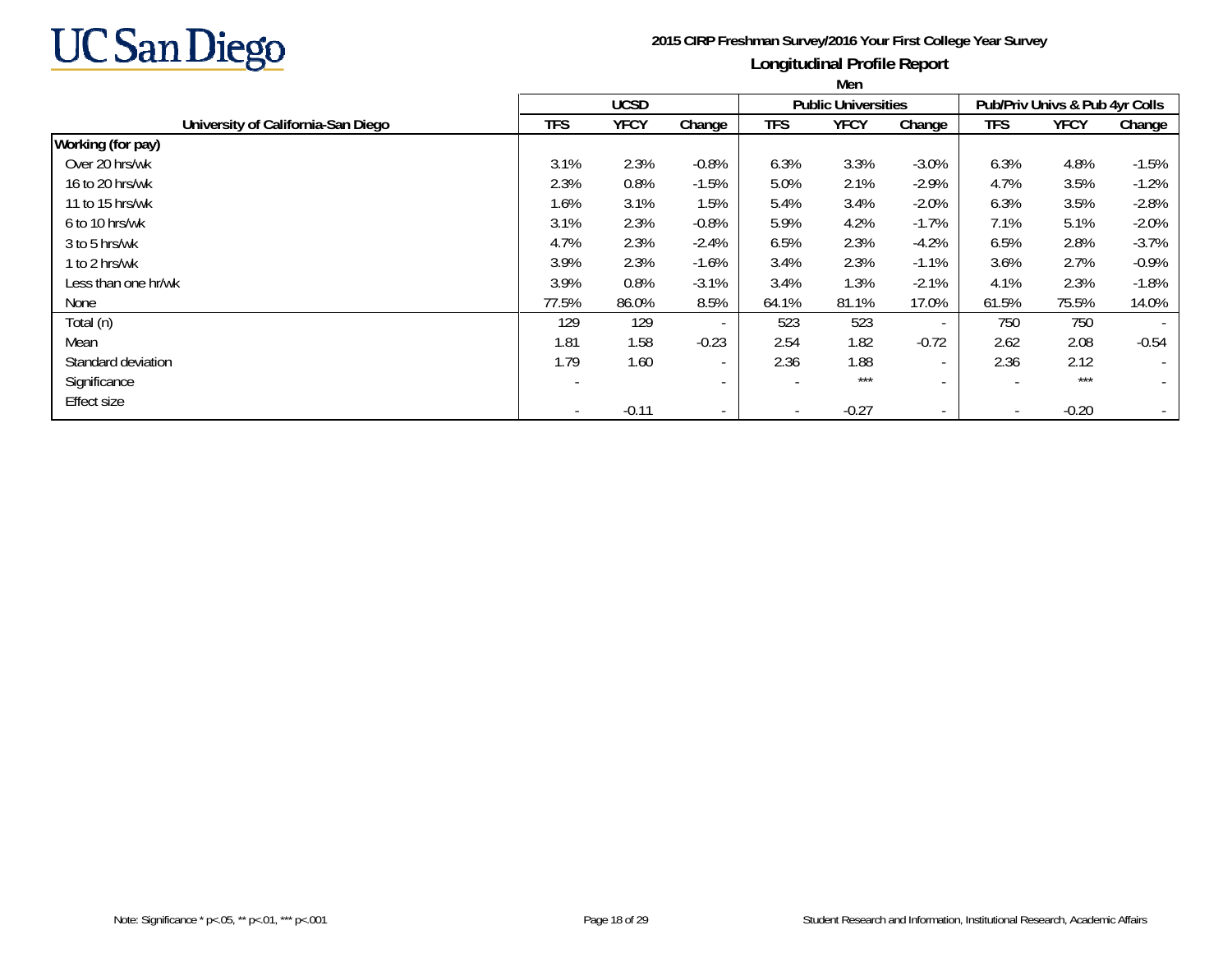

|                                                                            | Men        |             |                          |            |                            |                             |            |                                |          |
|----------------------------------------------------------------------------|------------|-------------|--------------------------|------------|----------------------------|-----------------------------|------------|--------------------------------|----------|
|                                                                            |            | <b>UCSD</b> |                          |            | <b>Public Universities</b> |                             |            | Pub/Priv Univs & Pub 4yr Colls |          |
| University of California-San Diego                                         | <b>TFS</b> | <b>YFCY</b> | Change                   | <b>TFS</b> | <b>YFCY</b>                | Change                      | <b>TFS</b> | <b>YFCY</b>                    | Change   |
| Since entering this college, how much time have you spent during a typical |            |             |                          |            |                            |                             |            |                                |          |
| week doing the following activities?                                       |            |             |                          |            |                            |                             |            |                                |          |
| Student clubs and groups                                                   |            |             |                          |            |                            |                             |            |                                |          |
| Over 20 hrs/wk                                                             | 2.4%       | 3.1%        | 0.7%                     | 2.7%       | 1.0%                       | $-1.7%$                     | 2.9%       | 1.1%                           | $-1.8%$  |
| 16 to 20 hrs/wk                                                            | 0.0%       | 0.8%        | 0.8%                     | 1.5%       | 0.6%                       | $-0.9%$                     | 1.7%       | 0.8%                           | $-0.9%$  |
| 11 to 15 hrs/wk                                                            | 6.3%       | 3.1%        | $-3.2%$                  | 2.7%       | 2.3%                       | $-0.4%$                     | 2.8%       | 2.7%                           | $-0.1%$  |
| 6 to 10 hrs/wk                                                             | 7.9%       | 14.2%       | 6.3%                     | 6.9%       | 12.3%                      | 5.4%                        | 6.8%       | 10.2%                          | 3.4%     |
| 3 to 5 hrs/wk                                                              | 20.5%      | 13.4%       | $-7.1%$                  | 20.7%      | 19.8%                      | $-0.9%$                     | 19.2%      | 18.2%                          | $-1.0%$  |
| 1 to 2 hrs/wk                                                              | 20.5%      | 15.7%       | $-4.8%$                  | 25.9%      | 17.7%                      | $-8.2%$                     | 24.4%      | 16.9%                          | $-7.5%$  |
| Less than one hr/wk                                                        | 17.3%      | 17.3%       | 0.0%                     | 15.0%      | 14.2%                      | $-0.8%$                     | 13.3%      | 13.5%                          | 0.2%     |
| None                                                                       | 25.2%      | 32.3%       | 7.1%                     | 24.6%      | 32.2%                      | 7.6%                        | 28.8%      | 36.6%                          | 7.8%     |
| Total (n)                                                                  | 127        | 127         |                          | 521        | 521                        | $\overline{\phantom{a}}$    | 746        | 746                            |          |
| Mean                                                                       | 2.99       | 2.88        | $-0.11$                  | 2.98       | 2.80                       | $-0.18$                     | 2.92       | 2.68                           | $-0.24$  |
| Standard deviation                                                         | 1.70       | 1.84        | $\overline{\phantom{a}}$ | 1.67       | 1.62                       | $\overline{\phantom{a}}$    | 1.74       | 1.65                           |          |
| Significance                                                               |            |             | $\overline{\phantom{a}}$ |            | $\star$                    | $\overline{\phantom{a}}$    |            | $^{\star\star}$                |          |
| <b>Effect size</b>                                                         |            | $-0.05$     |                          |            | $-0.09$                    | $\mathcal{L}_{\mathcal{A}}$ |            | $-0.11$                        |          |
| Household/childcare duties                                                 |            |             |                          |            |                            |                             |            |                                |          |
| Over 20 hrs/wk                                                             | 0.0%       | 2.3%        | 2.3%                     | 1.0%       | 1.0%                       | 0.0%                        | 1.2%       | 1.2%                           | 0.0%     |
| 16 to 20 hrs/wk                                                            | 1.5%       | 0.0%        | $-1.5%$                  | 1.1%       | 0.4%                       | $-0.7%$                     | 1.2%       | 0.5%                           | $-0.7%$  |
| 11 to 15 hrs/wk                                                            | 0.8%       | 1.5%        | 0.7%                     | 1.9%       | 0.8%                       | $-1.1%$                     | 2.4%       | 1.2%                           | $-1.2%$  |
| 6 to 10 hrs/wk                                                             | 3.8%       | 1.5%        | $-2.3%$                  | 3.2%       | 1.9%                       | $-1.3%$                     | 4.0%       | 3.5%                           | $-0.5%$  |
| 3 to 5 hrs/wk                                                              | 8.4%       | 4.6%        | $-3.8%$                  | 15.5%      | 5.9%                       | $-9.6%$                     | 15.4%      | 7.0%                           | $-8.4%$  |
| 1 to 2 hrs/wk                                                              | 29.0%      | 8.4%        | $-20.6%$                 | 27.9%      | 10.3%                      | $-17.6%$                    | 27.7%      | 11.9%                          | $-15.8%$ |
| Less than one hr/wk                                                        | 22.1%      | 8.4%        | $-13.7%$                 | 20.8%      | 12.2%                      | $-8.6%$                     | 20.6%      | 12.3%                          | $-8.3%$  |
| None                                                                       | 34.4%      | 73.3%       | 38.9%                    | 28.6%      | 67.6%                      | 39.0%                       | 27.4%      | 62.4%                          | 35.0%    |
| Total (n)                                                                  | 131        | 131         |                          | 524        | 524                        | $\overline{\phantom{a}}$    | 747        | 747                            |          |
| Mean                                                                       | 2.34       | 1.69        | $-0.65$                  | 2.59       | 1.71                       | $-0.88$                     | 2.66       | 1.89                           | $-0.77$  |
| Standard deviation                                                         | 1.31       | 1.46        |                          | 1.44       | 1.29                       | $\sim$                      | 1.49       | 1.44                           |          |
| Significance                                                               |            | $***$       | $\blacksquare$           |            | $***$                      | $\sim$                      |            | $***$                          |          |
| <b>Effect size</b>                                                         |            | $-0.35$     |                          |            | $-0.50$                    | $\sim$                      |            | $-0.42$                        |          |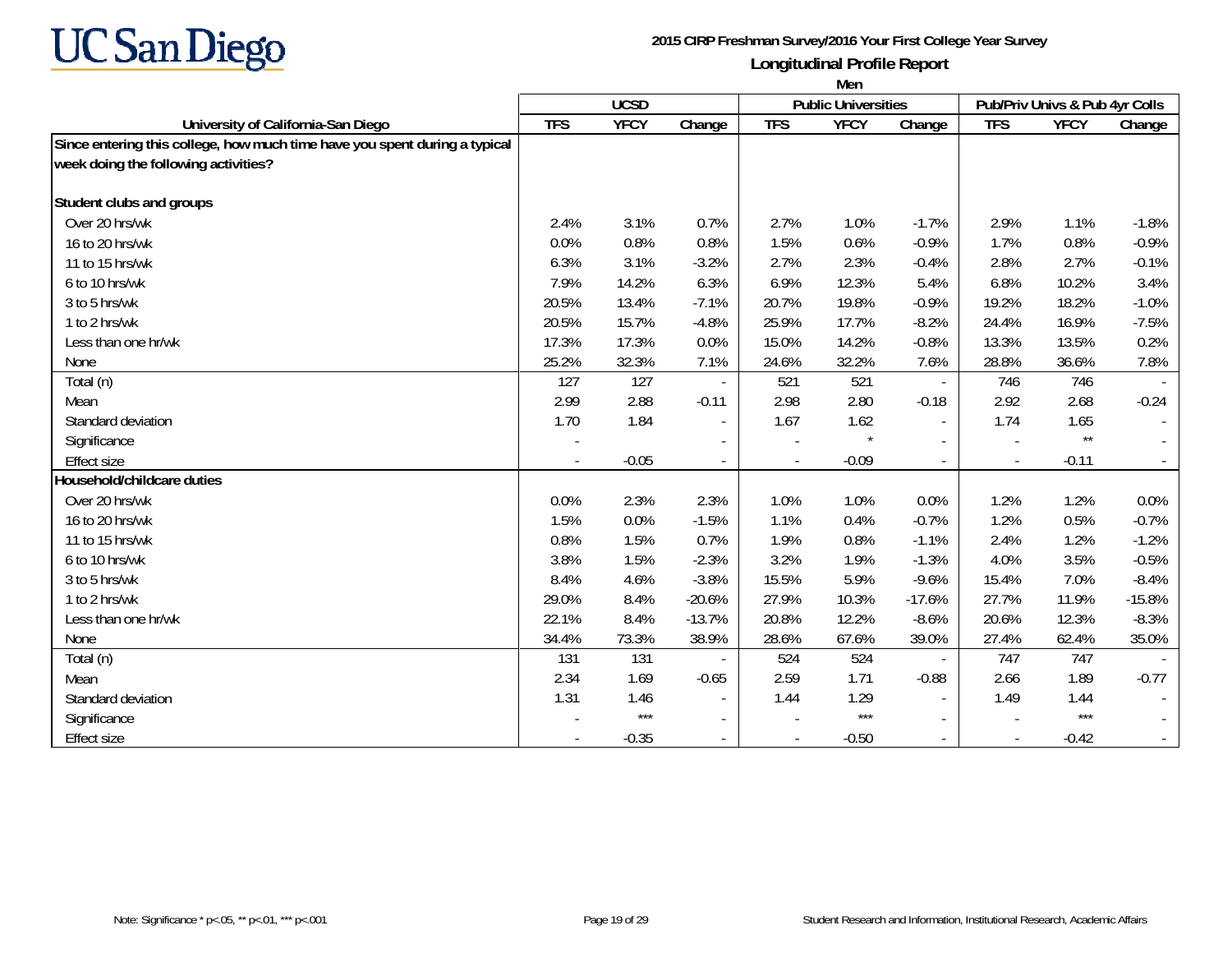

|                                                                            | Men        |             |                          |                |                            |                          |                          |                                |          |
|----------------------------------------------------------------------------|------------|-------------|--------------------------|----------------|----------------------------|--------------------------|--------------------------|--------------------------------|----------|
|                                                                            |            | <b>UCSD</b> |                          |                | <b>Public Universities</b> |                          |                          | Pub/Priv Univs & Pub 4yr Colls |          |
| University of California-San Diego                                         | <b>TFS</b> | <b>YFCY</b> | Change                   | <b>TFS</b>     | <b>YFCY</b>                | Change                   | <b>TFS</b>               | <b>YFCY</b>                    | Change   |
| Since entering this college, how much time have you spent during a typical |            |             |                          |                |                            |                          |                          |                                |          |
| week doing the following activities?                                       |            |             |                          |                |                            |                          |                          |                                |          |
| Online social networks (Facebook, Twitter, etc.)                           |            |             |                          |                |                            |                          |                          |                                |          |
| Over 20 hrs/wk                                                             | 3.1%       | 10.0%       | 6.9%                     | 3.4%           | 6.7%                       | 3.3%                     | 4.8%                     | 7.6%                           | 2.8%     |
| 16 to 20 hrs/wk                                                            | 1.5%       | 4.6%        | 3.1%                     | 1.3%           | 3.8%                       | 2.5%                     | 2.4%                     | 5.2%                           | 2.8%     |
| 11 to 15 hrs/wk                                                            | 3.8%       | 11.5%       | 7.7%                     | 3.1%           | 8.6%                       | 5.5%                     | 3.8%                     | 9.1%                           | 5.3%     |
| 6 to 10 hrs/wk                                                             | 8.5%       | 16.2%       | 7.7%                     | 10.7%          | 15.3%                      | 4.6%                     | 10.1%                    | 14.5%                          | 4.4%     |
| 3 to 5 hrs/wk                                                              | 26.9%      | 28.5%       | 1.6%                     | 21.0%          | 28.2%                      | 7.2%                     | 20.9%                    | 26.9%                          | 6.0%     |
| 1 to 2 hrs/wk                                                              | 25.4%      | 13.8%       | $-11.6%$                 | 24.4%          | 18.9%                      | $-5.5%$                  | 22.7%                    | 18.1%                          | $-4.6%$  |
| Less than one hr/wk                                                        | 16.9%      | 7.7%        | $-9.2%$                  | 21.8%          | 11.8%                      | $-10.0%$                 | 21.4%                    | 11.5%                          | $-9.9%$  |
| None                                                                       | 13.8%      | 7.7%        | $-6.1%$                  | 14.3%          | 6.7%                       | $-7.6%$                  | 13.9%                    | 7.0%                           | $-6.9%$  |
| Total (n)                                                                  | 130        | 130         | $\overline{\phantom{a}}$ | 524            | 524                        | $\overline{\phantom{a}}$ | 746                      | 746                            |          |
| Mean                                                                       | 3.32       | 4.41        | 1.09                     | 3.24           | 4.08                       | 0.84                     | 3.37                     | 4.17                           | 0.80     |
| Standard deviation                                                         | 1.61       | 1.91        | $\blacksquare$           | 1.65           | 1.78                       | $\sim$                   | 1.78                     | 1.86                           |          |
| Significance                                                               |            | $***$       | $\overline{\phantom{a}}$ |                | $***$                      |                          |                          | $***$                          |          |
| <b>Effect size</b>                                                         |            | 0.58        | $\overline{a}$           | $\overline{a}$ | 0.50                       | $\sim$                   | $\overline{a}$           | 0.46                           |          |
| How often in the past year did you:                                        |            |             |                          |                |                            |                          |                          |                                |          |
| Ask questions in class                                                     |            |             |                          |                |                            |                          |                          |                                |          |
| Frequently                                                                 | 43.8%      | 10.2%       | $-33.6%$                 | 49.7%          | 19.3%                      | $-30.4%$                 | 48.9%                    | 22.0%                          | $-26.9%$ |
| Occasionally                                                               | 48.9%      | 57.4%       | 8.5%                     | 45.0%          | 59.6%                      | 14.6%                    | 45.3%                    | 59.6%                          | 14.3%    |
| Not at all                                                                 | 7.4%       | 32.4%       | 25.0%                    | 5.3%           | 21.1%                      | 15.8%                    | 5.8%                     | 18.4%                          | 12.6%    |
| Total (n)                                                                  | 176        | 176         |                          | 700            | 700                        | $\sim$                   | 987                      | 987                            |          |
| Mean                                                                       | 2.36       | 1.78        | $-0.58$                  | 2.44           | 1.98                       | $-0.46$                  | 2.43                     | 2.04                           | $-0.39$  |
| Standard deviation                                                         | 0.62       | 0.62        | $\blacksquare$           | 0.59           | 0.64                       |                          | 0.60                     | 0.64                           |          |
| Significance                                                               |            | $***$       | $\blacksquare$           |                | $***$                      |                          |                          | $***$                          |          |
| <b>Effect size</b>                                                         |            | $-0.86$     |                          |                | $-0.66$                    |                          |                          | $-0.56$                        |          |
| Support your opinions with a logical argument                              |            |             |                          |                |                            |                          |                          |                                |          |
| Frequently                                                                 | 68.4%      | 51.7%       | $-16.7%$                 | 69.7%          | 62.4%                      | $-7.3%$                  | 65.2%                    | 60.6%                          | $-4.6%$  |
| Occasionally                                                               | 30.5%      | 45.4%       | 14.9%                    | 28.1%          | 34.9%                      | 6.8%                     | 31.9%                    | 35.6%                          | 3.7%     |
| Not at all                                                                 | 1.1%       | 2.9%        | 1.8%                     | 2.2%           | 2.7%                       | 0.5%                     | 3.0%                     | 3.8%                           | 0.8%     |
| Total (n)                                                                  | 174        | 174         | $\overline{\phantom{a}}$ | 694            | 694                        | $\overline{\phantom{a}}$ | 982                      | 982                            |          |
| Mean                                                                       | 2.67       | 2.49        | $-0.18$                  | 2.68           | 2.60                       | $-0.08$                  | 2.62                     | 2.57                           | $-0.05$  |
| Standard deviation                                                         | 0.49       | 0.56        | $\blacksquare$           | 0.51           | 0.54                       |                          | 0.54                     | 0.57                           |          |
| Significance                                                               |            | $***$       | $\overline{a}$           |                | $\star\star$               |                          |                          | $\star\star$                   |          |
| <b>Effect size</b>                                                         |            | $-0.30$     | $\overline{\phantom{a}}$ | $\overline{a}$ | $-0.13$                    | $\sim$                   | $\overline{\phantom{a}}$ | $-0.08$                        |          |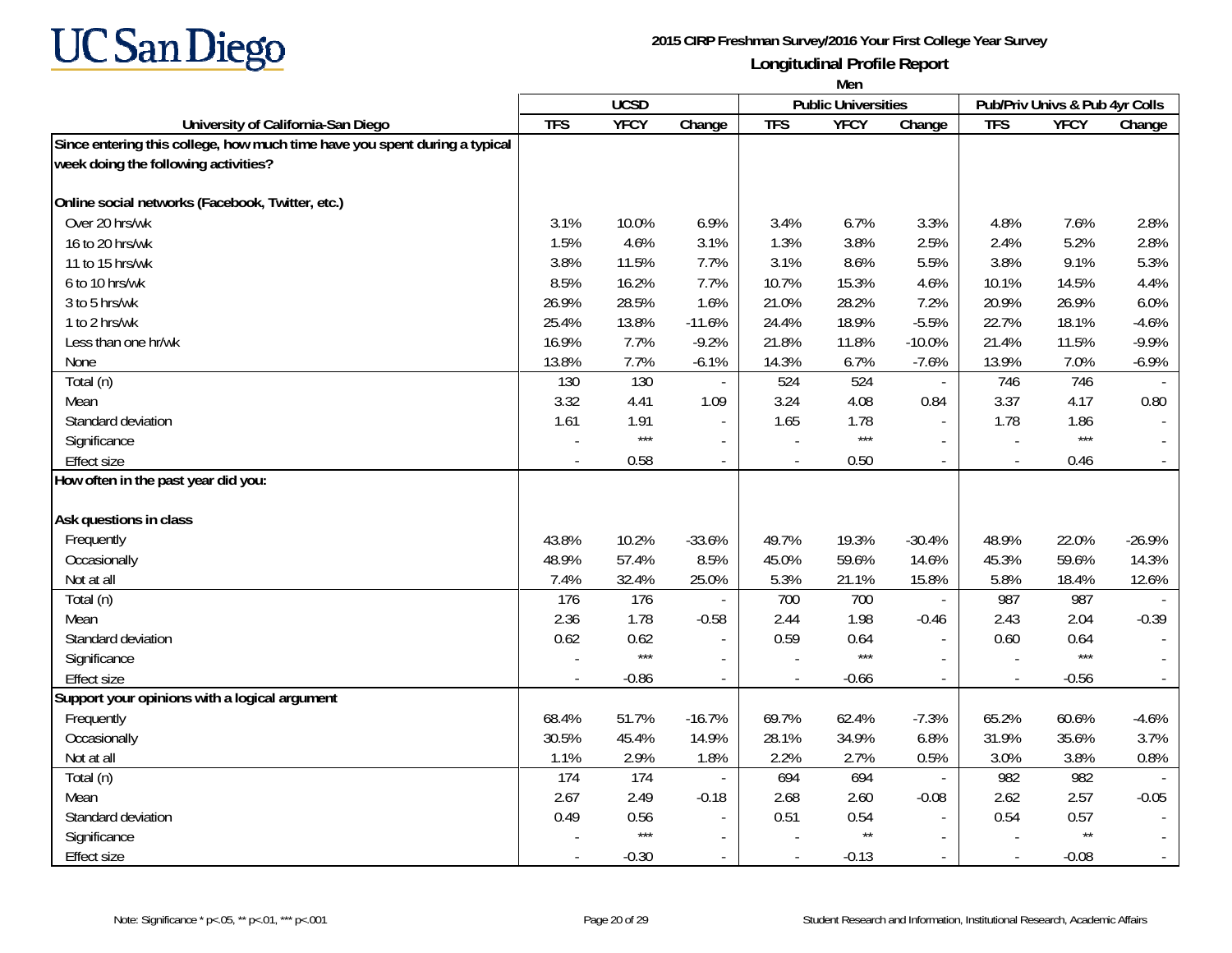

| <b>UCSD</b><br><b>Public Universities</b><br>Pub/Priv Univs & Pub 4yr Colls<br><b>TFS</b><br><b>YFCY</b><br><b>TFS</b><br><b>TFS</b><br><b>YFCY</b><br><b>YFCY</b><br>Change<br>Change<br>Change<br>University of California-San Diego<br>How often in the past year did you:<br>Seek solutions to problems and explain them to others<br>Frequently<br>65.5%<br>50.6%<br>$-14.9%$<br>64.8%<br>58.3%<br>$-6.5%$<br>61.4%<br>58.0%<br>$-3.4%$<br>35.5%<br>Occasionally<br>33.9%<br>42.0%<br>8.1%<br>33.2%<br>38.0%<br>4.8%<br>37.1%<br>1.6%<br>0.6%<br>7.5%<br>6.9%<br>3.8%<br>3.1%<br>4.9%<br>1.8%<br>Not at all<br>2.0%<br>1.8%<br>174<br>693<br>980<br>Total (n)<br>174<br>693<br>980<br>$\mathcal{L}_{\mathcal{A}}$<br>2.43<br>2.63<br>2.65<br>2.55<br>2.58<br>2.53<br>$-0.05$<br>Mean<br>$-0.22$<br>$-0.08$<br>Standard deviation<br>0.63<br>0.52<br>0.57<br>0.55<br>0.59<br>0.49<br>$\overline{\phantom{a}}$<br>$***$<br>$\star\star$<br>Significance<br>$\overline{a}$<br>$\overline{\phantom{a}}$<br><b>Effect size</b><br>$-0.32$<br>$-0.12$<br>$-0.07$<br>$\mathcal{L}_{\mathcal{A}}$<br>$\overline{\phantom{a}}$<br>$\sim$<br>$\sim$<br>Revise your papers to improve your writing<br>Frequently<br>39.7%<br>46.0%<br>6.3%<br>48.9%<br>7.9%<br>40.8%<br>47.8%<br>7.0%<br>41.0%<br>50.6%<br>47.7%<br>$-2.9%$<br>49.5%<br>44.0%<br>$-5.5%$<br>49.6%<br>44.3%<br>$-5.3%$<br>Occasionally<br>9.8%<br>6.3%<br>9.5%<br>7.1%<br>9.6%<br>7.9%<br>$-3.5%$<br>$-2.4%$<br>$-1.7%$<br>Not at all<br>174<br>695<br>983<br>983<br>174<br>695<br>Total (n)<br>$\mathcal{L}$<br>$\overline{a}$<br>2.40<br>2.32<br>2.31<br>Mean<br>2.30<br>2.42<br>0.10<br>2.40<br>0.09<br>0.10<br>0.61<br>Standard deviation<br>0.64<br>0.64<br>0.62<br>0.64<br>0.63<br>$\sim$<br>$***$<br>$***$<br>Significance<br>$\sim$<br><b>Effect size</b><br>0.12<br>0.13<br>0.12<br>$\overline{a}$<br>$\blacksquare$<br>Evaluate the quality or reliability of information you received<br>Frequently<br>54.0%<br>48.3%<br>$-5.7%$<br>52.2%<br>54.7%<br>2.5%<br>50.8%<br>55.4%<br>4.6%<br>Occasionally<br>43.7%<br>46.6%<br>2.9%<br>45.2%<br>41.4%<br>$-3.8%$<br>45.7%<br>40.2%<br>$-5.5%$ |            | Men  |      |      |      |      |      |      |      |      |
|--------------------------------------------------------------------------------------------------------------------------------------------------------------------------------------------------------------------------------------------------------------------------------------------------------------------------------------------------------------------------------------------------------------------------------------------------------------------------------------------------------------------------------------------------------------------------------------------------------------------------------------------------------------------------------------------------------------------------------------------------------------------------------------------------------------------------------------------------------------------------------------------------------------------------------------------------------------------------------------------------------------------------------------------------------------------------------------------------------------------------------------------------------------------------------------------------------------------------------------------------------------------------------------------------------------------------------------------------------------------------------------------------------------------------------------------------------------------------------------------------------------------------------------------------------------------------------------------------------------------------------------------------------------------------------------------------------------------------------------------------------------------------------------------------------------------------------------------------------------------------------------------------------------------------------------------------------------------------------------------------------------------------------------------------------------------------------------------------------------------------------------------------------------|------------|------|------|------|------|------|------|------|------|------|
|                                                                                                                                                                                                                                                                                                                                                                                                                                                                                                                                                                                                                                                                                                                                                                                                                                                                                                                                                                                                                                                                                                                                                                                                                                                                                                                                                                                                                                                                                                                                                                                                                                                                                                                                                                                                                                                                                                                                                                                                                                                                                                                                                              |            |      |      |      |      |      |      |      |      |      |
|                                                                                                                                                                                                                                                                                                                                                                                                                                                                                                                                                                                                                                                                                                                                                                                                                                                                                                                                                                                                                                                                                                                                                                                                                                                                                                                                                                                                                                                                                                                                                                                                                                                                                                                                                                                                                                                                                                                                                                                                                                                                                                                                                              |            |      |      |      |      |      |      |      |      |      |
|                                                                                                                                                                                                                                                                                                                                                                                                                                                                                                                                                                                                                                                                                                                                                                                                                                                                                                                                                                                                                                                                                                                                                                                                                                                                                                                                                                                                                                                                                                                                                                                                                                                                                                                                                                                                                                                                                                                                                                                                                                                                                                                                                              |            |      |      |      |      |      |      |      |      |      |
|                                                                                                                                                                                                                                                                                                                                                                                                                                                                                                                                                                                                                                                                                                                                                                                                                                                                                                                                                                                                                                                                                                                                                                                                                                                                                                                                                                                                                                                                                                                                                                                                                                                                                                                                                                                                                                                                                                                                                                                                                                                                                                                                                              |            |      |      |      |      |      |      |      |      |      |
|                                                                                                                                                                                                                                                                                                                                                                                                                                                                                                                                                                                                                                                                                                                                                                                                                                                                                                                                                                                                                                                                                                                                                                                                                                                                                                                                                                                                                                                                                                                                                                                                                                                                                                                                                                                                                                                                                                                                                                                                                                                                                                                                                              |            |      |      |      |      |      |      |      |      |      |
|                                                                                                                                                                                                                                                                                                                                                                                                                                                                                                                                                                                                                                                                                                                                                                                                                                                                                                                                                                                                                                                                                                                                                                                                                                                                                                                                                                                                                                                                                                                                                                                                                                                                                                                                                                                                                                                                                                                                                                                                                                                                                                                                                              |            |      |      |      |      |      |      |      |      |      |
|                                                                                                                                                                                                                                                                                                                                                                                                                                                                                                                                                                                                                                                                                                                                                                                                                                                                                                                                                                                                                                                                                                                                                                                                                                                                                                                                                                                                                                                                                                                                                                                                                                                                                                                                                                                                                                                                                                                                                                                                                                                                                                                                                              |            |      |      |      |      |      |      |      |      |      |
|                                                                                                                                                                                                                                                                                                                                                                                                                                                                                                                                                                                                                                                                                                                                                                                                                                                                                                                                                                                                                                                                                                                                                                                                                                                                                                                                                                                                                                                                                                                                                                                                                                                                                                                                                                                                                                                                                                                                                                                                                                                                                                                                                              |            |      |      |      |      |      |      |      |      |      |
|                                                                                                                                                                                                                                                                                                                                                                                                                                                                                                                                                                                                                                                                                                                                                                                                                                                                                                                                                                                                                                                                                                                                                                                                                                                                                                                                                                                                                                                                                                                                                                                                                                                                                                                                                                                                                                                                                                                                                                                                                                                                                                                                                              |            |      |      |      |      |      |      |      |      |      |
|                                                                                                                                                                                                                                                                                                                                                                                                                                                                                                                                                                                                                                                                                                                                                                                                                                                                                                                                                                                                                                                                                                                                                                                                                                                                                                                                                                                                                                                                                                                                                                                                                                                                                                                                                                                                                                                                                                                                                                                                                                                                                                                                                              |            |      |      |      |      |      |      |      |      |      |
|                                                                                                                                                                                                                                                                                                                                                                                                                                                                                                                                                                                                                                                                                                                                                                                                                                                                                                                                                                                                                                                                                                                                                                                                                                                                                                                                                                                                                                                                                                                                                                                                                                                                                                                                                                                                                                                                                                                                                                                                                                                                                                                                                              |            |      |      |      |      |      |      |      |      |      |
|                                                                                                                                                                                                                                                                                                                                                                                                                                                                                                                                                                                                                                                                                                                                                                                                                                                                                                                                                                                                                                                                                                                                                                                                                                                                                                                                                                                                                                                                                                                                                                                                                                                                                                                                                                                                                                                                                                                                                                                                                                                                                                                                                              |            |      |      |      |      |      |      |      |      |      |
|                                                                                                                                                                                                                                                                                                                                                                                                                                                                                                                                                                                                                                                                                                                                                                                                                                                                                                                                                                                                                                                                                                                                                                                                                                                                                                                                                                                                                                                                                                                                                                                                                                                                                                                                                                                                                                                                                                                                                                                                                                                                                                                                                              |            |      |      |      |      |      |      |      |      |      |
|                                                                                                                                                                                                                                                                                                                                                                                                                                                                                                                                                                                                                                                                                                                                                                                                                                                                                                                                                                                                                                                                                                                                                                                                                                                                                                                                                                                                                                                                                                                                                                                                                                                                                                                                                                                                                                                                                                                                                                                                                                                                                                                                                              |            |      |      |      |      |      |      |      |      |      |
|                                                                                                                                                                                                                                                                                                                                                                                                                                                                                                                                                                                                                                                                                                                                                                                                                                                                                                                                                                                                                                                                                                                                                                                                                                                                                                                                                                                                                                                                                                                                                                                                                                                                                                                                                                                                                                                                                                                                                                                                                                                                                                                                                              |            |      |      |      |      |      |      |      |      |      |
|                                                                                                                                                                                                                                                                                                                                                                                                                                                                                                                                                                                                                                                                                                                                                                                                                                                                                                                                                                                                                                                                                                                                                                                                                                                                                                                                                                                                                                                                                                                                                                                                                                                                                                                                                                                                                                                                                                                                                                                                                                                                                                                                                              |            |      |      |      |      |      |      |      |      |      |
|                                                                                                                                                                                                                                                                                                                                                                                                                                                                                                                                                                                                                                                                                                                                                                                                                                                                                                                                                                                                                                                                                                                                                                                                                                                                                                                                                                                                                                                                                                                                                                                                                                                                                                                                                                                                                                                                                                                                                                                                                                                                                                                                                              |            |      |      |      |      |      |      |      |      |      |
|                                                                                                                                                                                                                                                                                                                                                                                                                                                                                                                                                                                                                                                                                                                                                                                                                                                                                                                                                                                                                                                                                                                                                                                                                                                                                                                                                                                                                                                                                                                                                                                                                                                                                                                                                                                                                                                                                                                                                                                                                                                                                                                                                              |            |      |      |      |      |      |      |      |      |      |
|                                                                                                                                                                                                                                                                                                                                                                                                                                                                                                                                                                                                                                                                                                                                                                                                                                                                                                                                                                                                                                                                                                                                                                                                                                                                                                                                                                                                                                                                                                                                                                                                                                                                                                                                                                                                                                                                                                                                                                                                                                                                                                                                                              |            |      |      |      |      |      |      |      |      |      |
|                                                                                                                                                                                                                                                                                                                                                                                                                                                                                                                                                                                                                                                                                                                                                                                                                                                                                                                                                                                                                                                                                                                                                                                                                                                                                                                                                                                                                                                                                                                                                                                                                                                                                                                                                                                                                                                                                                                                                                                                                                                                                                                                                              |            |      |      |      |      |      |      |      |      |      |
|                                                                                                                                                                                                                                                                                                                                                                                                                                                                                                                                                                                                                                                                                                                                                                                                                                                                                                                                                                                                                                                                                                                                                                                                                                                                                                                                                                                                                                                                                                                                                                                                                                                                                                                                                                                                                                                                                                                                                                                                                                                                                                                                                              |            |      |      |      |      |      |      |      |      |      |
|                                                                                                                                                                                                                                                                                                                                                                                                                                                                                                                                                                                                                                                                                                                                                                                                                                                                                                                                                                                                                                                                                                                                                                                                                                                                                                                                                                                                                                                                                                                                                                                                                                                                                                                                                                                                                                                                                                                                                                                                                                                                                                                                                              |            |      |      |      |      |      |      |      |      |      |
|                                                                                                                                                                                                                                                                                                                                                                                                                                                                                                                                                                                                                                                                                                                                                                                                                                                                                                                                                                                                                                                                                                                                                                                                                                                                                                                                                                                                                                                                                                                                                                                                                                                                                                                                                                                                                                                                                                                                                                                                                                                                                                                                                              |            |      |      |      |      |      |      |      |      |      |
|                                                                                                                                                                                                                                                                                                                                                                                                                                                                                                                                                                                                                                                                                                                                                                                                                                                                                                                                                                                                                                                                                                                                                                                                                                                                                                                                                                                                                                                                                                                                                                                                                                                                                                                                                                                                                                                                                                                                                                                                                                                                                                                                                              |            |      |      |      |      |      |      |      |      |      |
|                                                                                                                                                                                                                                                                                                                                                                                                                                                                                                                                                                                                                                                                                                                                                                                                                                                                                                                                                                                                                                                                                                                                                                                                                                                                                                                                                                                                                                                                                                                                                                                                                                                                                                                                                                                                                                                                                                                                                                                                                                                                                                                                                              |            |      |      |      |      |      |      |      |      |      |
|                                                                                                                                                                                                                                                                                                                                                                                                                                                                                                                                                                                                                                                                                                                                                                                                                                                                                                                                                                                                                                                                                                                                                                                                                                                                                                                                                                                                                                                                                                                                                                                                                                                                                                                                                                                                                                                                                                                                                                                                                                                                                                                                                              | Not at all | 2.3% | 5.2% | 2.9% | 2.6% | 3.9% | 1.3% | 3.5% | 4.4% | 0.9% |
| 693<br>174<br>174<br>693<br>980<br>980<br>Total (n)<br>$\overline{\phantom{a}}$                                                                                                                                                                                                                                                                                                                                                                                                                                                                                                                                                                                                                                                                                                                                                                                                                                                                                                                                                                                                                                                                                                                                                                                                                                                                                                                                                                                                                                                                                                                                                                                                                                                                                                                                                                                                                                                                                                                                                                                                                                                                              |            |      |      |      |      |      |      |      |      |      |
| 2.43<br>2.51<br>2.52<br>2.50<br>2.51<br>0.01<br>2.47<br>0.04<br>$-0.09$<br>Mean                                                                                                                                                                                                                                                                                                                                                                                                                                                                                                                                                                                                                                                                                                                                                                                                                                                                                                                                                                                                                                                                                                                                                                                                                                                                                                                                                                                                                                                                                                                                                                                                                                                                                                                                                                                                                                                                                                                                                                                                                                                                              |            |      |      |      |      |      |      |      |      |      |
| 0.59<br>0.55<br>0.55<br>0.57<br>0.56<br>0.58<br>Standard deviation<br>$\sim$<br>$\overline{\phantom{a}}$                                                                                                                                                                                                                                                                                                                                                                                                                                                                                                                                                                                                                                                                                                                                                                                                                                                                                                                                                                                                                                                                                                                                                                                                                                                                                                                                                                                                                                                                                                                                                                                                                                                                                                                                                                                                                                                                                                                                                                                                                                                     |            |      |      |      |      |      |      |      |      |      |
| Significance<br>$\sim$<br>$\sim$<br>$\overline{a}$<br>$\overline{a}$                                                                                                                                                                                                                                                                                                                                                                                                                                                                                                                                                                                                                                                                                                                                                                                                                                                                                                                                                                                                                                                                                                                                                                                                                                                                                                                                                                                                                                                                                                                                                                                                                                                                                                                                                                                                                                                                                                                                                                                                                                                                                         |            |      |      |      |      |      |      |      |      |      |
| <b>Effect size</b><br>$-0.13$<br>0.01<br>0.06<br>$\sim$<br>$\sim$<br>$\blacksquare$<br>$\sim$<br>$\sim$                                                                                                                                                                                                                                                                                                                                                                                                                                                                                                                                                                                                                                                                                                                                                                                                                                                                                                                                                                                                                                                                                                                                                                                                                                                                                                                                                                                                                                                                                                                                                                                                                                                                                                                                                                                                                                                                                                                                                                                                                                                      |            |      |      |      |      |      |      |      |      |      |
| Take a risk because you felt you had more to gain                                                                                                                                                                                                                                                                                                                                                                                                                                                                                                                                                                                                                                                                                                                                                                                                                                                                                                                                                                                                                                                                                                                                                                                                                                                                                                                                                                                                                                                                                                                                                                                                                                                                                                                                                                                                                                                                                                                                                                                                                                                                                                            |            |      |      |      |      |      |      |      |      |      |
| 34.3%<br>Frequently<br>32.6%<br>1.7%<br>36.9%<br>38.5%<br>1.6%<br>39.0%<br>39.3%<br>0.3%                                                                                                                                                                                                                                                                                                                                                                                                                                                                                                                                                                                                                                                                                                                                                                                                                                                                                                                                                                                                                                                                                                                                                                                                                                                                                                                                                                                                                                                                                                                                                                                                                                                                                                                                                                                                                                                                                                                                                                                                                                                                     |            |      |      |      |      |      |      |      |      |      |
| 55.4%<br>55.4%<br>0.0%<br>55.3%<br>52.7%<br>$-2.6%$<br>53.0%<br>51.3%<br>$-1.7%$<br>Occasionally                                                                                                                                                                                                                                                                                                                                                                                                                                                                                                                                                                                                                                                                                                                                                                                                                                                                                                                                                                                                                                                                                                                                                                                                                                                                                                                                                                                                                                                                                                                                                                                                                                                                                                                                                                                                                                                                                                                                                                                                                                                             |            |      |      |      |      |      |      |      |      |      |
| 10.3%<br>8.8%<br>8.0%<br>9.5%<br>12.0%<br>$-1.7%$<br>7.8%<br>1.0%<br>1.5%<br>Not at all                                                                                                                                                                                                                                                                                                                                                                                                                                                                                                                                                                                                                                                                                                                                                                                                                                                                                                                                                                                                                                                                                                                                                                                                                                                                                                                                                                                                                                                                                                                                                                                                                                                                                                                                                                                                                                                                                                                                                                                                                                                                      |            |      |      |      |      |      |      |      |      |      |
| 175<br>983<br>Total (n)<br>175<br>696<br>696<br>983<br>$\blacksquare$<br>$\blacksquare$<br>$\sim$                                                                                                                                                                                                                                                                                                                                                                                                                                                                                                                                                                                                                                                                                                                                                                                                                                                                                                                                                                                                                                                                                                                                                                                                                                                                                                                                                                                                                                                                                                                                                                                                                                                                                                                                                                                                                                                                                                                                                                                                                                                            |            |      |      |      |      |      |      |      |      |      |
| 2.24<br>2.30<br>2.31<br>2.21<br>2.29<br>0.01<br>2.30<br>$-0.01$<br>Mean<br>0.03                                                                                                                                                                                                                                                                                                                                                                                                                                                                                                                                                                                                                                                                                                                                                                                                                                                                                                                                                                                                                                                                                                                                                                                                                                                                                                                                                                                                                                                                                                                                                                                                                                                                                                                                                                                                                                                                                                                                                                                                                                                                              |            |      |      |      |      |      |      |      |      |      |
| Standard deviation<br>0.62<br>0.64<br>0.60<br>0.62<br>0.61<br>0.63<br>$\overline{\phantom{a}}$<br>$\overline{\phantom{a}}$<br>$\sim$                                                                                                                                                                                                                                                                                                                                                                                                                                                                                                                                                                                                                                                                                                                                                                                                                                                                                                                                                                                                                                                                                                                                                                                                                                                                                                                                                                                                                                                                                                                                                                                                                                                                                                                                                                                                                                                                                                                                                                                                                         |            |      |      |      |      |      |      |      |      |      |
| Significance                                                                                                                                                                                                                                                                                                                                                                                                                                                                                                                                                                                                                                                                                                                                                                                                                                                                                                                                                                                                                                                                                                                                                                                                                                                                                                                                                                                                                                                                                                                                                                                                                                                                                                                                                                                                                                                                                                                                                                                                                                                                                                                                                 |            |      |      |      |      |      |      |      |      |      |
| 0.04<br>0.01<br>$-0.01$<br><b>Effect size</b><br>$\sim$<br>$\blacksquare$<br>$\overline{\phantom{a}}$<br>$\overline{\phantom{a}}$                                                                                                                                                                                                                                                                                                                                                                                                                                                                                                                                                                                                                                                                                                                                                                                                                                                                                                                                                                                                                                                                                                                                                                                                                                                                                                                                                                                                                                                                                                                                                                                                                                                                                                                                                                                                                                                                                                                                                                                                                            |            |      |      |      |      |      |      |      |      |      |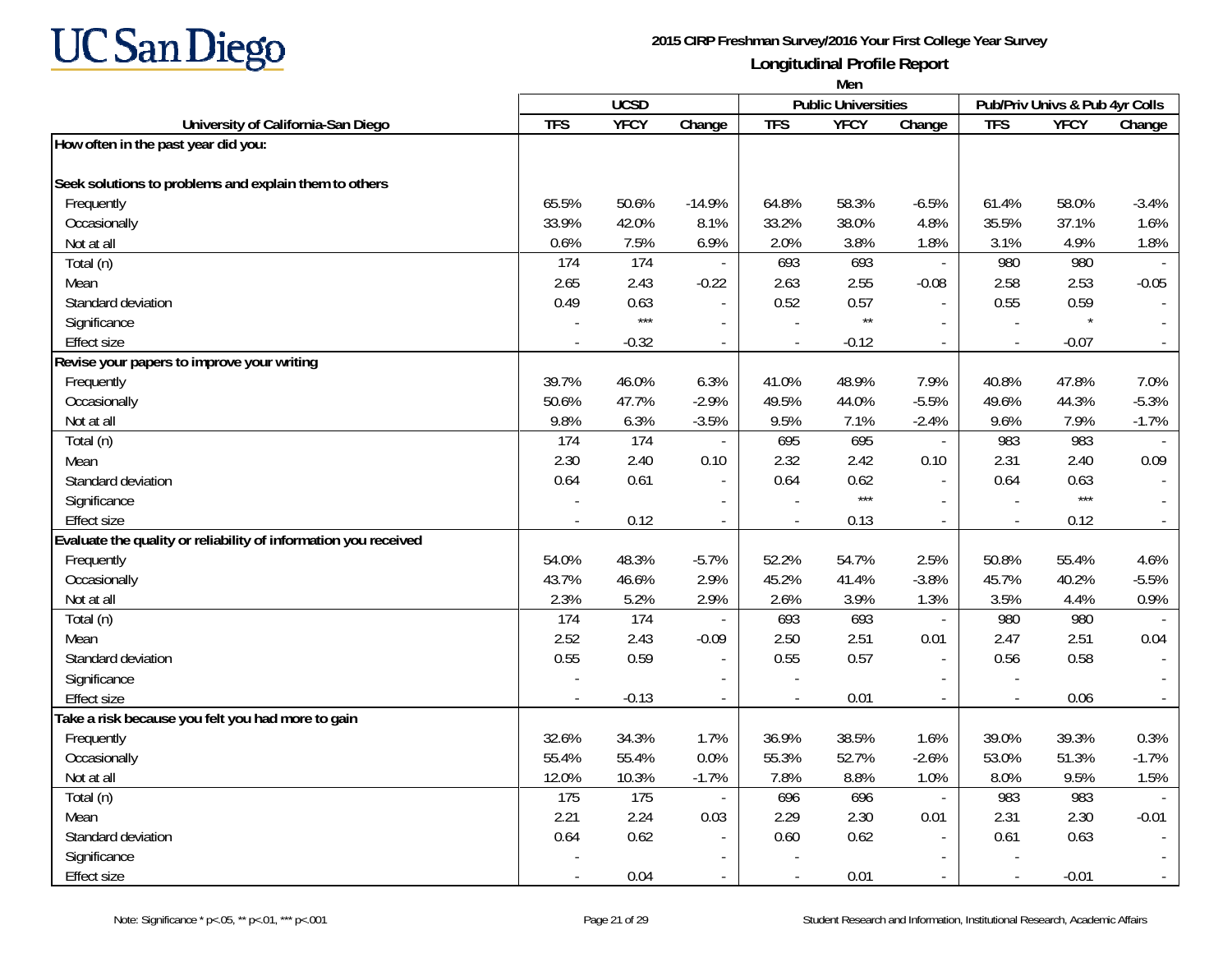

|                                                                         | Men        |             |                          |            |                            |                          |            |                                |                             |
|-------------------------------------------------------------------------|------------|-------------|--------------------------|------------|----------------------------|--------------------------|------------|--------------------------------|-----------------------------|
|                                                                         |            | <b>UCSD</b> |                          |            | <b>Public Universities</b> |                          |            | Pub/Priv Univs & Pub 4yr Colls |                             |
| University of California-San Diego                                      | <b>TFS</b> | <b>YFCY</b> | Change                   | <b>TFS</b> | <b>YFCY</b>                | Change                   | <b>TFS</b> | <b>YFCY</b>                    | Change                      |
| How often in the past year did you:                                     |            |             |                          |            |                            |                          |            |                                |                             |
|                                                                         |            |             |                          |            |                            |                          |            |                                |                             |
| Seek alternative solutions to a problem                                 |            |             |                          |            |                            |                          |            |                                |                             |
| Frequently                                                              | 43.9%      | 46.2%       | 2.3%                     | 49.9%      | 52.2%                      | 2.3%                     | 49.6%      | 52.7%                          | 3.1%                        |
| Occasionally                                                            | 52.6%      | 49.1%       | $-3.5%$                  | 47.1%      | 44.0%                      | $-3.1%$                  | 47.2%      | 43.5%                          | $-3.7%$                     |
| Not at all                                                              | 3.5%       | 4.7%        | 1.2%                     | 3.1%       | 3.8%                       | 0.7%                     | 3.2%       | 3.8%                           | 0.6%                        |
| Total (n)                                                               | 171        | 171         |                          | 688        | 688                        | $\blacksquare$           | 972        | 972                            |                             |
| Mean                                                                    | 2.40       | 2.42        | 0.02                     | 2.47       | 2.48                       | 0.01                     | 2.46       | 2.49                           | 0.03                        |
| Standard deviation                                                      | 0.56       | 0.58        |                          | 0.56       | 0.57                       | $\mathbf{r}$             | 0.56       | 0.57                           |                             |
| Significance                                                            |            |             |                          |            |                            |                          |            |                                |                             |
| <b>Effect size</b>                                                      |            | 0.03        | $\blacksquare$           |            | 0.02                       | $\sim$                   | $\sim$     | 0.05                           | $\sim$                      |
| ook up scientific research articles and resources                       |            |             |                          |            |                            |                          |            |                                |                             |
| Frequently                                                              | 31.8%      | 30.0%       | $-1.8%$                  | 39.2%      | 38.6%                      | $-0.6%$                  | 37.4%      | 40.1%                          | 2.7%                        |
| Occasionally                                                            | 59.4%      | 49.4%       | $-10.0%$                 | 49.9%      | 48.2%                      | $-1.7%$                  | 49.6%      | 46.5%                          | $-3.1%$                     |
| Not at all                                                              | 8.8%       | 20.6%       | 11.8%                    | 10.9%      | 13.2%                      | 2.3%                     | 12.9%      | 13.4%                          | 0.5%                        |
| Total (n)                                                               | 170        | 170         | $\blacksquare$           | 689        | 689                        | $\blacksquare$           | 975        | 975                            |                             |
| Mean                                                                    | 2.23       | 2.09        | $-0.14$                  | 2.28       | 2.25                       | $-0.03$                  | 2.25       | 2.27                           | 0.02                        |
| Standard deviation                                                      | 0.60       | 0.71        | $\blacksquare$           | 0.65       | 0.67                       | $\mathbf{r}$             | 0.67       | 0.68                           | $\blacksquare$              |
| Significance                                                            |            |             |                          |            |                            |                          |            |                                |                             |
| <b>Effect size</b>                                                      |            | $-0.18$     | $\sim$                   |            | $-0.04$                    | $\sim$                   |            | 0.02                           | $\sim$                      |
| Explore topics on your own, even though it was not required for a class |            |             |                          |            |                            |                          |            |                                |                             |
| Frequently                                                              | 50.0%      | 34.7%       | $-15.3%$                 | 52.2%      | 41.9%                      | $-10.3%$                 | 49.8%      | 41.9%                          | $-7.9%$                     |
| Occasionally                                                            | 45.3%      | 52.4%       | 7.1%                     | 40.3%      | 46.9%                      | 6.6%                     | 41.9%      | 45.6%                          | 3.7%                        |
| Not at all                                                              | 4.7%       | 12.9%       | 8.2%                     | 7.6%       | 11.2%                      | 3.6%                     | 8.3%       | 12.5%                          | 4.2%                        |
| Total (n)                                                               | 170        | 170         |                          | 688        | 688                        | $\overline{\phantom{a}}$ | 974        | 974                            |                             |
| Mean                                                                    | 2.45       | 2.22        | $-0.23$                  | 2.45       | 2.31                       | $-0.14$                  | 2.41       | 2.29                           | $-0.12$                     |
| Standard deviation                                                      | 0.59       | 0.66        |                          | 0.63       | 0.66                       | $\overline{a}$           | 0.64       | 0.68                           |                             |
| Significance                                                            |            | $***$       | $\overline{a}$           |            | $***$                      | $\overline{\phantom{a}}$ |            | $***$                          | $\sim$                      |
| <b>Effect size</b>                                                      |            | $-0.33$     | $\overline{\phantom{a}}$ |            | $-0.19$                    | $\sim$                   |            | $-0.16$                        | $\sim$                      |
| Accept mistakes as part of the learning process                         |            |             |                          |            |                            |                          |            |                                |                             |
| Frequently                                                              | 59.1%      | 58.5%       | $-0.6%$                  | 61.7%      | 64.1%                      | 2.4%                     | 61.7%      | 66.1%                          | 4.4%                        |
| Occasionally                                                            | 38.6%      | 37.4%       | $-1.2%$                  | 35.4%      | 32.9%                      | $-2.5%$                  | 35.6%      | 30.7%                          | $-4.9%$                     |
| Not at all                                                              | 2.3%       | 4.1%        | 1.8%                     | 2.9%       | 3.0%                       | 0.1%                     | 2.7%       | 3.2%                           | 0.5%                        |
| Total (n)                                                               | 171        | 171         | $\overline{\phantom{a}}$ | 690        | 690                        | $\blacksquare$           | 977        | 977                            |                             |
| Mean                                                                    | 2.57       | 2.54        | $-0.03$                  | 2.59       | 2.61                       | 0.02                     | 2.59       | 2.63                           | 0.04                        |
| Standard deviation                                                      | 0.54       | 0.58        | $\overline{\phantom{a}}$ | 0.55       | 0.55                       | $\mathbf{r}$             | 0.54       | 0.54                           |                             |
| Significance                                                            |            |             |                          |            |                            |                          |            |                                |                             |
| <b>Effect size</b>                                                      |            | $-0.04$     |                          |            | 0.03                       |                          |            | 0.06                           | $\mathcal{L}_{\mathcal{A}}$ |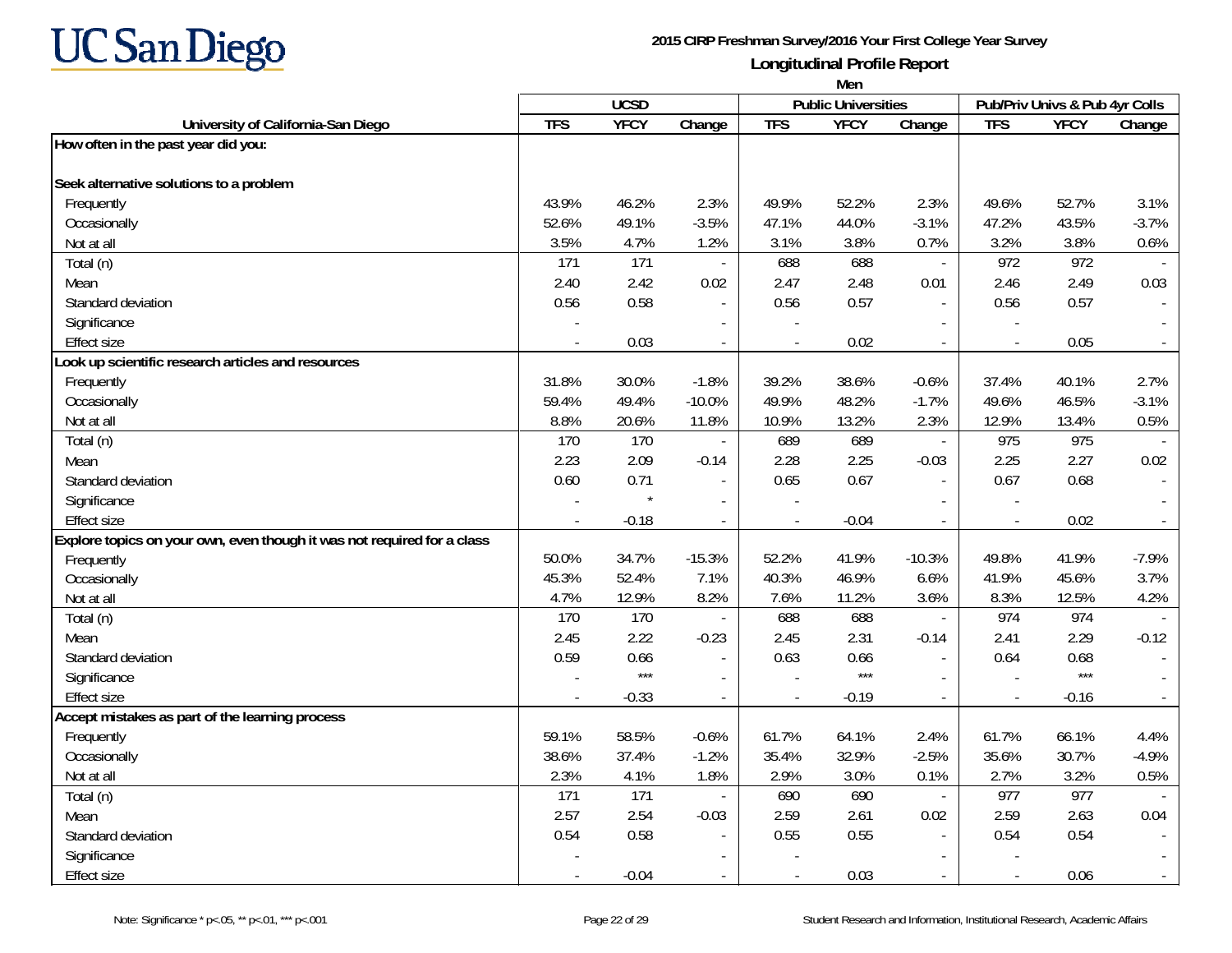

|                                                                       | Men        |             |                |            |                            |                          |                          |                                |          |
|-----------------------------------------------------------------------|------------|-------------|----------------|------------|----------------------------|--------------------------|--------------------------|--------------------------------|----------|
|                                                                       |            | <b>UCSD</b> |                |            | <b>Public Universities</b> |                          |                          | Pub/Priv Univs & Pub 4yr Colls |          |
| University of California-San Diego                                    | <b>TFS</b> | <b>YFCY</b> | Change         | <b>TFS</b> | <b>YFCY</b>                | Change                   | <b>TFS</b>               | <b>YFCY</b>                    | Change   |
| How often in the past year did you:                                   |            |             |                |            |                            |                          |                          |                                |          |
|                                                                       |            |             |                |            |                            |                          |                          |                                |          |
| Seek feedback on your academic work                                   |            |             |                |            |                            |                          |                          |                                |          |
| Frequently                                                            | 41.5%      | 40.4%       | $-1.1%$        | 48.8%      | 44.3%                      | $-4.5%$                  | 47.3%                    | 45.6%                          | $-1.7%$  |
| Occasionally                                                          | 53.2%      | 52.0%       | $-1.2%$        | 43.9%      | 46.8%                      | 2.9%                     | 45.0%                    | 46.2%                          | 1.2%     |
| Not at all                                                            | 5.3%       | 7.6%        | 2.3%           | 7.3%       | 8.9%                       | 1.6%                     | 7.7%                     | 8.2%                           | 0.5%     |
| Total (n)                                                             | 171        | 171         |                | 688        | 688                        | $\sim$                   | 974                      | 974                            |          |
| Mean                                                                  | 2.36       | 2.33        | $-0.03$        | 2.42       | 2.35                       | $-0.07$                  | 2.40                     | 2.37                           | $-0.03$  |
| Standard deviation                                                    | 0.58       | 0.61        |                | 0.62       | 0.64                       | $\overline{a}$           | 0.63                     | 0.63                           |          |
| Significance                                                          |            |             |                |            | $\star$                    |                          |                          |                                |          |
| <b>Effect size</b>                                                    |            | $-0.04$     |                |            | $-0.10$                    | $\sim$                   | $\overline{a}$           | $-0.04$                        |          |
| Indicate the importance to you personally of each of the following:   |            |             |                |            |                            |                          |                          |                                |          |
|                                                                       |            |             |                |            |                            |                          |                          |                                |          |
| Becoming accomplished in one of the performing arts (acting, dancing, |            |             |                |            |                            |                          |                          |                                |          |
| etc.)                                                                 |            |             |                |            |                            |                          |                          |                                |          |
| Essential                                                             | 8.9%       | 11.1%       | 2.2%           | 7.4%       | 9.4%                       | 2.0%                     | 8.5%                     | 9.9%                           | 1.4%     |
| Very important                                                        | 5.9%       | 14.1%       | 8.2%           | 6.8%       | 12.7%                      | 5.9%                     | 8.5%                     | 14.5%                          | 6.0%     |
| Somewhat important                                                    | 31.1%      | 25.9%       | $-5.2%$        | 24.3%      | 26.3%                      | 2.0%                     | 22.8%                    | 26.0%                          | 3.2%     |
| Not important                                                         | 54.1%      | 48.9%       | $-5.2%$        | 61.6%      | 51.7%                      | $-9.9%$                  | 60.2%                    | 49.5%                          | $-10.7%$ |
| Total (n)                                                             | 135        | 135         |                | 544        | 544                        | $\overline{\phantom{a}}$ | 764                      | 764                            |          |
| Mean                                                                  | 1.70       | 1.87        | 0.17           | 1.60       | 1.80                       | 0.20                     | 1.65                     | 1.85                           | 0.20     |
| Standard deviation                                                    | 0.93       | 1.03        |                | 0.90       | 0.99                       | $\sim$                   | 0.95                     | 1.01                           |          |
| Significance                                                          |            |             | $\blacksquare$ |            | $***$                      | $\blacksquare$           | $\overline{\phantom{a}}$ | $***$                          |          |
| <b>Effect size</b>                                                    |            | 0.19        | $\overline{a}$ |            | 0.22                       | $\sim$                   |                          | 0.21                           |          |
| Indicate the importance to you personally of each of the following:   |            |             |                |            |                            |                          |                          |                                |          |
| Becoming an authority in my field                                     |            |             |                |            |                            |                          |                          |                                |          |
| Essential                                                             | 24.8%      | 24.8%       | 0.0%           | 26.5%      | 25.9%                      | $-0.6%$                  | 27.6%                    | 27.6%                          | 0.0%     |
| Very important                                                        | 33.8%      | 41.4%       | 7.6%           | 37.8%      | 40.7%                      | 2.9%                     | 36.6%                    | 39.2%                          | 2.6%     |
| Somewhat important                                                    | 36.1%      | 24.8%       | $-11.3%$       | 28.1%      | 25.9%                      | $-2.2%$                  | 27.6%                    | 26.3%                          | $-1.3%$  |
| Not important                                                         | 5.3%       | 9.0%        | 3.7%           | 7.6%       | 7.4%                       | $-0.2%$                  | 8.2%                     | 6.8%                           | $-1.4%$  |
| Total (n)                                                             | 133        | 133         |                | 540        | 540                        | $\sim$                   | 760                      | 760                            |          |
| Mean                                                                  | 2.78       | 2.82        | 0.04           | 2.83       | 2.85                       | 0.02                     | 2.84                     | 2.88                           | 0.04     |
| Standard deviation                                                    | 0.88       | 0.91        |                | 0.91       | 0.89                       | $\sim$                   | 0.92                     | 0.89                           |          |
| Significance                                                          |            |             |                |            |                            | $\sim$                   |                          |                                |          |
| <b>Effect size</b>                                                    |            | 0.04        |                |            | 0.02                       |                          |                          | 0.04                           |          |
|                                                                       |            |             |                |            |                            |                          |                          |                                |          |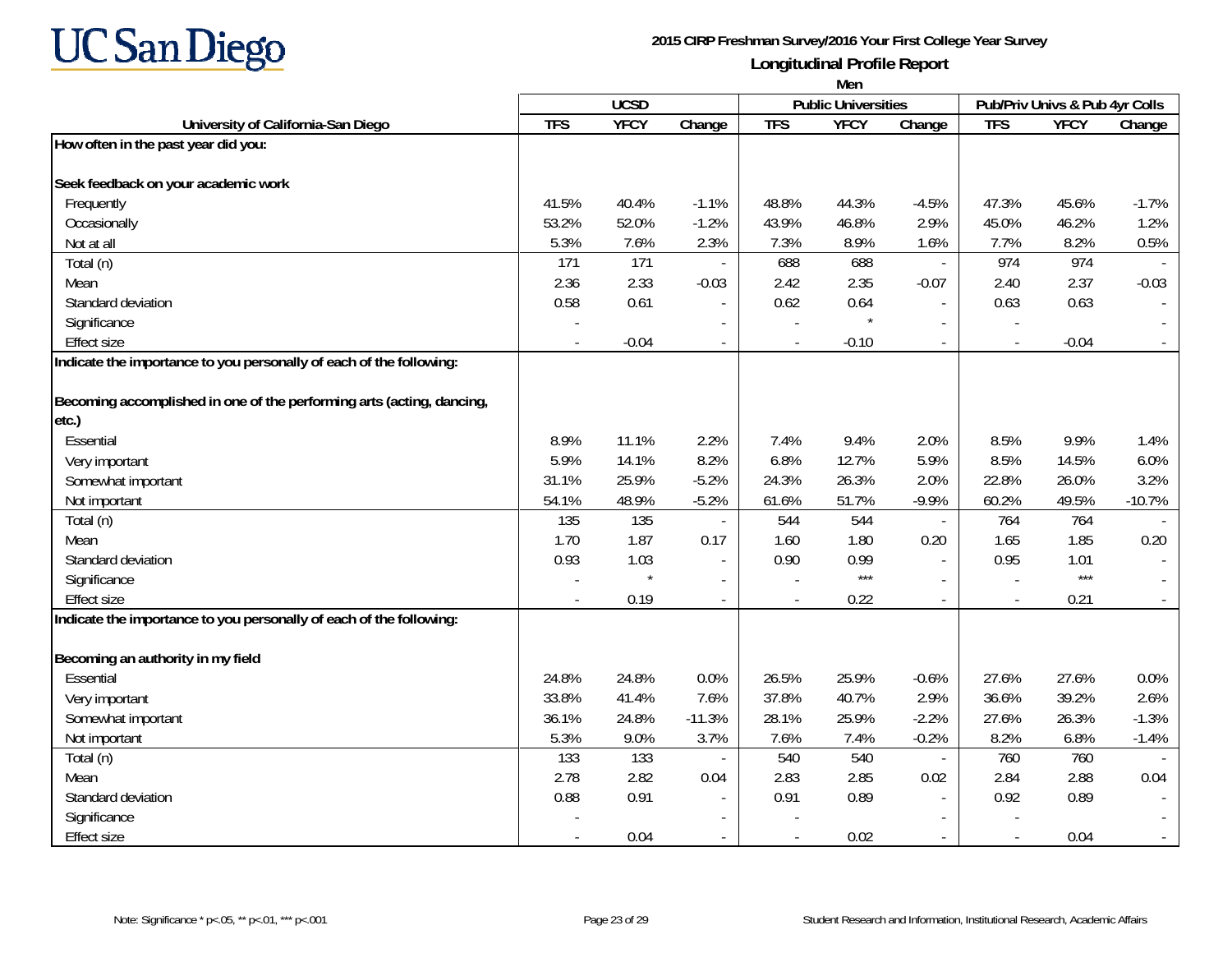

|                                                                     | Men                      |             |                          |                          |                            |                          |                          |                                |                          |  |  |
|---------------------------------------------------------------------|--------------------------|-------------|--------------------------|--------------------------|----------------------------|--------------------------|--------------------------|--------------------------------|--------------------------|--|--|
|                                                                     |                          | <b>UCSD</b> |                          |                          | <b>Public Universities</b> |                          |                          | Pub/Priv Univs & Pub 4yr Colls |                          |  |  |
| University of California-San Diego                                  | <b>TFS</b>               | <b>YFCY</b> | Change                   | <b>TFS</b>               | <b>YFCY</b>                | Change                   | <b>TFS</b>               | <b>YFCY</b>                    | Change                   |  |  |
| Indicate the importance to you personally of each of the following: |                          |             |                          |                          |                            |                          |                          |                                |                          |  |  |
| Becoming successful in a business of my own                         |                          |             |                          |                          |                            |                          |                          |                                |                          |  |  |
| Essential                                                           | 12.9%                    | 16.7%       | 3.8%                     | 14.7%                    | 15.8%                      | 1.1%                     | 17.1%                    | 18.1%                          | 1.0%                     |  |  |
| Very important                                                      | 22.0%                    | 19.7%       | $-2.3%$                  | 21.0%                    | 24.2%                      | 3.2%                     | 21.7%                    | 25.7%                          | 4.0%                     |  |  |
| Somewhat important                                                  | 34.1%                    | 36.4%       | 2.3%                     | 34.1%                    | 34.6%                      | 0.5%                     | 32.9%                    | 33.7%                          | 0.8%                     |  |  |
| Not important                                                       | 31.1%                    | 27.3%       | $-3.8%$                  | 30.2%                    | 25.3%                      | $-4.9%$                  | 28.3%                    | 22.5%                          | $-5.8%$                  |  |  |
| Total (n)                                                           | 132                      | 132         | $\overline{\phantom{a}}$ | 537                      | 537                        | $\overline{\phantom{a}}$ | 756                      | 756                            | $\overline{\phantom{a}}$ |  |  |
| Mean                                                                | 2.17                     | 2.26        | 0.09                     | 2.20                     | 2.31                       | 0.11                     | 2.28                     | 2.39                           | 0.11                     |  |  |
| Standard deviation                                                  | 1.01                     | 1.04        | $\overline{\phantom{a}}$ | 1.03                     | 1.02                       | $\overline{\phantom{a}}$ | 1.05                     | 1.03                           | $\overline{\phantom{a}}$ |  |  |
| Significance                                                        | $\overline{\phantom{a}}$ |             | $\overline{\phantom{a}}$ | $\overline{\phantom{a}}$ |                            | $\sim$                   | $\overline{\phantom{a}}$ | **                             |                          |  |  |
| <b>Effect size</b>                                                  |                          | 0.08        | $\overline{\phantom{0}}$ | $\overline{\phantom{a}}$ | 0.11                       | $\sim$                   | $\overline{\phantom{0}}$ | 0.11                           |                          |  |  |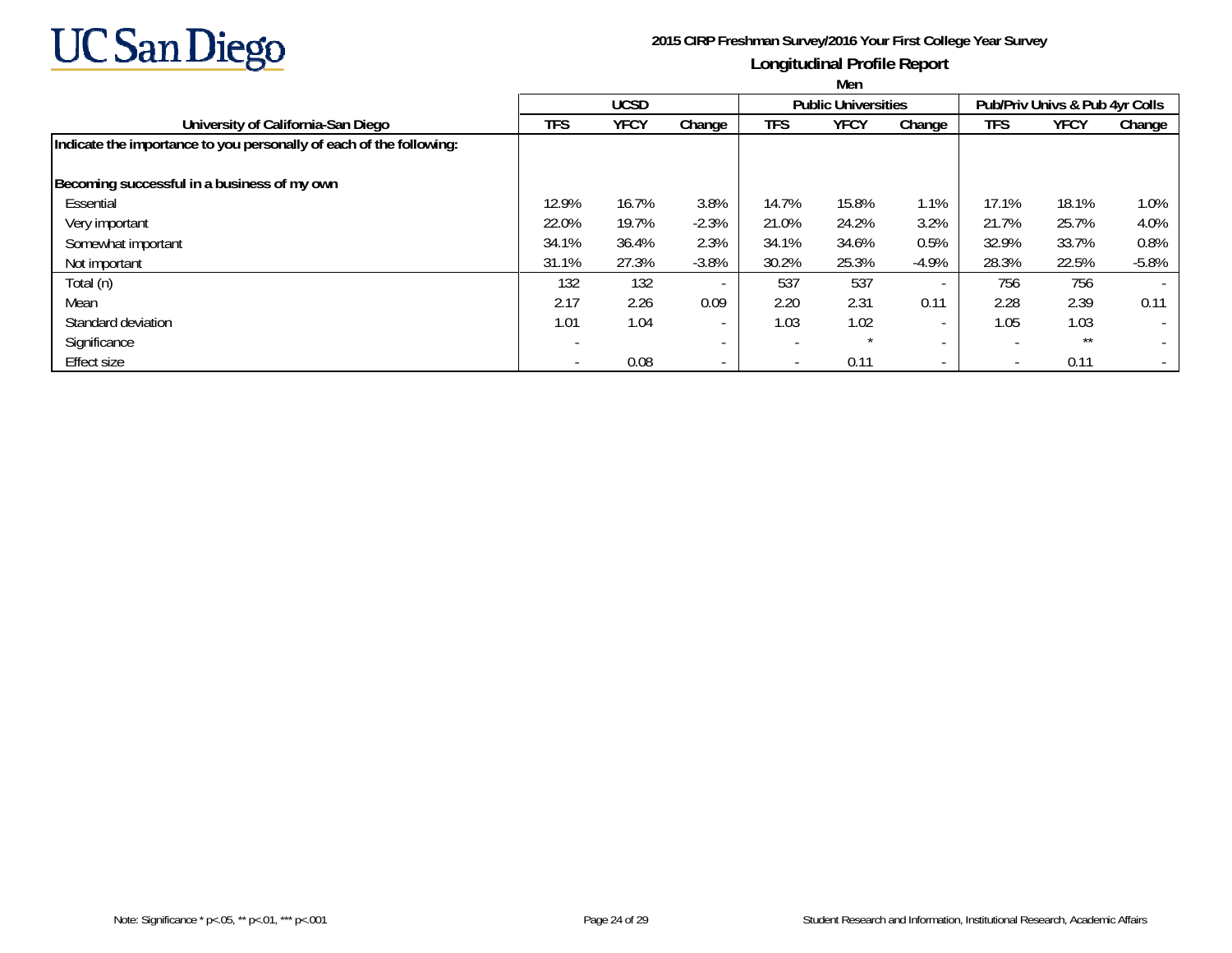

|                                                                          | Men         |             |                          |                            |                 |                                |            |             |                  |
|--------------------------------------------------------------------------|-------------|-------------|--------------------------|----------------------------|-----------------|--------------------------------|------------|-------------|------------------|
|                                                                          | <b>UCSD</b> |             |                          | <b>Public Universities</b> |                 | Pub/Priv Univs & Pub 4yr Colls |            |             |                  |
| University of California-San Diego                                       | <b>TFS</b>  | <b>YFCY</b> | Change                   | <b>TFS</b>                 | <b>YFCY</b>     | $\overline{Change}$            | <b>TFS</b> | <b>YFCY</b> | Change           |
| Indicate the importance to you personally of each of the following:      |             |             |                          |                            |                 |                                |            |             |                  |
|                                                                          |             |             |                          |                            |                 |                                |            |             |                  |
| Obtaining recognition from my colleagues for contributions to my special |             |             |                          |                            |                 |                                |            |             |                  |
| field                                                                    |             |             |                          |                            |                 |                                |            |             |                  |
| Essential                                                                | 23.9%       | 20.1%       | $-3.8%$                  | 23.6%                      | 21.7%           | $-1.9%$                        | 24.8%      | 22.8%       | $-2.0%$          |
| Very important                                                           | 32.1%       | 39.6%       | 7.5%                     | 39.2%                      | 40.0%           | 0.8%                           | 37.9%      | 39.4%       | 1.5%             |
| Somewhat important                                                       | 39.6%       | 31.3%       | $-8.3%$                  | 30.3%                      | 30.3%           | 0.0%                           | 29.8%      | 29.8%       | 0.0%             |
| Not important                                                            | 4.5%        | 9.0%        | 4.5%                     | 6.9%                       | 8.0%            | 1.1%                           | 7.5%       | 7.9%        | 0.4%             |
| Total (n)                                                                | 134         | 134         |                          | 538                        | 538             | $\blacksquare$                 | 758        | 758         |                  |
| Mean                                                                     | 2.75        | 2.71        | $-0.04$                  | 2.80                       | 2.75            | $-0.05$                        | 2.80       | 2.77        | $-0.03$          |
| Standard deviation                                                       | 0.87        | 0.89        |                          | 0.88                       | 0.88            |                                | 0.90       | 0.89        |                  |
| Significance                                                             |             |             |                          |                            |                 |                                |            |             |                  |
| <b>Effect size</b>                                                       |             | $-0.04$     | $\overline{\phantom{a}}$ |                            | $-0.05$         |                                |            | $-0.03$     | $\omega_{\rm c}$ |
| Influencing the political structure                                      |             |             |                          |                            |                 |                                |            |             |                  |
| Essential                                                                | 6.8%        | 7.5%        | 0.7%                     | 8.6%                       | 8.9%            | 0.3%                           | 9.1%       | 10.8%       | 1.7%             |
| Very important                                                           | 16.5%       | 21.1%       | 4.6%                     | 13.0%                      | 22.3%           | 9.3%                           | 13.4%      | 23.1%       | 9.7%             |
| Somewhat important                                                       | 38.3%       | 37.6%       | $-0.7%$                  | 39.0%                      | 37.0%           | $-2.0%$                        | 40.2%      | 36.0%       | $-4.2%$          |
| Not important                                                            | 38.3%       | 33.8%       | $-4.5%$                  | 39.4%                      | 31.8%           | $-7.6%$                        | 37.3%      | 30.0%       | $-7.3%$          |
| Total (n)                                                                | 133         | 133         |                          | 538                        | 538             | $\overline{\phantom{a}}$       | 756        | 756         |                  |
| Mean                                                                     | 1.92        | 2.02        | 0.10                     | 1.91                       | 2.08            | 0.17                           | 1.94       | 2.15        | 0.21             |
| Standard deviation                                                       | 0.90        | 0.92        | $\overline{\phantom{a}}$ | 0.93                       | 0.94            | $\blacksquare$                 | 0.93       | 0.97        | $\sim$           |
| Significance                                                             |             |             |                          |                            | $***$           |                                |            | $***$       |                  |
| Effect size                                                              |             | 0.10        | $\overline{\phantom{a}}$ |                            | 0.17            | $\sim$                         |            | 0.21        | $\sim$           |
| Influencing social values                                                |             |             |                          |                            |                 |                                |            |             |                  |
| Essential                                                                | 9.8%        | 15.0%       | 5.2%                     | 12.8%                      | 15.6%           | 2.8%                           | 13.3%      | 17.2%       | 3.9%             |
| Very important                                                           | 30.1%       | 29.3%       | $-0.8%$                  | 28.9%                      | 32.2%           | 3.3%                           | 31.2%      | 34.3%       | 3.1%             |
| Somewhat important                                                       | 40.6%       | 31.6%       | $-9.0%$                  | 35.6%                      | 33.7%           | $-1.9%$                        | 34.7%      | 32.4%       | $-2.3%$          |
| Not important                                                            | 19.5%       | 24.1%       | 4.6%                     | 22.7%                      | 18.4%           | $-4.3%$                        | 20.7%      | 16.1%       | $-4.6%$          |
| Total (n)                                                                | 133         | 133         |                          | 537                        | 537             | $\blacksquare$                 | 757        | 757         |                  |
| Mean                                                                     | 2.30        | 2.35        | 0.05                     | 2.32                       | 2.45            | 0.13                           | 2.37       | 2.53        | 0.16             |
| Standard deviation                                                       | 0.90        | 1.01        | $\overline{a}$           | 0.96                       | 0.96            | $\blacksquare$                 | 0.96       | 0.96        |                  |
| Significance                                                             |             |             |                          |                            | $^{\star\star}$ |                                |            | $***$       |                  |
| <b>Effect size</b>                                                       |             | 0.05        |                          |                            | 0.13            |                                |            | 0.16        | $\sim$           |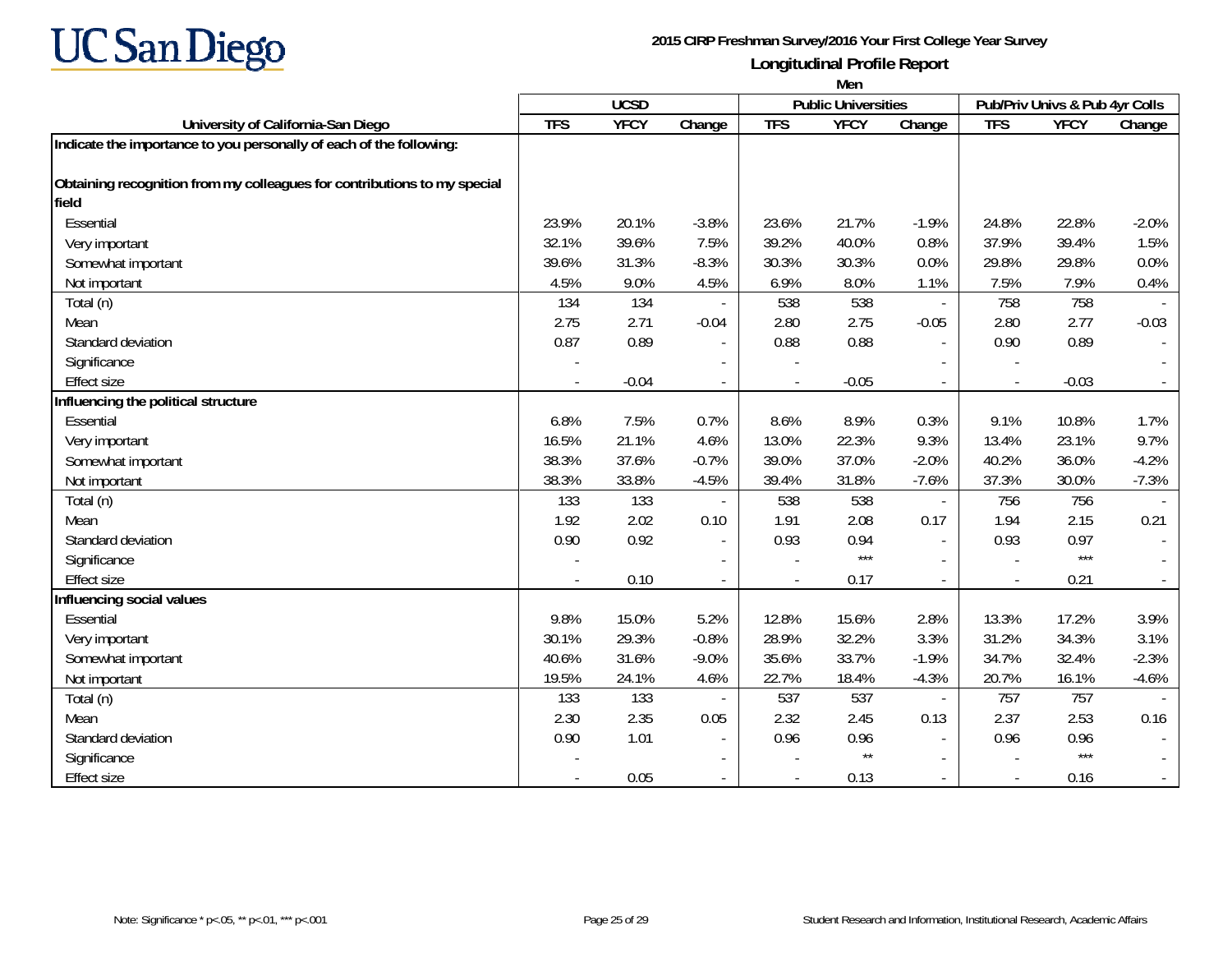

|                                                                     | Men        |                                           |                          |            |              |                          |            |                                |          |  |  |
|---------------------------------------------------------------------|------------|-------------------------------------------|--------------------------|------------|--------------|--------------------------|------------|--------------------------------|----------|--|--|
|                                                                     |            | <b>UCSD</b><br><b>Public Universities</b> |                          |            |              |                          |            | Pub/Priv Univs & Pub 4yr Colls |          |  |  |
| University of California-San Diego                                  | <b>TFS</b> | <b>YFCY</b>                               | Change                   | <b>TFS</b> | <b>YFCY</b>  | Change                   | <b>TFS</b> | <b>YFCY</b>                    | Change   |  |  |
| Indicate the importance to you personally of each of the following: |            |                                           |                          |            |              |                          |            |                                |          |  |  |
| Raising a family                                                    |            |                                           |                          |            |              |                          |            |                                |          |  |  |
| Essential                                                           | 25.6%      | 29.3%                                     | 3.7%                     | 35.6%      | 34.5%        | $-1.1%$                  | 35.6%      | 35.7%                          | 0.1%     |  |  |
| Very important                                                      | 39.8%      | 30.1%                                     | $-9.7%$                  | 33.4%      | 29.1%        | $-4.3%$                  | 33.6%      | 28.6%                          | $-5.0%$  |  |  |
| Somewhat important                                                  | 22.6%      | 24.1%                                     | 1.5%                     | 21.2%      | 22.1%        | 0.9%                     | 20.3%      | 22.1%                          | 1.8%     |  |  |
| Not important                                                       | 12.0%      | 16.5%                                     | 4.5%                     | 9.8%       | 14.3%        | 4.5%                     | 10.5%      | 13.6%                          | 3.1%     |  |  |
| Total (n)                                                           | 133        | 133                                       |                          | 539        | 539          | $\overline{\phantom{a}}$ | 759        | 759                            |          |  |  |
| Mean                                                                | 2.79       | 2.72                                      | $-0.07$                  | 2.95       | 2.84         | $-0.11$                  | 2.94       | 2.86                           | $-0.08$  |  |  |
| Standard deviation                                                  | 0.96       | 1.06                                      | $\blacksquare$           | 0.98       | 1.06         | $\blacksquare$           | 0.99       | 1.05                           | $\sim$   |  |  |
| Significance                                                        |            |                                           | $\blacksquare$           |            | $\star\star$ | $\sim$                   |            |                                |          |  |  |
| <b>Effect size</b>                                                  |            | $-0.07$                                   |                          |            | $-0.12$      | $\sim$                   |            | $-0.08$                        | $\sim$   |  |  |
| Being very well off financially                                     |            |                                           |                          |            |              |                          |            |                                |          |  |  |
| Essential                                                           | 39.8%      | 35.3%                                     | $-4.5%$                  | 46.3%      | 40.9%        | $-5.4%$                  | 49.5%      | 43.5%                          | $-6.0\%$ |  |  |
| Very important                                                      | 41.4%      | 39.1%                                     | $-2.3%$                  | 34.6%      | 34.8%        | 0.2%                     | 33.8%      | 35.1%                          | 1.3%     |  |  |
| Somewhat important                                                  | 16.5%      | 23.3%                                     | 6.8%                     | 16.1%      | 21.9%        | 5.8%                     | 14.1%      | 19.4%                          | 5.3%     |  |  |
| Not important                                                       | 2.3%       | 2.3%                                      | 0.0%                     | 3.0%       | 2.4%         | $-0.6%$                  | 2.6%       | 2.0%                           | $-0.6%$  |  |  |
| Total (n)                                                           | 133        | 133                                       |                          | 540        | 540          | $\mathcal{L}$            | 758        | 758                            |          |  |  |
| Mean                                                                | 3.19       | 3.08                                      | $-0.11$                  | 3.24       | 3.14         | $-0.10$                  | 3.30       | 3.20                           | $-0.10$  |  |  |
| Standard deviation                                                  | 0.79       | 0.82                                      | $\overline{\phantom{a}}$ | 0.83       | 0.84         | $\sim$                   | 0.81       | 0.82                           | $\sim$   |  |  |
| Significance                                                        |            |                                           |                          |            | $\star\star$ |                          |            | $\star\star$                   |          |  |  |
| <b>Effect size</b>                                                  |            | $-0.12$                                   |                          |            | $-0.12$      | $\sim$                   | $\sim$     | $-0.12$                        | $\sim$   |  |  |
| Helping others who are in difficulty                                |            |                                           |                          |            |              |                          |            |                                |          |  |  |
| Essential                                                           | 22.9%      | 26.0%                                     | 3.1%                     | 28.9%      | 34.3%        | 5.4%                     | 29.6%      | 33.9%                          | 4.3%     |  |  |
| Very important                                                      | 48.9%      | 43.5%                                     | $-5.4%$                  | 41.9%      | 38.6%        | $-3.3%$                  | 42.3%      | 40.1%                          | $-2.2%$  |  |  |
| Somewhat important                                                  | 25.2%      | 28.2%                                     | 3.0%                     | 25.2%      | 23.7%        | $-1.5%$                  | 24.7%      | 22.8%                          | $-1.9%$  |  |  |
| Not important                                                       | 3.1%       | 2.3%                                      | $-0.8%$                  | 3.9%       | 3.3%         | $-0.6%$                  | 3.4%       | 3.2%                           | $-0.2%$  |  |  |
| Total (n)                                                           | 131        | 131                                       |                          | 539        | 539          |                          | 758        | 758                            |          |  |  |
| Mean                                                                | 2.92       | 2.93                                      | 0.01                     | 2.96       | 3.04         | 0.08                     | 2.98       | 3.05                           | 0.07     |  |  |
| Standard deviation                                                  | 0.77       | 0.80                                      | $\overline{\phantom{a}}$ | 0.83       | 0.85         | $\overline{\phantom{a}}$ | 0.82       | 0.83                           |          |  |  |
| Significance                                                        |            |                                           | $\overline{\phantom{a}}$ |            | $\star$      | $\sim$                   |            | $\star$                        |          |  |  |
| <b>Effect size</b>                                                  |            | 0.01                                      | $\overline{\phantom{a}}$ |            | 0.09         | $\sim$                   |            | 0.08                           | $\sim$   |  |  |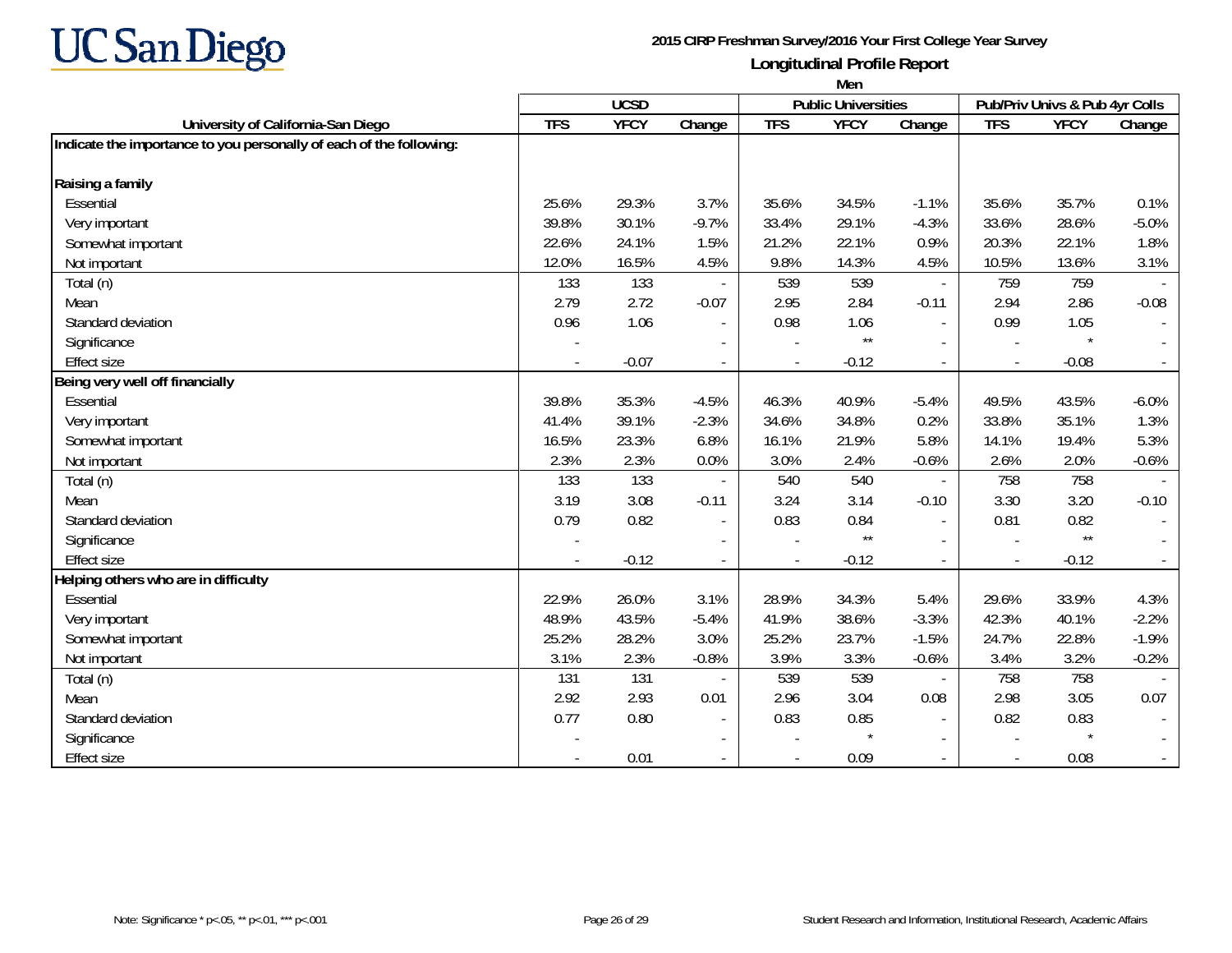

|                                                                     | Men                                       |             |                          |            |             |                |                                |             |          |  |
|---------------------------------------------------------------------|-------------------------------------------|-------------|--------------------------|------------|-------------|----------------|--------------------------------|-------------|----------|--|
|                                                                     | <b>UCSD</b><br><b>Public Universities</b> |             |                          |            |             |                | Pub/Priv Univs & Pub 4yr Colls |             |          |  |
| University of California-San Diego                                  | <b>TFS</b>                                | <b>YFCY</b> | Change                   | <b>TFS</b> | <b>YFCY</b> | Change         | <b>TFS</b>                     | <b>YFCY</b> | Change   |  |
| Indicate the importance to you personally of each of the following: |                                           |             |                          |            |             |                |                                |             |          |  |
| Making a theoretical contribution to science                        |                                           |             |                          |            |             |                |                                |             |          |  |
| Essential                                                           | 15.8%                                     | 18.0%       | 2.2%                     | 18.0%      | 17.4%       | $-0.6%$        | 16.0%                          | 17.8%       | 1.8%     |  |
| Very important                                                      | 30.8%                                     | 27.8%       | $-3.0%$                  | 26.0%      | 27.1%       | 1.1%           | 25.9%                          | 26.8%       | 0.9%     |  |
| Somewhat important                                                  | 40.6%                                     | 38.3%       | $-2.3%$                  | 34.9%      | 35.6%       | 0.7%           | 34.7%                          | 34.1%       | $-0.6%$  |  |
| Not important                                                       | 12.8%                                     | 15.8%       | 3.0%                     | 21.2%      | 19.9%       | $-1.3%$        | 23.4%                          | 21.3%       | $-2.1%$  |  |
| Total (n)                                                           | 133                                       | 133         |                          | 539        | 539         | $\overline{a}$ | 757                            | 757         |          |  |
| Mean                                                                | 2.50                                      | 2.48        | $-0.02$                  | 2.41       | 2.42        | 0.01           | 2.34                           | 2.41        | 0.07     |  |
| Standard deviation                                                  | 0.91                                      | 0.97        | $\blacksquare$           | 1.01       | 1.00        | $\blacksquare$ | 1.01                           | 1.01        | $\sim$   |  |
| Significance                                                        |                                           |             |                          |            |             |                |                                |             |          |  |
| <b>Effect size</b>                                                  |                                           | $-0.02$     | $\blacksquare$           |            | 0.01        |                |                                | 0.07        |          |  |
| Writing original works (poems, novels etc.)                         |                                           |             |                          |            |             |                |                                |             |          |  |
| Essential                                                           | 5.3%                                      | 10.5%       | 5.2%                     | 7.4%       | 10.5%       | 3.1%           | 7.1%                           | 12.1%       | 5.0%     |  |
| Very important                                                      | 9.8%                                      | 17.3%       | 7.5%                     | 9.6%       | 13.5%       | 3.9%           | 11.4%                          | 15.3%       | 3.9%     |  |
| Somewhat important                                                  | 29.3%                                     | 27.1%       | $-2.2%$                  | 25.1%      | 34.4%       | 9.3%           | 24.5%                          | 33.0%       | 8.5%     |  |
| Not important                                                       | 55.6%                                     | 45.1%       | $-10.5%$                 | 57.9%      | 41.6%       | $-16.3%$       | 57.0%                          | 39.6%       | $-17.4%$ |  |
| Total (n)                                                           | 133                                       | 133         |                          | 541        | 541         |                | 760                            | 760         |          |  |
| Mean                                                                | 1.65                                      | 1.93        | 0.28                     | 1.67       | 1.93        | 0.26           | 1.69                           | 2.00        | 0.31     |  |
| Standard deviation                                                  | 0.86                                      | 1.02        | $\overline{\phantom{a}}$ | 0.93       | 0.98        | $\blacksquare$ | 0.93                           | 1.02        | $\sim$   |  |
| Significance                                                        |                                           | $***$       |                          |            | $***$       |                |                                | $***$       |          |  |
| <b>Effect size</b>                                                  |                                           | 0.32        |                          |            | 0.28        |                |                                | 0.32        |          |  |
| Creating artistic works (painting, sculpture, etc.)                 |                                           |             |                          |            |             |                |                                |             |          |  |
| Essential                                                           | 3.1%                                      | 9.2%        | 6.1%                     | 4.1%       | 8.7%        | 4.6%           | 5.3%                           | 8.9%        | 3.6%     |  |
| Very important                                                      | 9.9%                                      | 18.3%       | 8.4%                     | 8.5%       | 14.6%       | 6.1%           | 9.8%                           | 16.3%       | 6.5%     |  |
| Somewhat important                                                  | 26.0%                                     | 26.0%       | 0.0%                     | 21.1%      | 26.8%       | 5.7%           | 21.2%                          | 26.1%       | 4.9%     |  |
| Not important                                                       | 61.1%                                     | 46.6%       | $-14.5%$                 | 66.4%      | 49.9%       | $-16.5%$       | 63.8%                          | 48.8%       | $-15.0%$ |  |
| Total (n)                                                           | 131                                       | 131         |                          | 541        | 541         |                | 756                            | 756         |          |  |
| Mean                                                                | 1.55                                      | 1.90        | 0.35                     | 1.50       | 1.82        | 0.32           | 1.57                           | 1.85        | 0.28     |  |
| Standard deviation                                                  | 0.80                                      | 1.01        | $\overline{\phantom{a}}$ | 0.82       | 0.98        |                | 0.87                           | 0.99        |          |  |
| Significance                                                        |                                           | $***$       | $\blacksquare$           |            | $***$       |                |                                | $***$       |          |  |
| <b>Effect size</b>                                                  |                                           | 0.35        | $\overline{\phantom{a}}$ |            | 0.36        | $\overline{a}$ |                                | 0.30        | $\sim$   |  |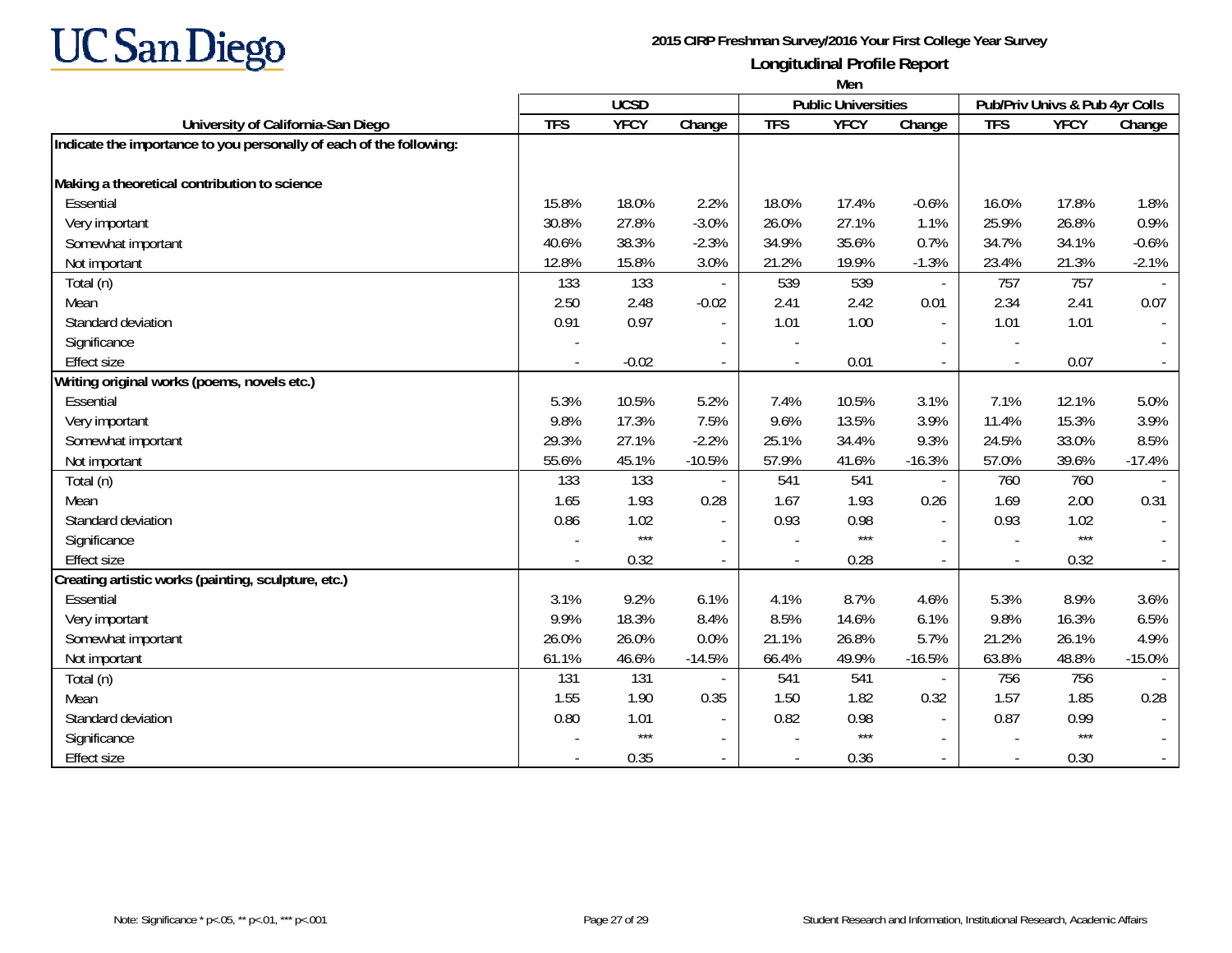

|                                                                     | Men                                       |             |                          |            |             |                          |                                |                 |                  |  |
|---------------------------------------------------------------------|-------------------------------------------|-------------|--------------------------|------------|-------------|--------------------------|--------------------------------|-----------------|------------------|--|
|                                                                     | <b>UCSD</b><br><b>Public Universities</b> |             |                          |            |             |                          | Pub/Priv Univs & Pub 4yr Colls |                 |                  |  |
| University of California-San Diego                                  | <b>TFS</b>                                | <b>YFCY</b> | Change                   | <b>TFS</b> | <b>YFCY</b> | Change                   | <b>TFS</b>                     | <b>YFCY</b>     | Change           |  |
| Indicate the importance to you personally of each of the following: |                                           |             |                          |            |             |                          |                                |                 |                  |  |
| Developing a meaningful philosophy of life                          |                                           |             |                          |            |             |                          |                                |                 |                  |  |
| Essential                                                           | 30.3%                                     | 31.8%       | 1.5%                     | 23.9%      | 26.3%       | 2.4%                     | 23.4%                          | 25.4%           | 2.0%             |  |
| Very important                                                      | 24.2%                                     | 25.0%       | 0.8%                     | 25.2%      | 24.1%       | $-1.1%$                  | 25.6%                          | 26.5%           | 0.9%             |  |
| Somewhat important                                                  | 30.3%                                     | 30.3%       | 0.0%                     | 31.4%      | 34.5%       | 3.1%                     | 31.9%                          | 32.8%           | 0.9%             |  |
| Not important                                                       | 15.2%                                     | 12.9%       | $-2.3%$                  | 19.5%      | 15.0%       | $-4.5%$                  | 19.1%                          | 15.2%           | $-3.9%$          |  |
| Total (n)                                                           | 132                                       | 132         |                          | 539        | 539         | $\sim$                   | 755                            | 755             |                  |  |
| Mean                                                                | 2.70                                      | 2.76        | 0.06                     | 2.54       | 2.62        | 0.08                     | 2.53                           | 2.62            | 0.09             |  |
| Standard deviation                                                  | 1.06                                      | 1.04        | $\blacksquare$           | 1.06       | 1.03        | $\blacksquare$           | 1.05                           | 1.02            | $\sim$           |  |
| Significance                                                        |                                           |             | $\overline{\phantom{a}}$ |            |             |                          |                                |                 |                  |  |
| <b>Effect size</b>                                                  |                                           | 0.06        | $\overline{\phantom{a}}$ |            | 0.07        | $\overline{a}$           |                                | 0.08            | $\omega_{\rm c}$ |  |
| Participating in a community action program                         |                                           |             |                          |            |             |                          |                                |                 |                  |  |
| Essential                                                           | 6.8%                                      | 4.5%        | $-2.3%$                  | 8.0%       | 8.0%        | 0.0%                     | 8.0%                           | 8.8%            | 0.8%             |  |
| Very important                                                      | 23.5%                                     | 29.5%       | 6.0%                     | 20.2%      | 23.4%       | 3.2%                     | 21.8%                          | 25.0%           | 3.2%             |  |
| Somewhat important                                                  | 45.5%                                     | 37.1%       | $-8.4%$                  | 43.2%      | 42.8%       | $-0.4%$                  | 42.5%                          | 43.3%           | 0.8%             |  |
| Not important                                                       | 24.2%                                     | 28.8%       | 4.6%                     | 28.6%      | 25.8%       | $-2.8%$                  | 27.8%                          | 23.0%           | $-4.8%$          |  |
| Total (n)                                                           | 132                                       | 132         |                          | 535        | 535         | $\blacksquare$           | 749                            | 749             |                  |  |
| Mean                                                                | 2.13                                      | 2.10        | $-0.03$                  | 2.08       | 2.14        | 0.06                     | 2.10                           | 2.20            | 0.10             |  |
| Standard deviation                                                  | 0.86                                      | 0.87        | $\overline{\phantom{a}}$ | 0.90       | 0.89        | $\blacksquare$           | 0.90                           | 0.89            | $\sim$           |  |
| Significance                                                        |                                           |             |                          |            |             |                          |                                | $^{\star\star}$ |                  |  |
| <b>Effect size</b>                                                  |                                           | $-0.03$     |                          |            | 0.06        |                          |                                | 0.11            | $\omega_{\rm c}$ |  |
| Helping to promote racial understanding                             |                                           |             |                          |            |             |                          |                                |                 |                  |  |
| Essential                                                           | 14.4%                                     | 10.6%       | $-3.8%$                  | 12.5%      | 13.0%       | 0.5%                     | 13.1%                          | 15.4%           | 2.3%             |  |
| Very important                                                      | 26.5%                                     | 25.8%       | $-0.7%$                  | 27.7%      | 26.2%       | $-1.5%$                  | 28.7%                          | 27.8%           | $-0.9%$          |  |
| Somewhat important                                                  | 37.1%                                     | 37.9%       | 0.8%                     | 39.2%      | 40.5%       | 1.3%                     | 38.0%                          | 38.7%           | 0.7%             |  |
| Not important                                                       | 22.0%                                     | 25.8%       | 3.8%                     | 20.6%      | 20.3%       | $-0.3%$                  | 20.1%                          | 18.1%           | $-2.0%$          |  |
| Total (n)                                                           | 132                                       | 132         |                          | 538        | 538         |                          | 755                            | 755             |                  |  |
| Mean                                                                | 2.33                                      | 2.21        | $-0.12$                  | 2.32       | 2.32        | 0.00                     | 2.35                           | 2.40            | 0.05             |  |
| Standard deviation                                                  | 0.98                                      | 0.95        | $\overline{\phantom{a}}$ | 0.94       | 0.94        | $\overline{\phantom{a}}$ | 0.95                           | 0.96            |                  |  |
| Significance                                                        |                                           |             | $\blacksquare$           |            |             |                          |                                |                 |                  |  |
| <b>Effect size</b>                                                  |                                           | $-0.12$     | $\overline{\phantom{0}}$ |            | 0.00        | $\overline{\phantom{a}}$ |                                | 0.05            | $\sim$           |  |